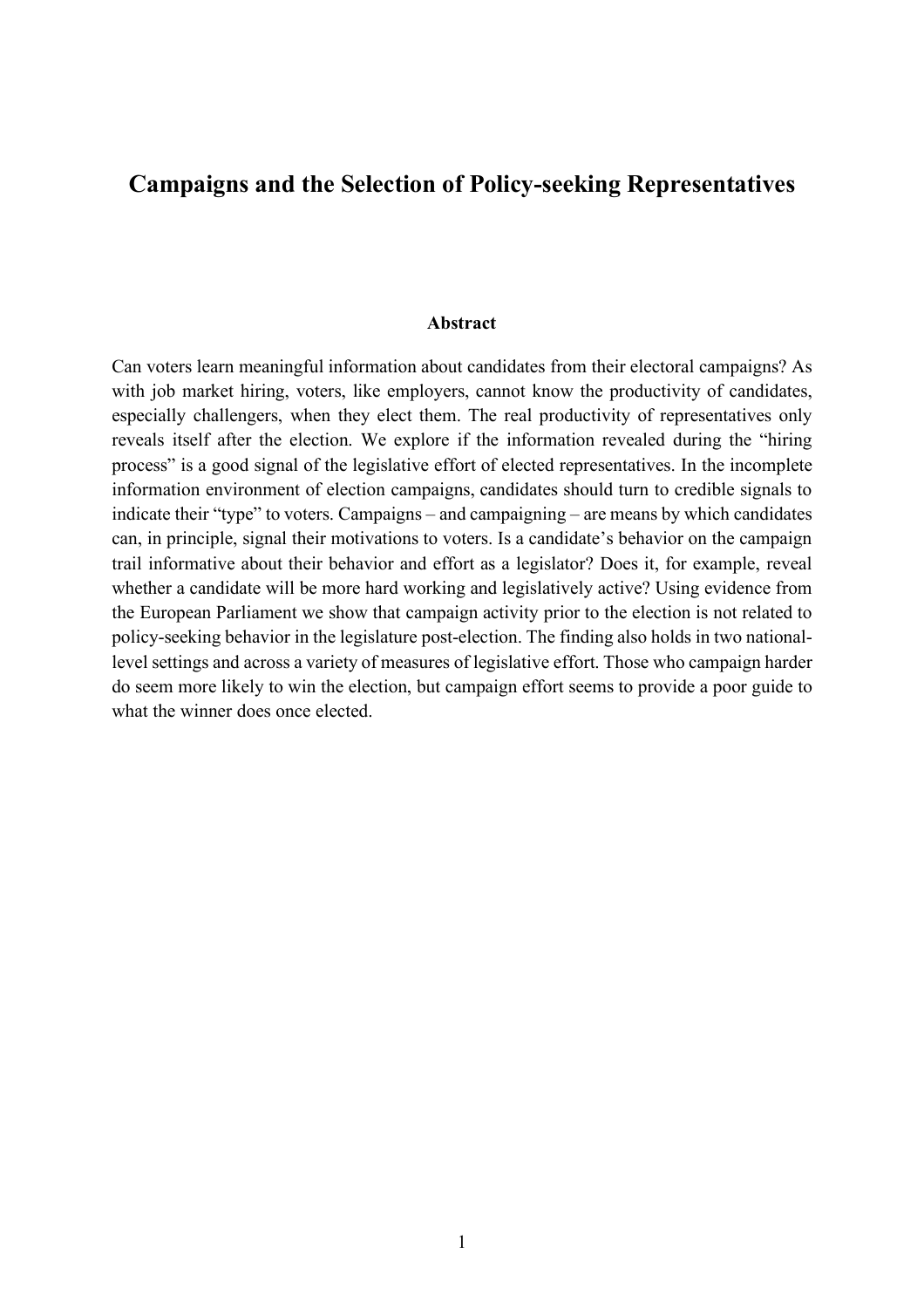### **Introduction**

In this paper, we explore whether or not voters can learn meaningful information about candidate type from their campaigns. As with job market hires (Spence 1973), voters, like employers, cannot know the productivity of candidates, especially challengers, when they elect them. The productivity of representatives only reveals itself over time. We explore if the information revealed during the "hiring process" of candidates for political office is a good signal of the legislative effort of elected representatives. Do election campaigns, a time of high voter-politician interaction, afford voters some means of differentiating between politicians' motivations? Are campaigns good devices for helping to sort through who will, for instance, be a policy-seeking as opposed to an office-seeking representative?

Campaigns and campaigning are seen as a means by which candidates signal their qualities to voters (see e.g. Fridkin and Kenney 2011, and discussion below). But while campaigning may be an observable signal this does not necessarily make it a reliable signal. In this paper we examine whether campaign efforts are a good or a noisy signal. We test whether campaigns tell voters something useful about the behavior of legislators inside the European Parliament. In contrast to many chambers in which the government dominates the legislative agenda, the European Parliament provides a great deal of scope for legislators, of all parties and all levels of seniority, to take part in the policy-making process and, hence, offers a good case for us to be able to connect policy-seeking legislators with legislative effort. Additionally, this is not a legislative assembly in which representatives engage in significant levels of pork barreling or constituency service (Yoshinaka et al. 2010). As such, hardworking members focus their attention on the policy making process.

We begin by outlining the arguments within the literature that link campaigns and campaigning with candidate valence and in particular the policy-seeking motivations of candidates. From here we move to establish the relevance of policy seeking within the

2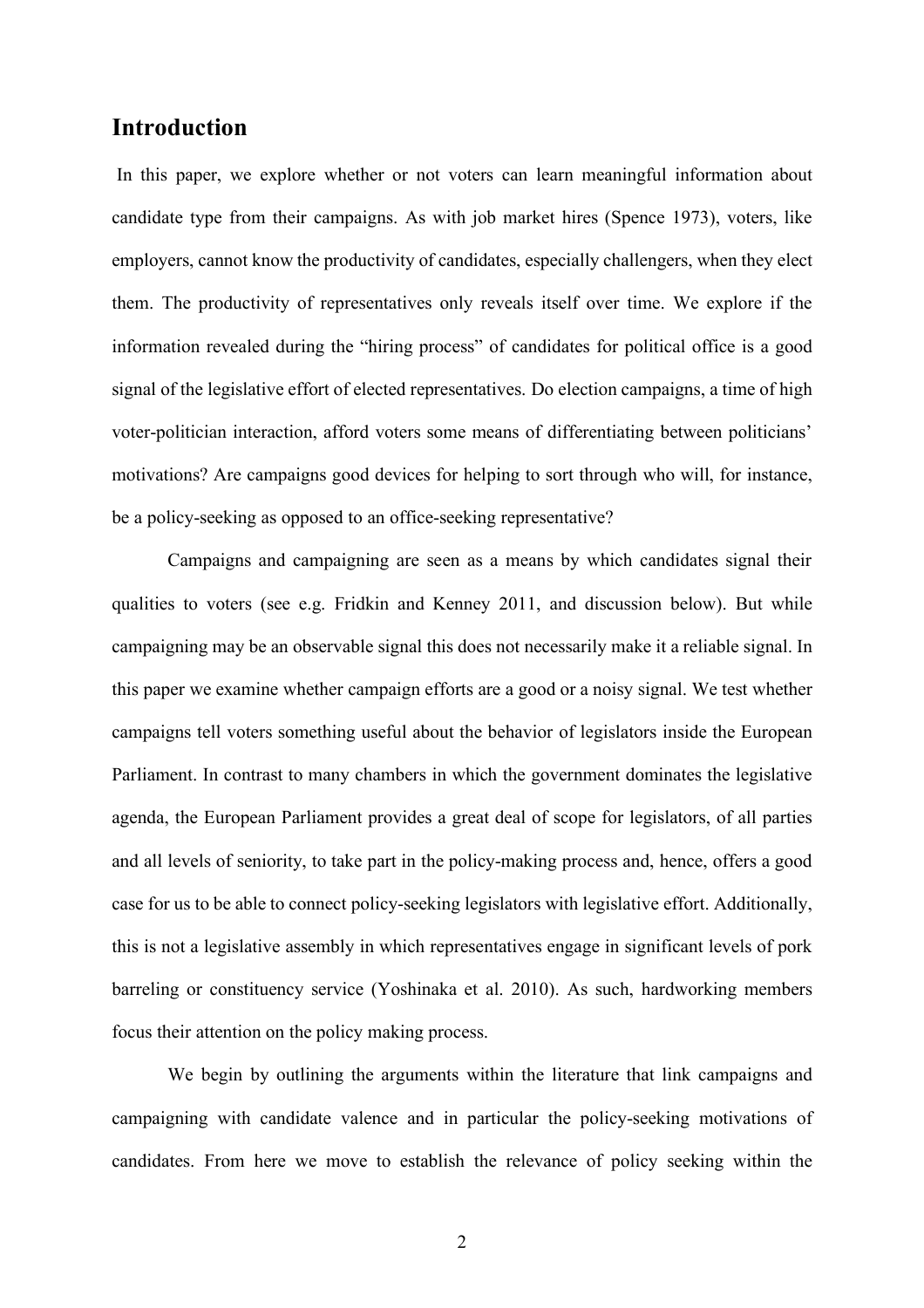European Parliament. Using candidate surveys from 19 democracies, we first test whether campaign effort is a predictor of electoral success. We find consistent evidence that candidates who work hard at election time are ones more likely to win, which validates our measure of campaign effort and shows that incumbents and non-incumbents can profit from working hard at election campaigns. We then turn to examine a range of legislative behaviors within that chamber in order to identify those who engage in policy seeking to see whether their activities as candidates would allow them to be identified as policy seeking prior to the election. In other words, the hard working candidate may well win the election, we then ask whether hard working candidates are also hard working legislators? Using several established measures of legislative effort (e.g. speeches, formal legislative activities, and participation in roll call votes), we do not find that more active campaigners are also more active in parliament. As a robustness check, we also test this relationship in two very different legislative assemblies, the Irish Dáil and the German Bundestag.

One of the patterns we find and emphasize here is that campaign effort does increase the probability of a candidate winning a seat. That is, voters do seem to respond positively to campaign effort. But what we do not observe is a consistent relationship between campaign effort and legislative effort. The candidates who work hard at election time and who, consequently win, are not the ones who seem to be very active within the legislature, as assessed by a series of measures of legislative effort that are standard within the literature.

## **The Role of the Campaigns in Identifying Good Legislators**

Working hard at election time would seem to help candidates win. So far so straightforward. But the question remains – what kinds of candidates become successful? A familiar distinction is that between office-seeking and policy seeking candidates (Helboe Pedersen 2012; Müller and Strøm 1999). We should note that the differing motivations of candidates are not always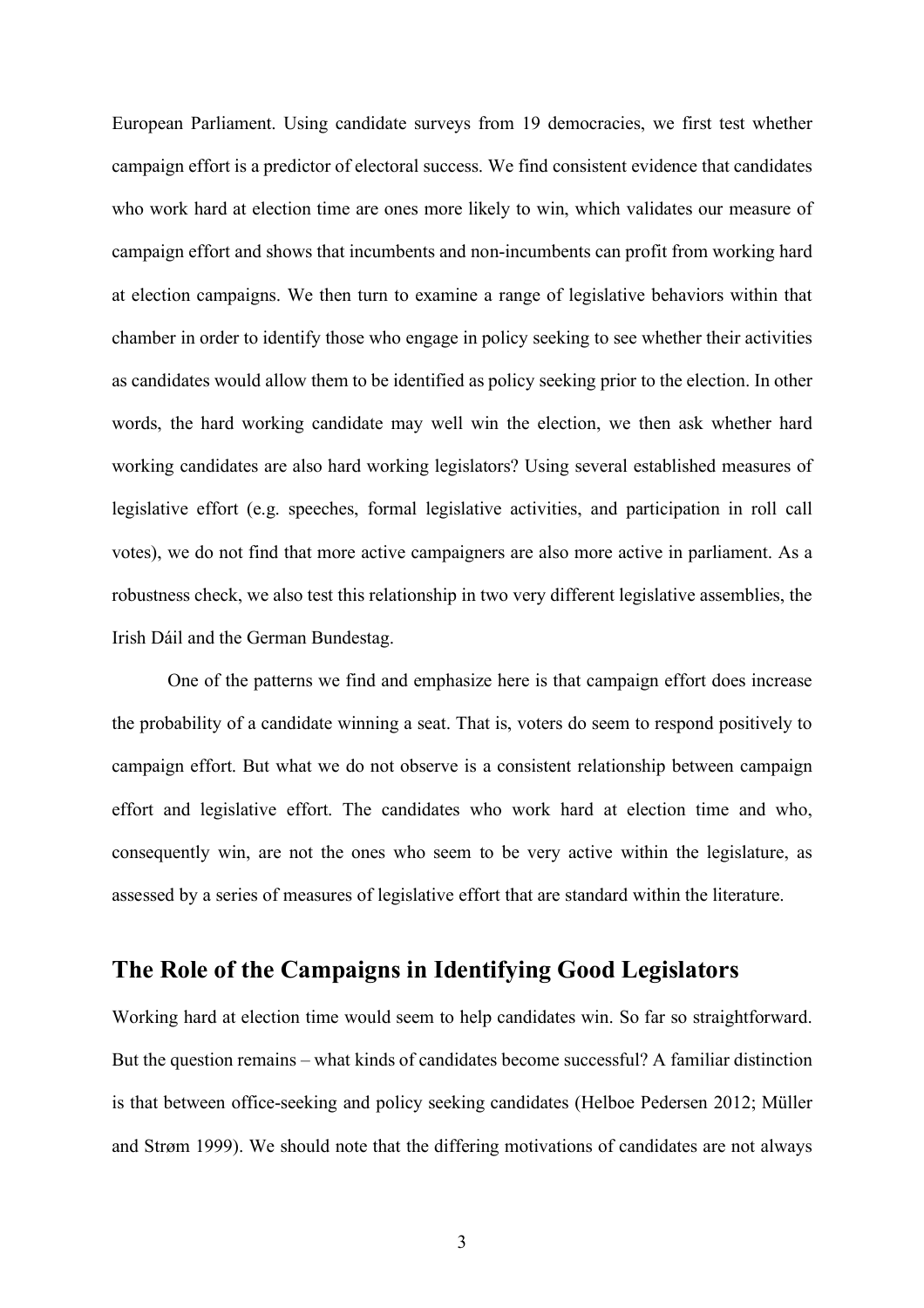mutually exclusive: policy-seeking candidates still need to seek votes and win the election. But the distinction between policy- and office-seeking sets up ideal types that are useful in pointing up differing motivations that will result in different behaviors within the chamber on the part of legislators. The distinction between office- and policy-seeking is also useful in helping highlight that voters may not want to support candidates mostly driven by office-seeking motivations. Despite differences in policy preferences, voters share an interest in electing candidates who are not simply office-seekers. As voters, we do not want candidates who are only be interested in pursuing office for the kinds of instrumental reasons noted by Schumacher and Elmelund-Præstekær (2018). Rather, we want "representatives whom we can trust, and we want representatives who can get the job done" (Mondak 1995: 1045). Candidates not only have policy positions but also have qualities and traits – such as integrity or conscientiousness – that voters value (see e.g. Adams et al. 2011; Adams and Merrill 2008, 2013; Besley 2005; Carter and Patty 2015; Franchino and Zucchini, 2015; Green 2007; Groseclose 2001; Martin 2016; Nyhuis, 2016, 2018). In general the growing literature on the importance of candidate competence or valence does not see office seeking motivations in a good light. Candidate valence overlaps with ideas on policy-seeking motivations because valence attributes have an impact on legislation. Policy-making requires commitment to engaging in the legislative process and working hard within the chamber.

For this reason, legislative scholars emphasize the importance of legislators being present and participating in day to day legislative activities such as committee work, asking questions (e.g. Martin and Rozenberg 2014) or taking part in debate and making speeches (e.g. Bäck and Debus 2016; Proksch and Slapin 2015). Candidates with an interest in policy will work hard at election time precisely because they are interested in working on issues within the legislature.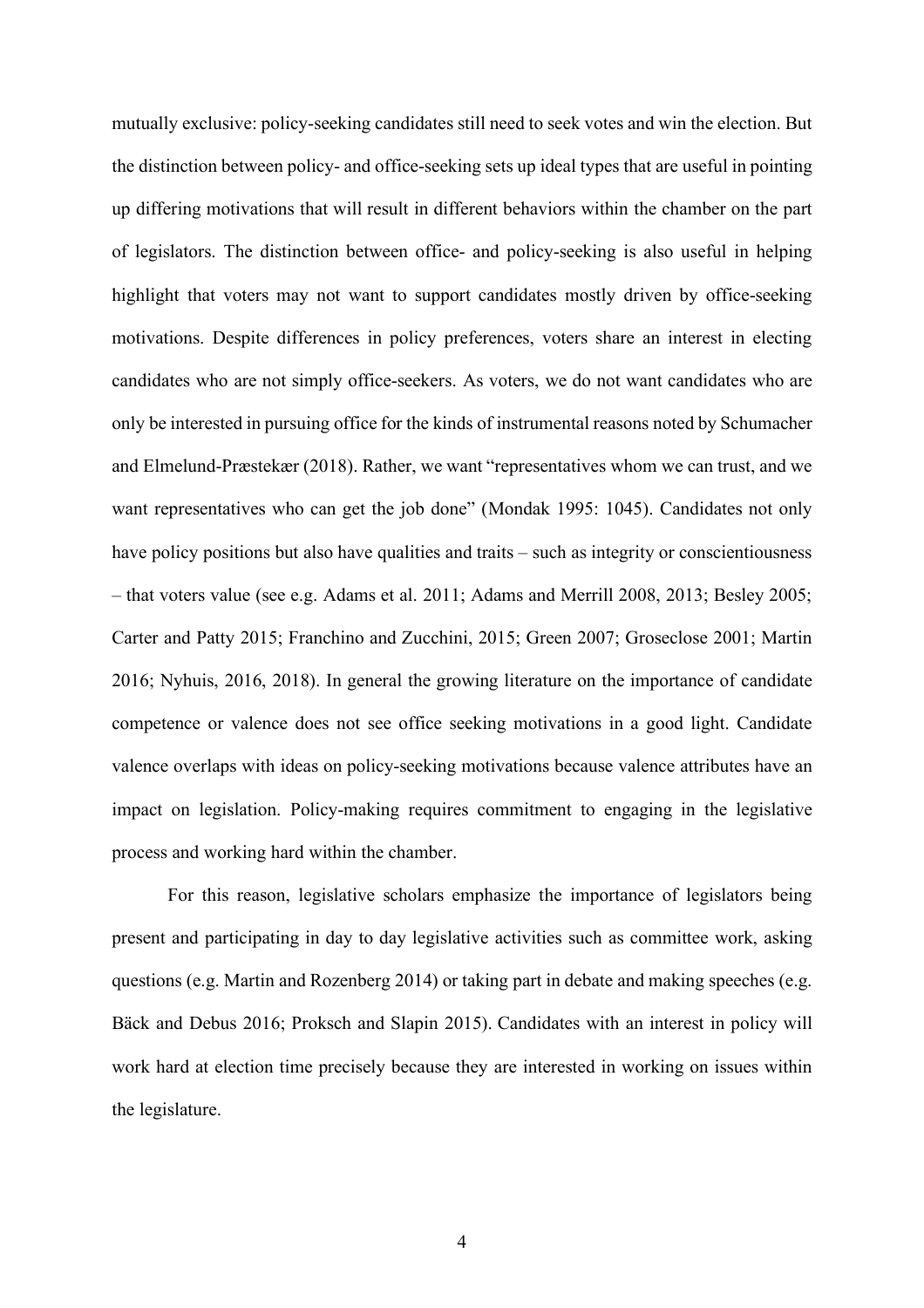As Papp notes "[t]he voters' task at election time is to identify candidates with the promise of being 'good' representatives, and political campaigns should assist voter decision by providing clues on the candidates' future behavior" (Papp, 2018: 910). The difficulty, of course, is that what candidates are actually like only becomes apparent after the election. That means policy-seeking and "high valence" candidates need to able to signal to voters, and voters need to be able to recognize, that they are not simply office seekers but high quality candidates who will work hard once elected. The campaign and campaigning play an important role in helping voters sort out whether candidates are interested in more than just getting elected (see e.g. Fridkin and Kenney 2011: 62).

The growing literature on candidate valence is especially explicit in emphasizing the role of campaigns as a signal of candidate qualities. That is, voters may have no direct assessment of a candidate's honesty, and probably none at the time of the election but have to rely on proxy measures provided by the campaign and a series of papers develops this idea. A "candidate's ability to convince voters of his superior personal qualities – his leadership skills, honesty, and reliability – may depend less on his résumé than on these campaign skills…" (Bruhn 2010: 29). Serra's model similarly contains a valence parameter that is interpreted as "the candidate's campaigning skill" (Serra, 2011:25). Poutvaara and Takalo explicitly see campaigning as a signal of candidate ability that is increasing in ability, and a series of works makes a broadly similar point (Poutvaara and Takalo 2003: 5; see also Adams and Merrill 2008, 2013; Adams et al. 2011; Aragones and Palfrey 2004; Buttice and Stone 2012; Carson et al. 2007; Green and Krasno 1988; Nyhuis 2016; Stone and Simas 2010). Campaigns thus become an important means by which candidates can signal to voters that they are interested in working hard once elected. In that sense, campaigns can be seen as "pledges for future behavior" (Papp 2018: 923). Papp argues that these pledges are increasingly important because personalization of campaigns and elections places a greater emphasis on personal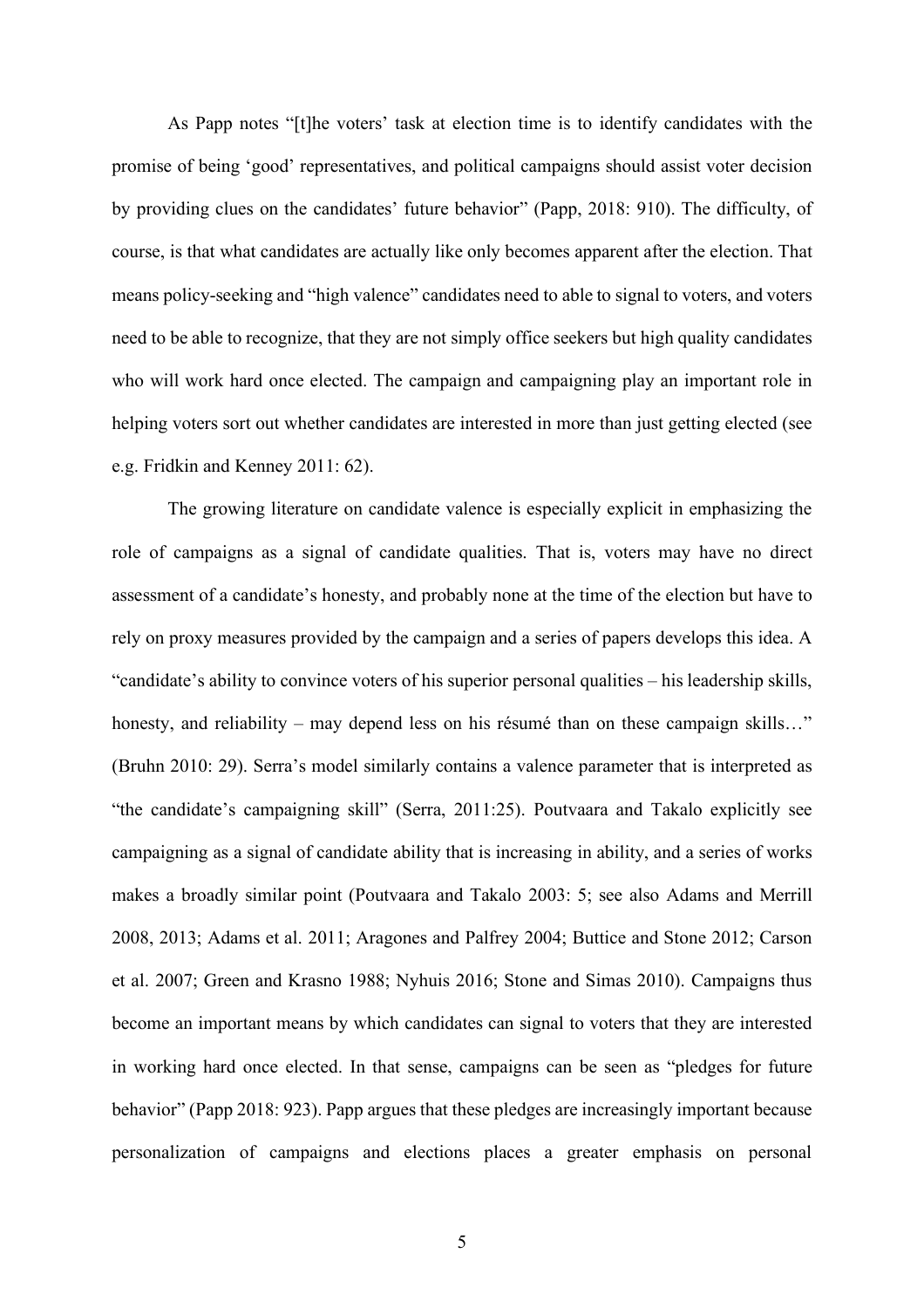characteristics. The problem being that: "If there is no connection between the campaign and legislator behavior voters are not provided with the right hints on how well MPs are likely to represent their interests, which leads to the breaking of the electoral connection" (Papp 2018: 909). That is, within the literature, and especially within the literature on candidate valence, we see the argument advanced that campaign effort itself is a signal of candidate valence, but how plausible is this tie between campaigning and valence? It is the case that, as Giebler and Wessels show, campaign effort by a candidate (time devoted to a campaign) is positively related to name recognition (Giebler and Wessels 2017). This pattern sets up the straightforward expectation that we should see a relationship between campaign effort and campaign success. But this point only reinforces the questions posed by Papp and others: if the candidates who work hardest during the campaign are the ones most likely to win what kinds of legislator are they after they have won? The valence literature suggests that campaign effort is a signal of underling candidate traits and a straightforward expectation is that a hard-working candidate will be a hard-working legislature. The plausibility of this expectation is buttressed by empirical work on campaigns and candidate traits.

Nyhuis, for example, points out that "effective campaign efforts are likely to showcase aspects of the candidates' personality and thus alter public perceptions of candidates' character valence" (Nyhuis 2016: 34). Campaigning can make a candidate's characteristics clearer to the voters, i.e. voters will receive more information on the candidates who are campaigning hardest and therefore they should know more about the candidates. If a candidate has made a lot of campaign effort (i.e. sent many signals), voters (as principals within a principal-agent framework) should be able to scrutinize their potential agents thoroughly. With more information about a given candidate then voters are potentially better able to "weed" out bad candidates, since they have more information, and they thus get "better" legislators. As Spence puts it in terms of the hiring decision (one example of the kinds of principal-agent relationship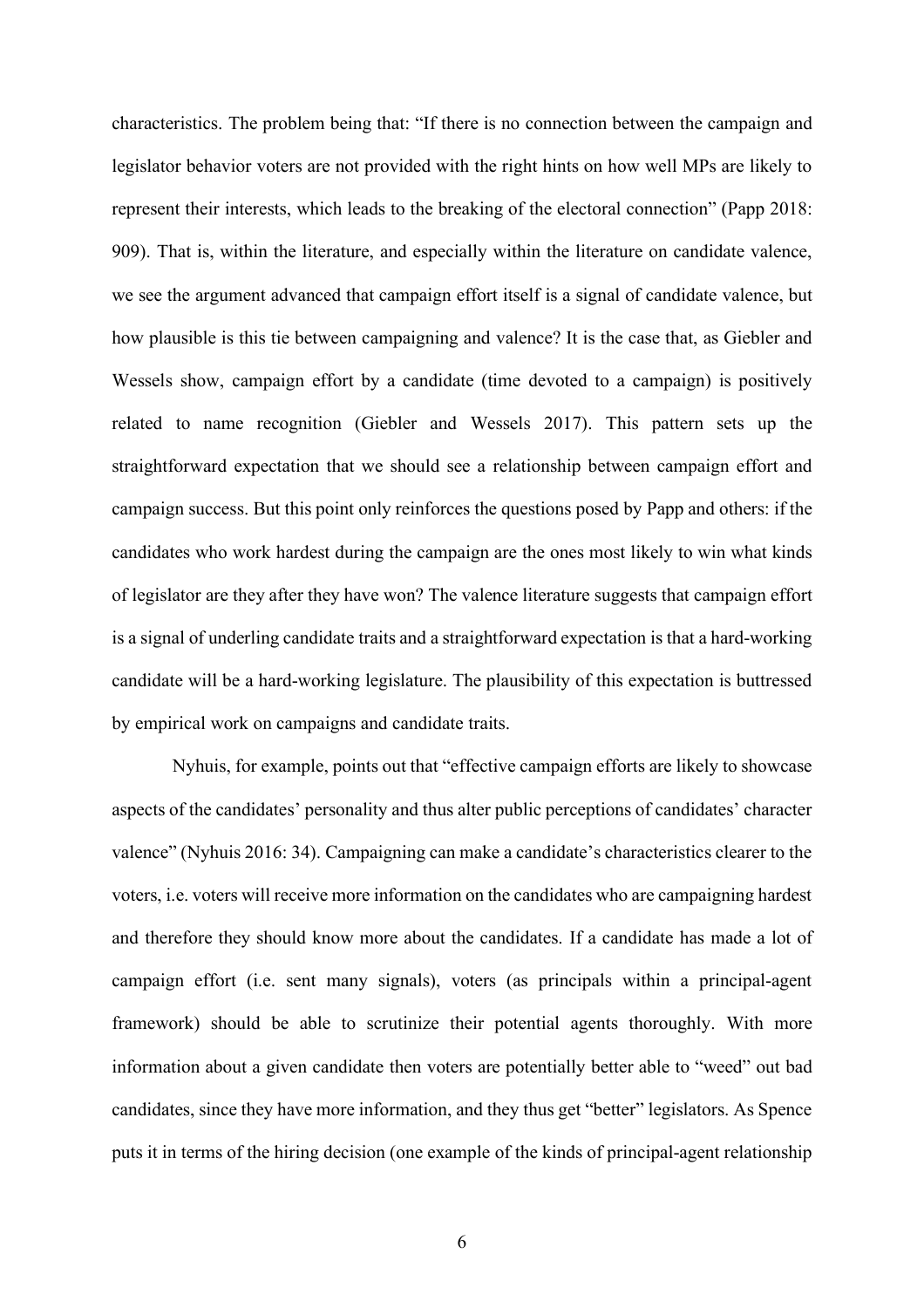at play here): "In most job markets the employer is not sure of the productive capabilities of an individual at the time he hires him …The fact that these capabilities are not known beforehand makes the decision one under uncertainty" (Spence: 1973: 356). Some signals may help reduce the uncertainty and be good signals of the underlying qualities being sought. At other times employers (voters) may have to rely on proxy measures which may not, in the end, be good measures.

The problem facing voters, of course, is that the campaign may well provide a noisy signal. For incumbents, voters will have the record of the candidate in office to rely upon, for many challengers the main signal will be provided by the campaign. But, for many candidates and many voters, the campaign is the proxy signal being sent and received. Sometimes, the noisiness is quite evident. For example, in addition to demographic traits such as race or gender "one element that is generally associated with electoral results is candidate attractiveness…. Moreover, perceptions of competence are also positively related to electoral outcomes, although not independent of candidate appearance as voters might apply visual cues to make judgments on candidate competence" (Nyhuis 2016: 34). Work in political psychology on implicit bias provides an account of how these factors may work at the micro-level of vote choice. In his work on candidate traits and electoral success Hayes, for example, shows that candidate behavior creates trait ownership of such traits as compassion and decency: "Since citizens rarely have a chance to see candidates in person, much less carry on a one-on-one conversation, trait inference is likely to be even more important in campaigns, as this represents the only real chance to form a global impression of a candidate" (Hayes: 2005: 910; see also Clifford 2014; Fridkin and Kenny 2011; Hayes 2010). Overall, the literature is clear that voters infer from the campaign a message about the kind of person a candidate may be and so what kind of legislator they may be. Given that voters are willing to infer traits from cues such as demographics or even appearance it is reasonable to suggest that candidate behavior has a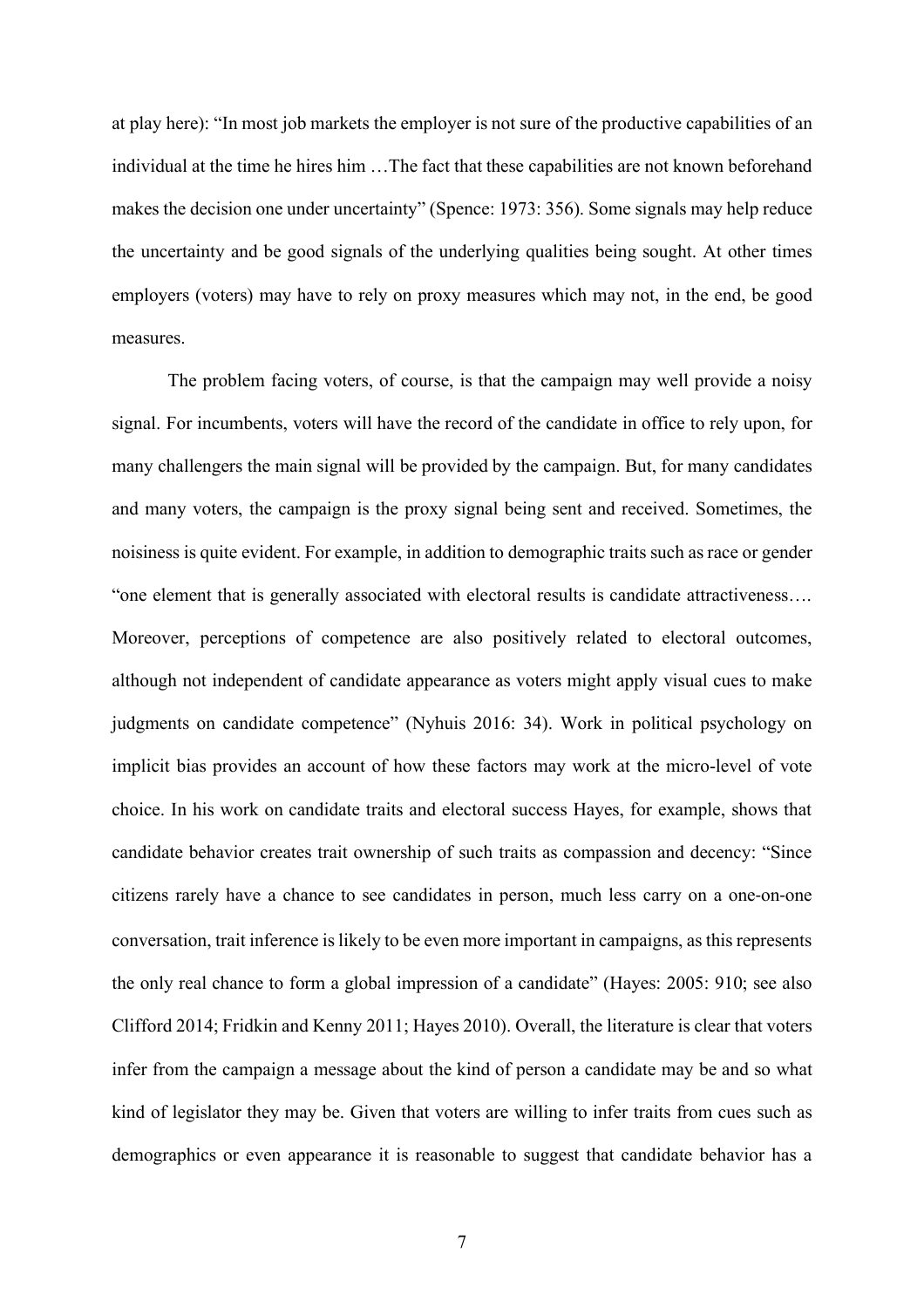similar effect. In other words, the empirical literature shows that, as the literature on valence suggests, voters both can and will draw inferences from comparing a candidate working hard at election time to a candidate who is not campaigning very much at all.

Another argument for the plausibility of the link between campaign effort and legislative effort developed within the literature on valence rests within the literature on policyseeking motivations. The literature on valence, and especially the more formal literature, argues that campaigning – and campaign effort – are a means by which candidates may signal, albeit noisily, to voters that they are interested in being a representative for reasons more than simply seeking office for its own sake. As Schumacher and Elmelund-Præstekær put it "A policy-seeking politician cares about parliamentary elections because more seats for the party mean more bargaining power over policy. An office-seeking politician cares about elections because of their instrumental rewards" (Schumacher and Elmelund-Præstekær 2018: 331). Importantly, policy-seeking candidates can *only* realize their policy ambitions if elected to office while candidates with other ambitions may be able to satisfy those ambitions in other arenas. Thus policy-seeking candidates should be especially motivated to work hard at election time because no other career or venue will serve those interests. In short, while the empirical literature suggests voters do draw inferences about candidate qualities from campaigns which may or may not be correct, it is also the case that there is an argument for voters being sensible to do so, grounded in how policy-seeking motives may be satisfied.

Drawing together these different strands what we see is an argument that candidate valence is important and that campaigns provide a (noisy) signal of that valence. The empirical literature shows that voters can and do draw inferences from that noisy signal but that there are reasons, both from the empirical literature and the argument of policy-seeking, to see that while the signal may be noisy it is at least plausible. This leads to two hypotheses which center on the tie between campaigning and legislative effort. Our focus is on whether campaigning does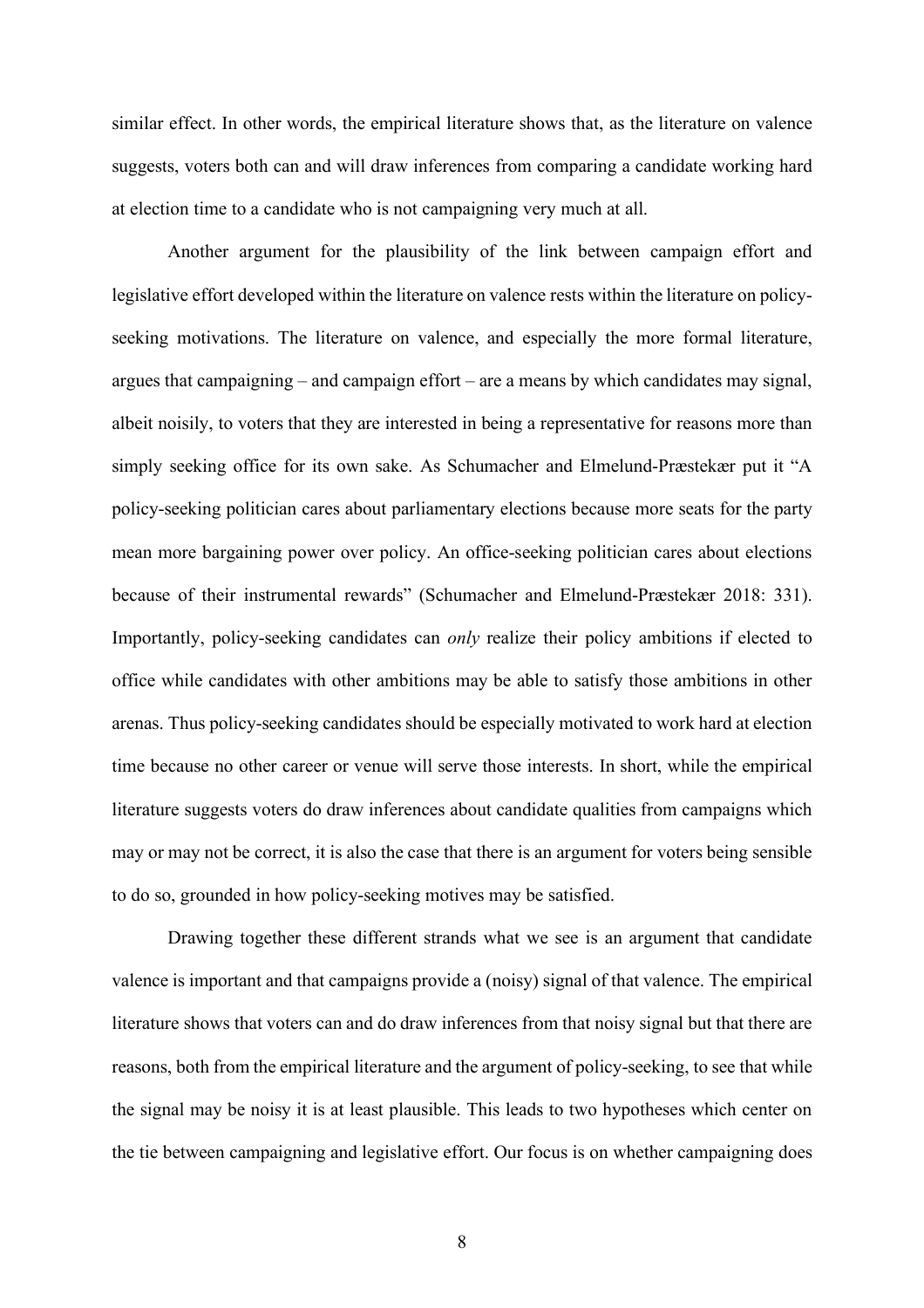indeed, as the literature suggests, signal that the candidate will be interested in policy-seeking i.e. that the candidate is working hard to get elected in order to take part in policy-making.

The first of which is straightforward and falls out of the literature on valence to the effect that campaigning should have consequences at election time.

H1: *Candidates who work hard during the campaign are more likely to be elected*.

If this hypothesis holds candidates who work hard during the election will be more likely to get elected. But that still leaves open the question of what kind of legislator these candidates will be after they have won election. This we address with our second hypothesis, which is grounded in the literature on valence and policy-seeking motivations noted above:

H2*: Conditional on getting elected, candidates who work hard during the campaign are more likely to be policy seeking/legislatively active within the legislature, than candidates who exert less effort during the campaign.*

The implication of this hypothesis is that – assuming H1 holds – then those candidates who work hard to win elections will also be ones who will spend time within the legislature on activities related to policy making. If, by contrast, there exists no relationship between campaigning and legislative effort then these would-be candidates – once elected – do not engage in policy making activities. This would be evidence more consistent with office-seeking motivations.

Matching behavior during campaigns to behavior in the chamber post-election will then help us understand the goals and motivations of candidates. It is worth emphasizing that the null hypothesis does have some troubling implications. Campaigns offer a means for candidates to signal, and voters to observe, candidate qualities. If the observable behaviors are not a useful signal (i.e. active campaigners tend not to engage the legislative process once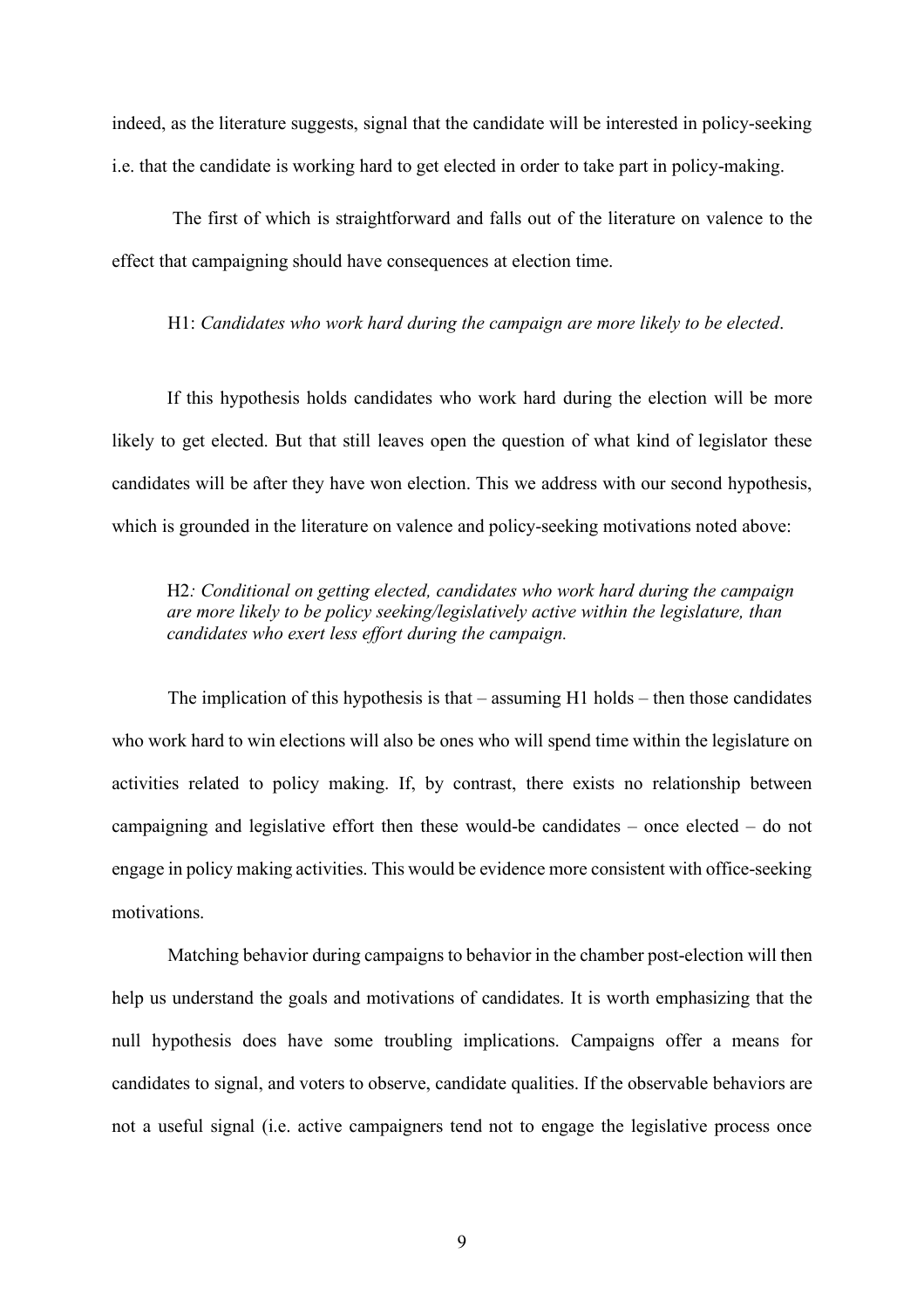elected) then this is problematic for the broader role of campaigns in helping choose quality candidates and identifying the most motivated policy-seeking candidates.

### **Case Selection**

The European Parliament (EP) provides a good case for us to test this argument for two main reasons. First, the legislature itself allows scope for individual legislators to engage in policymaking (see for example discussions of the EP within Corbett et al. 2000; Judge and Earnshaw 2003; Hix et al. 2007; Hix and Høyland 2013; Kreppel, 2002; McElroy and Benoit 2007, 2012; Wilson et al. 2016). This stands in contrast to other legislatures where policy entrepreneurship by individual legislators is more constrained. Government dominance of the legislative agenda and a relatively weak committee system mean legislators in many parliaments, such as that of the UK (Döring 2001), have limited opportunity to engage in policy-making. The EP's process of legislative reports and strong committee system provide more opportunity for individual legislators to engage in policy and, hence, provides opportunities to candidates with policyseeking motivations (Bowler 2000; Yoshinaka et al. 2010). Furthermore, given the relative lack of pork to distribute within the EP (Moravcsik 2008; Yordanova 2009; see also McElroy 2006, 2007 for a discussion) and weaker than average electoral connections, we can interpret legislative activity as being largely policy driven (as opposed to, for instance, being motivated by office seeking/distributive incentives). Secondly, any tie between elections and legislative behavior in single member district systems is shaped by the electoral system. Campaign activities and legislative activities may well be linked for policy seeking candidates, but one complicating factor is that in districted elections – and especially single member districts – candidate effort may not signal "type" of candidate so much as the competitiveness of the race. Competitive seats tend to produce harder working legislators and campaigning per se may not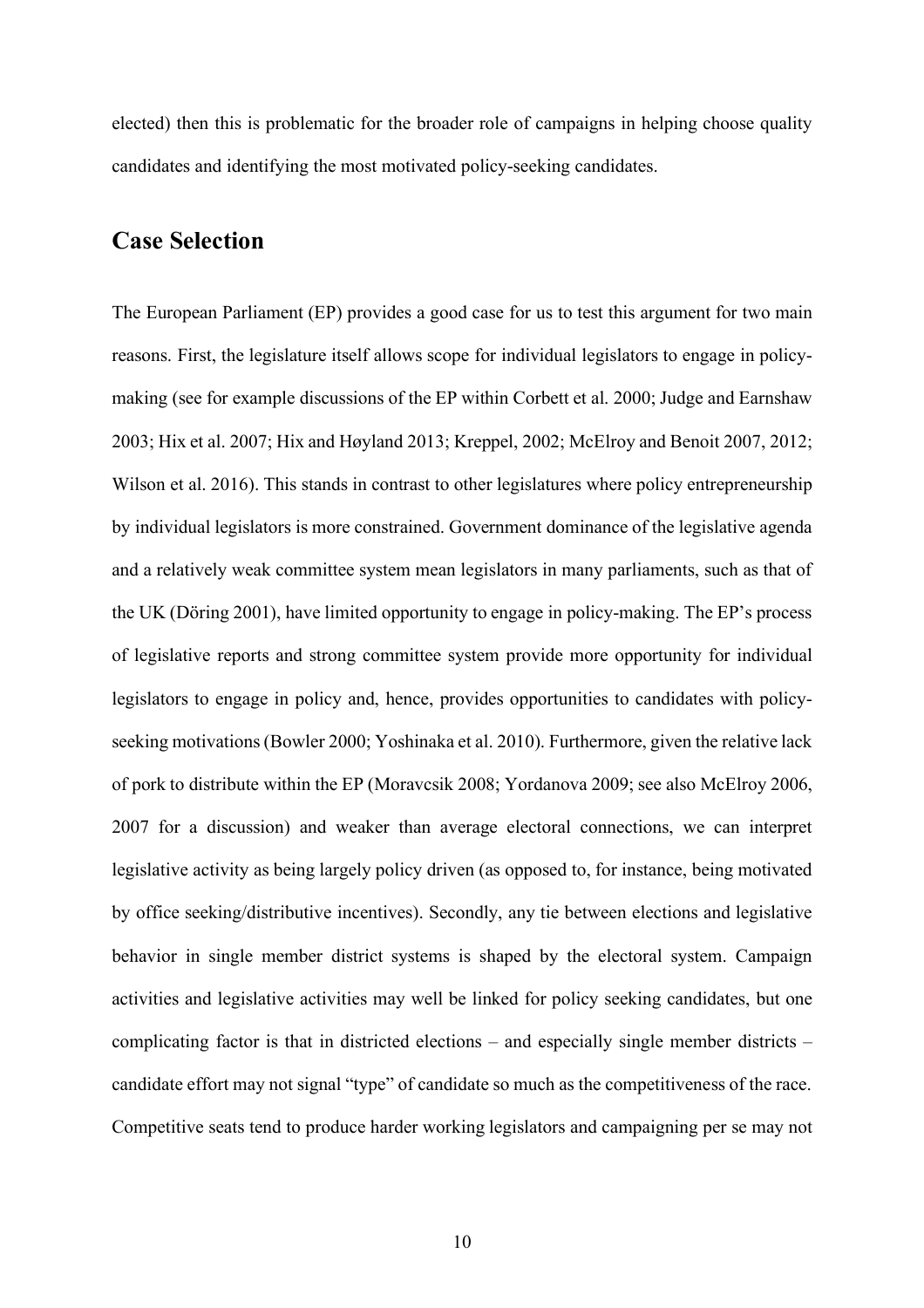be a direct and reliable predictor of legislator quality.<sup>1</sup> However, members of the European Parliament are all elected via multi-member districts in proportional representation systems.

More pragmatically, we also need to be able to tie measures of campaign activity to measures of legislative activity at the level of individual legislator and we do this by matching candidate surveys to measures of legislative activity. Measures of both campaign activity and legislative activity are well established within their respective literatures. For example, candidate surveys commonly include questions that are aimed at measuring individual campaign effort and these are used to understand campaign activity in a variety of ways, from the impact of activity and effort on turnout to the effect of electoral system on activity (see for example Fisher and Denver 2008; Karlsen and Enjolras 2016; Pattie et al. 1995; Sudulich et al. 2013; Sudulich and Trumm 2019; Vergeer et al. 2013; Zittel 2015; Zittel and Gschwend 2008). The literature on campaigning, then, sees campaign effort as a meaningful aspect of campaign activity and has well-developed metrics of activity and effort. Thus, a third, subsidiary, reason for choosing the EP as a case is that appropriate (non anonymized campaign) data are available to test the hypotheses.

At the level of the legislature, the literature on the EP contains several metrics of legislative activity designed to assess a concern for the substance of legislative activity (see e.g. Hix et al. 2007; Hix and Høyland 2013; Whittaker, 2014 Wilson et al. 2016). These measures of activity are also ones found within other legislatures and include the frequency in which legislators use the question procedure (see for example; Martin 2011; Martin and

<sup>1</sup> Although Volden and Wiseman (2014) uncover a nonlinear relationship between electoral security and legislative effectiveness. They find that legislators who are least secure electorally are also not very effective – presumably because they have to spend more of their energies attending to their districts (and perhaps engaging in more active campaigning raising money and so on) than engaging in lawmaking activities. Hence, their results suggest that we should not expect to see a positive relationship between election activities and lawmaking effectiveness, which is loosely consistent with the findings that we see in this paper. We would like the thank one of our reviewers for drawing our attention to this work.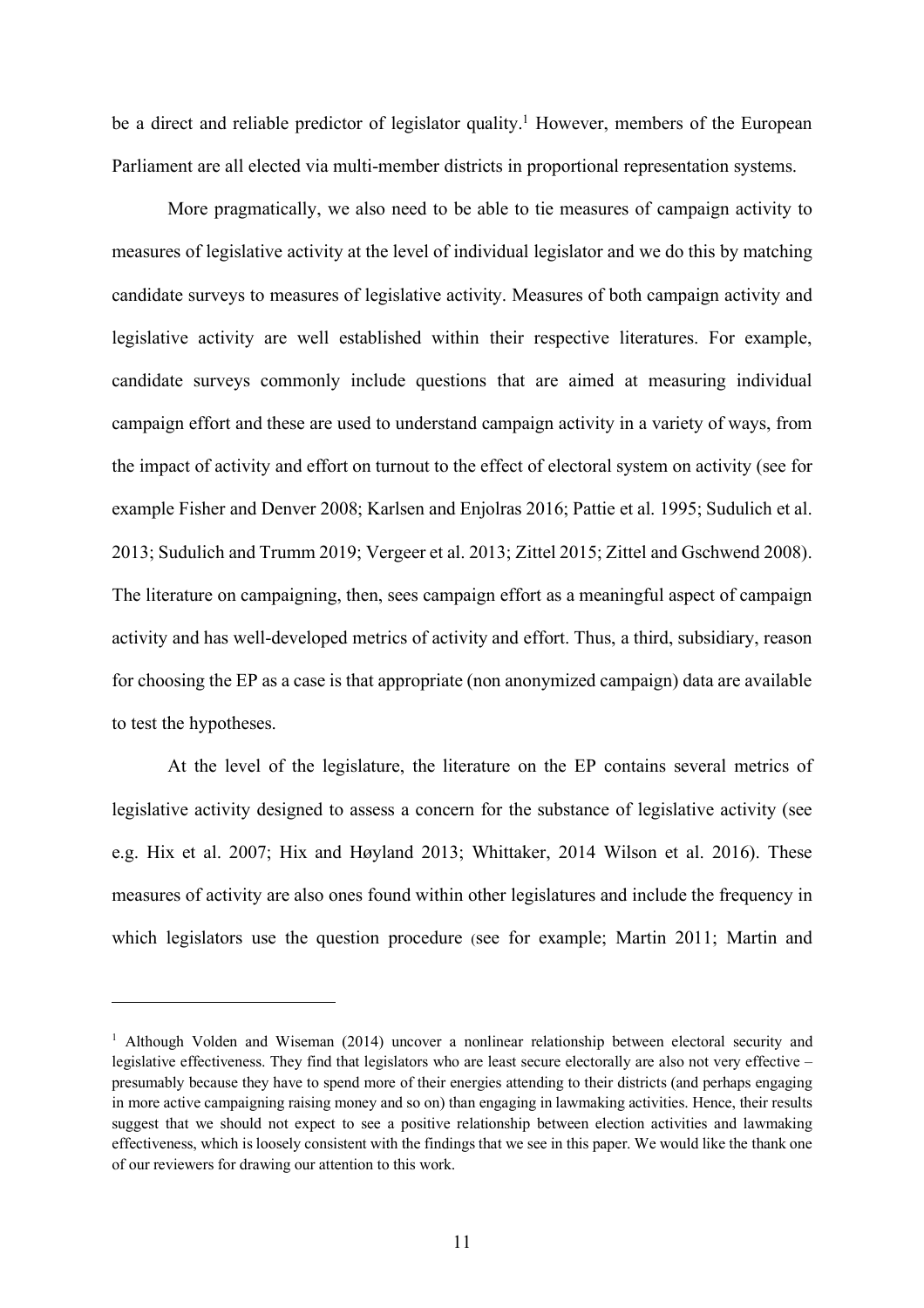Rozenberg 2014) the writing of reports (e.g. Bailer and Ohmura 2018; Høyland 2006; Kaeding 2005; McElroy 2006; Sozzi 2016), speech making (e.g. Bäck and Debus 2014, 2016; Baumann et al. 2015; Jensen et al. 2013; Slapin et al. 2018) and attendance (Attina 1990; Yoshinaka et al. 2010). To be sure, these activities may be aimed at impressing party leadership and so advancing careers within the party. Although it is easy to make too much of this point. Not least because there are many activities within party organizations that would likely be more directly helpful to party careers. Furthermore, the literature on legislature notes these measures as policy engagement. Even if these legislative activities also serve or are correlated with internal party purposes, in addition to being policy-seeking, the point is that these are activities that are widely seen within the literature as being meaningful measures of policy-seeking behavior and engagement in policy i.e. valence.<sup>2</sup>

### **Data and Measures**

 $\overline{a}$ 

We examine the impact of campaign activity on legislative activity for two legislative cycles in the European Parliaments 6 (2004–2009) and 7 (2009–2014). To establish a connection between candidate surveys and legislative activities, we merge two data sources through the disclosed ID of the survey respondents. The data for measuring campaign activity come from the MEP surveys of the European Parliament Research Group (Farrell et al. 2011).

The dependent variable for Hypothesis 1 is a dummy indicating whether a candidate was elected to parliament. To test Hypothesis 2, we use the measures of legislative activity outlined in the previous section, i.e., formal legislative activity, participation in roll call votes and legislative speechmaking (see Table A 2). The main independent variable for both

<sup>&</sup>lt;sup>2</sup> Relatedely, arguments that legislatively activity could be interpreted as a signal of office seeking behavior on the part of ambitious politicians, trying to curry favor with the party leadership are hard to sustain in the EP, given the very high turnover in each session. For instance, only 39% of MEPs in the 8th legislature (2014–2019) were returned for the 9th (2019–2024).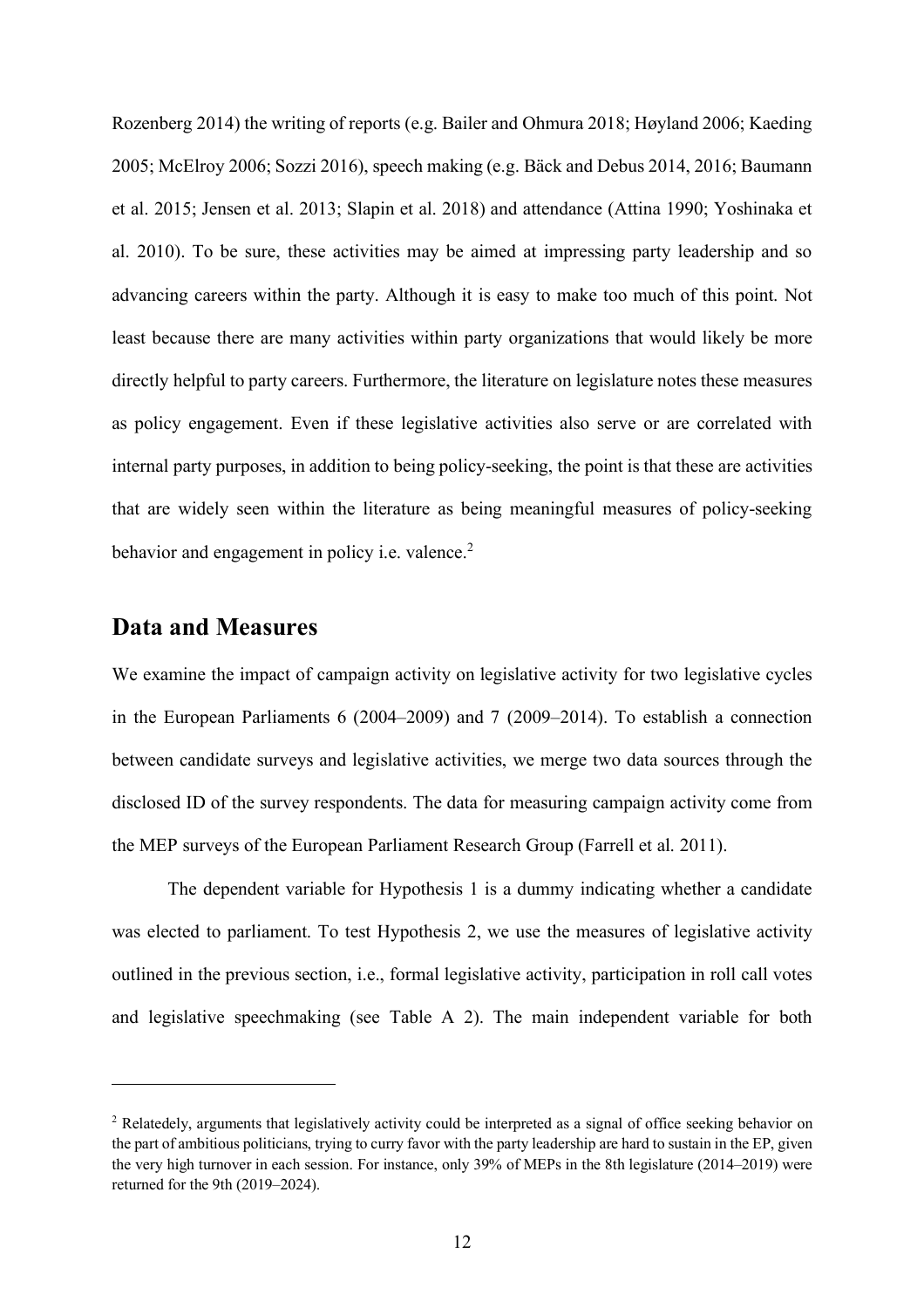hypotheses is *CAMPAIGN ACTIVITY*, an additive index capturing how many campaign items a candidate has used during the election campaign. Table A 3 lists the campaign items that were included in the candidate surveys.

Data for measuring the legislative activity of members of the European Parliament are derived from the website *Votewatch Europe*. <sup>3</sup> For both legislative cycles we used the number of oral questions, prepared questions for question time, the number of reports written, and opinions and motions drafted by an MEP to create an additive index. We used participation in roll call votes as an alternative measure of legislative activity. Given the very high turnover in membership of the European Parliament between elections (Yoshinaka et al. 2010), we divide these measures of legislative activity by the number of months a MEP has served in the European Parliament.

The legislative process, particularly in the EP, is labyrinthine and we expect representatives who have served one term or more to be more effective at getting reports written and legislative activity in general. Parliamentarians from smaller party groups may have more tasks to deal with and are therefore more active in parliament. For this reason, we include dummy variables for each *PARTY GROUP* and control for the MPs' *COUNTRY* of origin.

Two, additional, individual level factors that may affect legislative productivity are ambition and gender. Meserve et al. (2009: 1018) use age as a proxy for personal ambitions, arguing that "age influences the career opportunities of MEPs. Specifically, the proportion of nationally ambitious MEPs in the EP should quickly decrease as a function of age." Although we are aware that age is a far from perfect proxy for personal ambition, we follow their approach, and include the *AGE* and *SQUARED AGE* of every legislator.4 The relationship is

<sup>3</sup> http://www.votewatch.eu/.

<sup>4</sup> We also run the models with a dummy variable that indicates whether a MP/TD is younger than 40 years of age (as suggested by Meserve et al. 2009). The results remain the same. See also Bailer and Ohmura (2018) for a discussion of the life cycle of legislative activity within the Bundestag.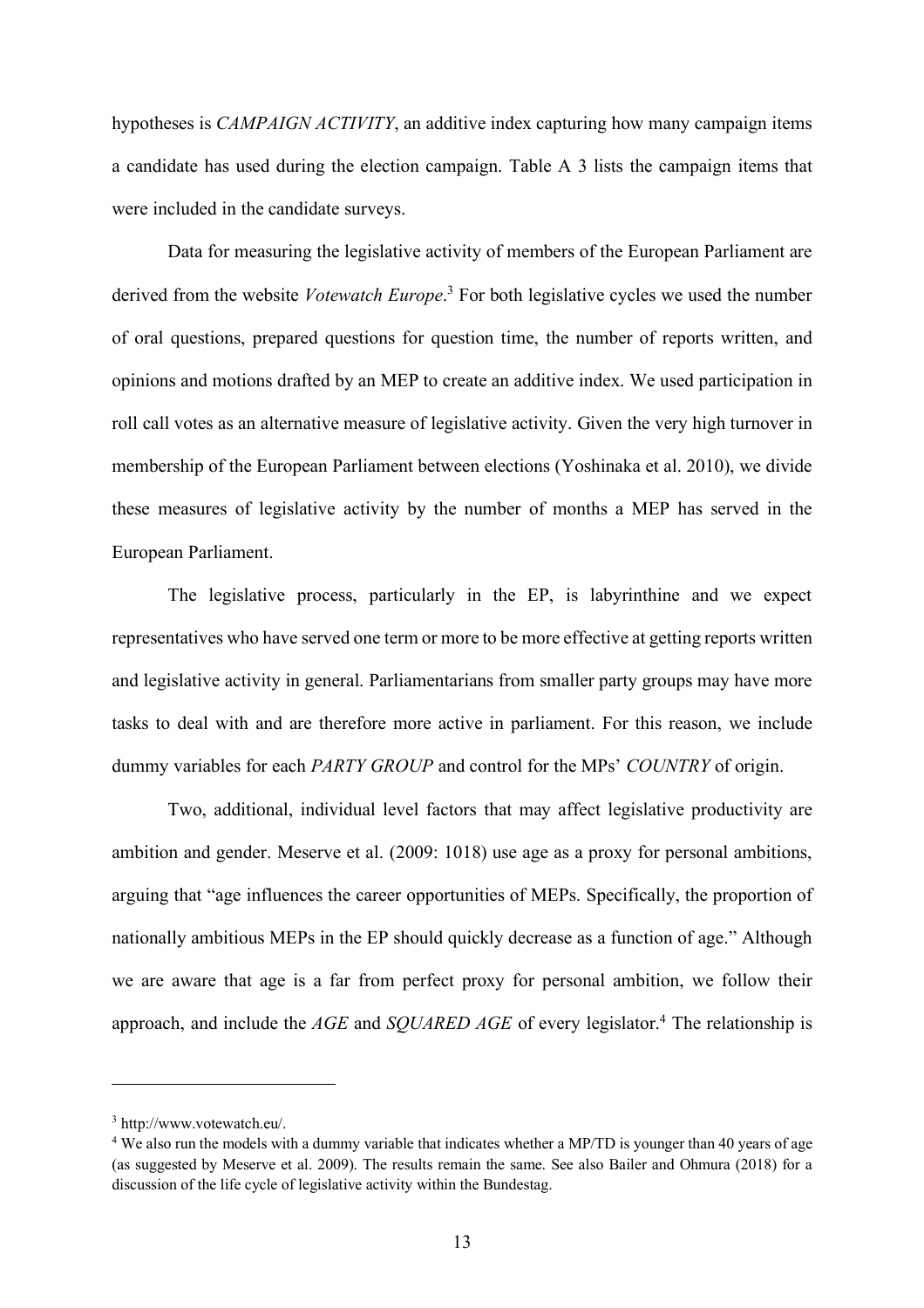expected to be non-linear with *AGE* having a positive sign, *AGE SQUARED* a negative one, representing a decline in ambition as representatives approach retirement age. Gender has also been found to play an important role in explaining legislative activity (Swers 2002; Box-Steffensmeier et al. 2004; Salmond 2006; Volden et al. 2013; Wängnerud 2009), with female politicians largely found to be more legislatively entrepreneurial than their male counterparts, thus we include a dichotomous variable that takes the value 1 if a politician is *FEMALE*. We also control for *COMMITTEE (CO-)CHAIRMANSHIP*, and political group leadership (*PARTY OFFICE*). Within the literature, activities such as report writing are highly correlated with committee chairmanship (Yoshinaka et al. 2010), while parliamentary leadership is significantly related to roll call activity.

Finally, we control for national level variations in the electoral system, specifically the incentive to cultivate a personal vote. *OPEN LIST* captures whether parliamentarians have been elected under preferential voting rules. If an elector has the choice to vote for individual candidates, the system is considered as a preferential one. The data are derived from the *Centre Virtuel de la Connaissance sur l'Europe* (2014a, 2014b).

# **Results**

We present the results in three steps. First, we analyze whether self-reported measures of campaign activity are meaningful proxies of campaign effort. Afterwards, we analyze whether more active campaigners are indeed more active in parliament, which would support the policyseeking perspective. Finally, we test the robustness of these findings in two national-level settings (the Irish Dáil and the German Bundestag).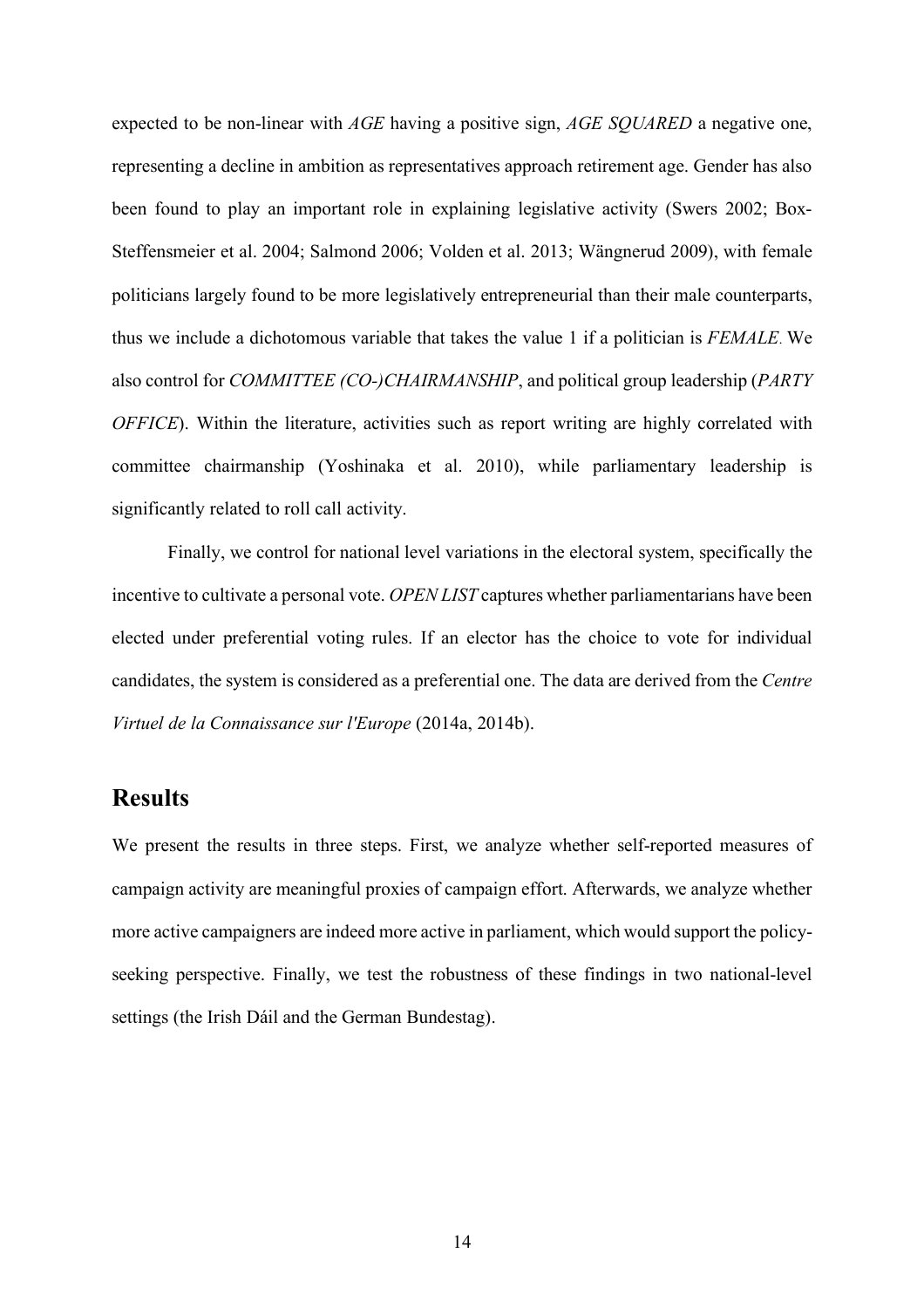#### **Campaign Activity and Winning a Seat**

Before analyzing whether active campaigners are also active in parliament, we need to address the consequences of campaign effort (our first – and very straightforward – hypothesis). As campaign activity is constructed from a self-reported measure, politicians might under- or overstate their activities. The campaign activity index could, additionally, be distorted due to biased perceptions of the candidates themselves. We address this measure validity concern by examining whether those who campaign harder are more likely to get elected (H1). The campaigning index, our key variable of interest, should approximate both campaign "quality" and campaign effort. Thus, candidates with a higher score in the campaign activity should be more likely to get elected. If higher scores on the campaign index do not influence election probabilities at all, we face serious measurement issues.

We merge Waves I and Wave II of the Comparative Candidate Study to get the largest possible sample of respondents (CCS 2016, 2018). While the comparative datasets are fully anonymized, many candidate studies include an item that indicates whether the respondent was elected or not. Thus, we use a binary measure of getting elected as our dependent variable, and the additive campaign activity as our main independent variable. The impact of campaign effort on election probabilities should be stronger for non-incumbents than for incumbent candidates. Incumbents profit from name recognition and often have more experience in campaigning. Therefore, engaging in more activities might not drastically increase re-election probabilities.

The availability of control variables differs markedly across the surveys. Therefore, we only control for the gender (*FEMALE*) of a respondent. As observations are clustered into elections, we run a multilevel logistic regression with random intercepts for each of the 29 elections. Overall, we estimate the (re)election probabilities of over 11,000 candidates who replied to the campaign activity questions and for whom information on incumbency, gender and winning a seat was available.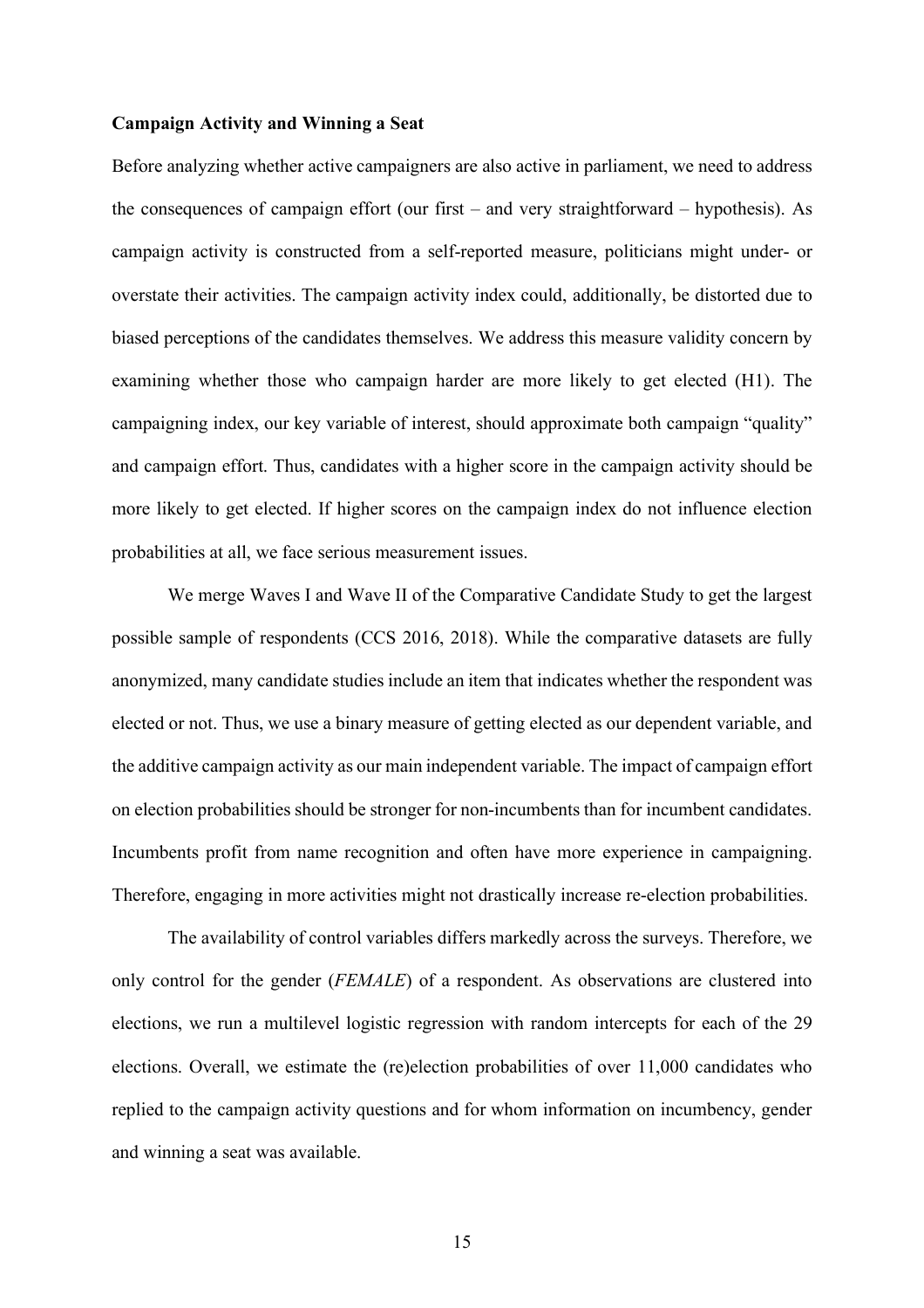Figure 1 plots the predicted probabilities of winning a seat for incumbents and nonincumbents, conditional on the campaign activity (based on Model 1 of Table A1). Generally, as pointed out previously (Eggers et al. 2015; McElroy and Marsh 2010), incumbents have a much higher chance of getting elected than challengers and added value of campaigning more is lower for incumbents. Non-incumbents who reported using fewer than 10 campaign items have a probability of getting elected of around 0.1. Yet, non-incumbents who reported high levels of campaign activity (20 plus items) have a significantly higher estimated chance of winning a seat with predicted probabilities exceeding 0.3.<sup>5</sup> In Figure A 1 in the Supplementary Material we run the model separately for each country where we have information on the incumbency status and the gender of a respondent. <sup>6</sup> Overall, we find support that that report they campaigned harder are significantly and substantively more likely to win a seat. As such we have confidence that these self-reported measures do reflect actual campaign effort.

<sup>&</sup>lt;sup>5</sup> This result also holds if we use an ordinal index that measures how much time candidates spent on each campaigning item (see Model 2 of Table A 1).

<sup>6</sup> Many country-level models fail to converge when adding the interaction of *INCUMBENT* and *CAMAPAIGN ACTIVITY*. Therefore, we use *INCUMBENT* as a control variable in all models, but do include the two-way interaction with *CAMPAIGN ACTIVITY*. Candidate gender was not significant in the overarching model and rarely reached significance in the country level models, with the notable exceptions of Germany (positive coefficient for *FEMALE*) and Romania (negative coefficient).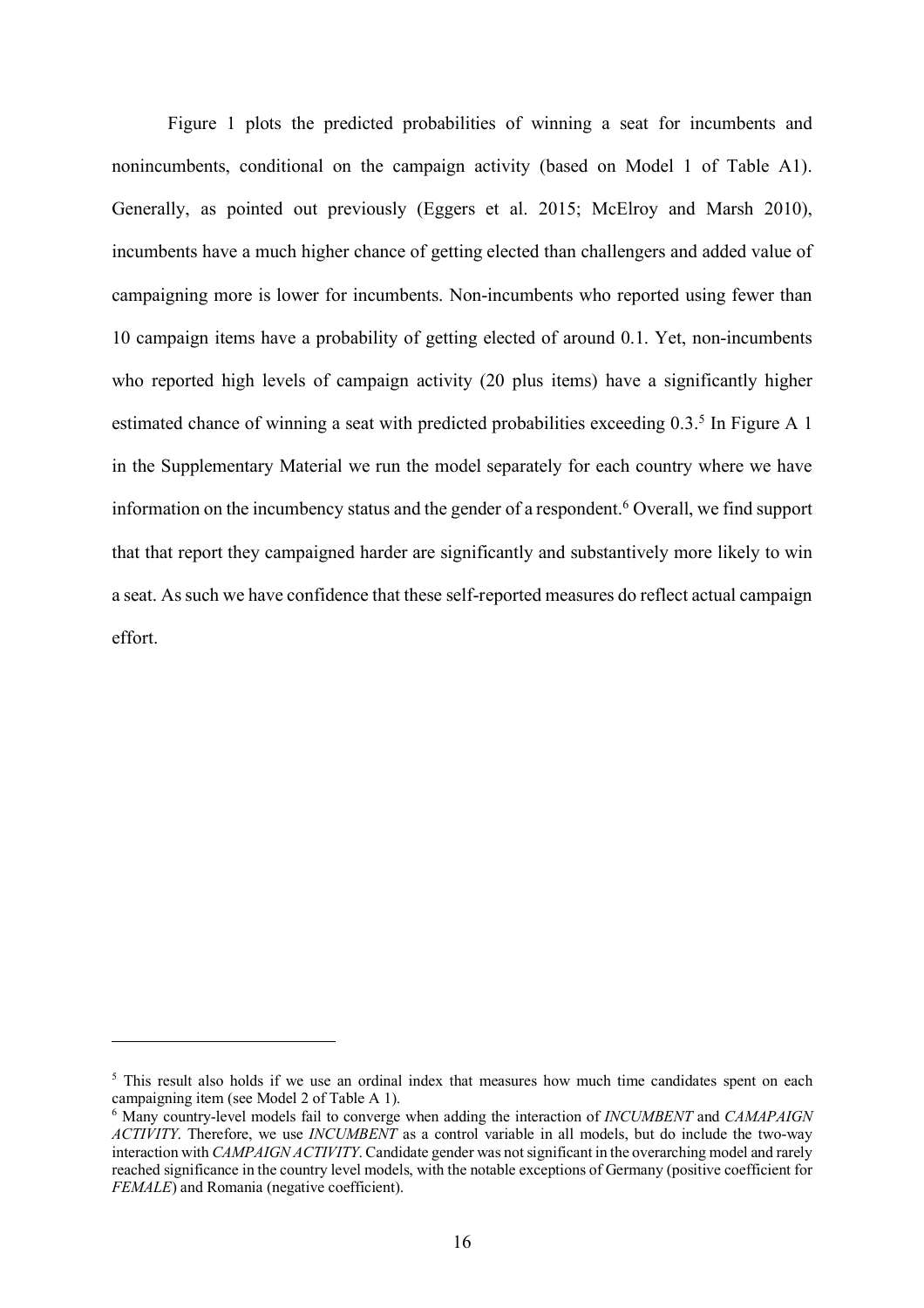*Figure 1: Predicting (re)election based on campaign activity*



*Predicted probabilities with 95% confidence intervals based on a multilevel logistic regression (Table A1). The regression model consists of 11,980 respondents, clustered into 29 elections. The histogram below the predicted probabilities displays the distribution of the campaign activity variable.*

#### **The (Mostly) Missing Link Between Campaign Activity and Legislative Effort**

Next, we turn to the second question of whether or not the more campaign active MEPs are also more active in parliament. In Figure 2, we plot the bivariate relationships for the various measures separately for each legislative term and add loess regression lines. The scatterplots strongly suggest that campaign effort does not tend to be systematically positively correlated with legislative effort, no matter whether we use the cumulative activity or the percentage of roll calls participated in. If anything, there may even be a (slight) negative relationship for the 6th European Parliament (2009-14).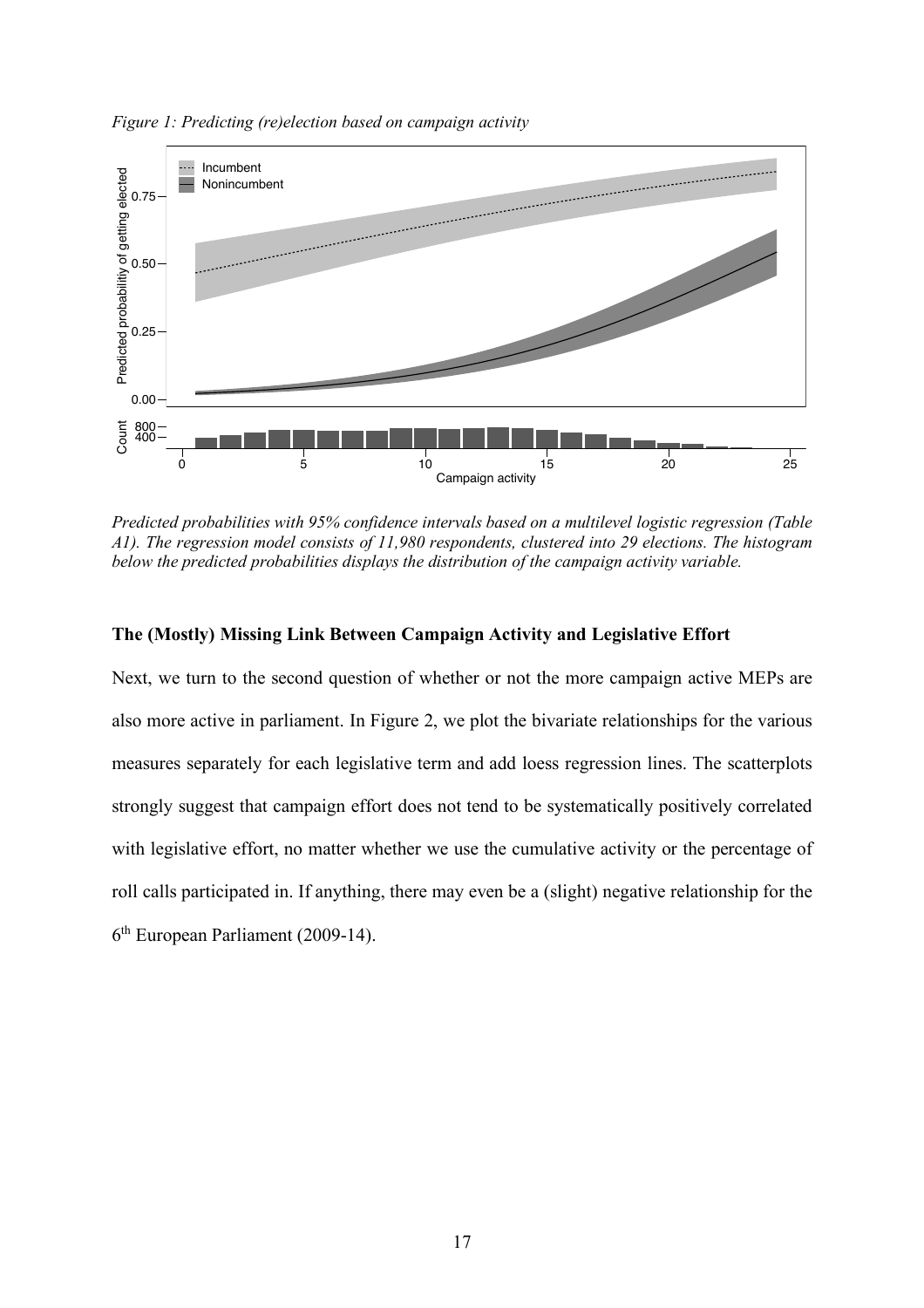*Figure 2: The (missing) relationship between campaign activity (based on survey responses) and legislative activity (measured as the count of monthly procedural activities and participation in rollcall votes). The dots mark the MEPs who participated in the candidate surveys.*



Next, we run a set of regressions with the different types of legislative activity as the dependent variable. Model 1 of Table 1 uses the monthly count of legislative activities as the dependent variable. As the count of the activity is highly skewed, we run negative binomial regressions. Model 2 is based on a linear regression model that uses the participation in rollcall votes as the dependent variable. In both models we merge the two legislative cycles. The remaining models reproduce these regressions for each term separately. Looking at the coefficients for *CAMPAIGN ACTIVITY* confirms the visual evidence. The effect of the activity variables (both as a rescaled version and the absolute measures for each term) are negative and statistically insignificant across all models. We observe a u-shaped effect of *AGE* and *AGE SQUARED* when we look at the procedural activities, generally older MEPs are less active, both in terms of roll-call participation and procedural activates. Turning to the control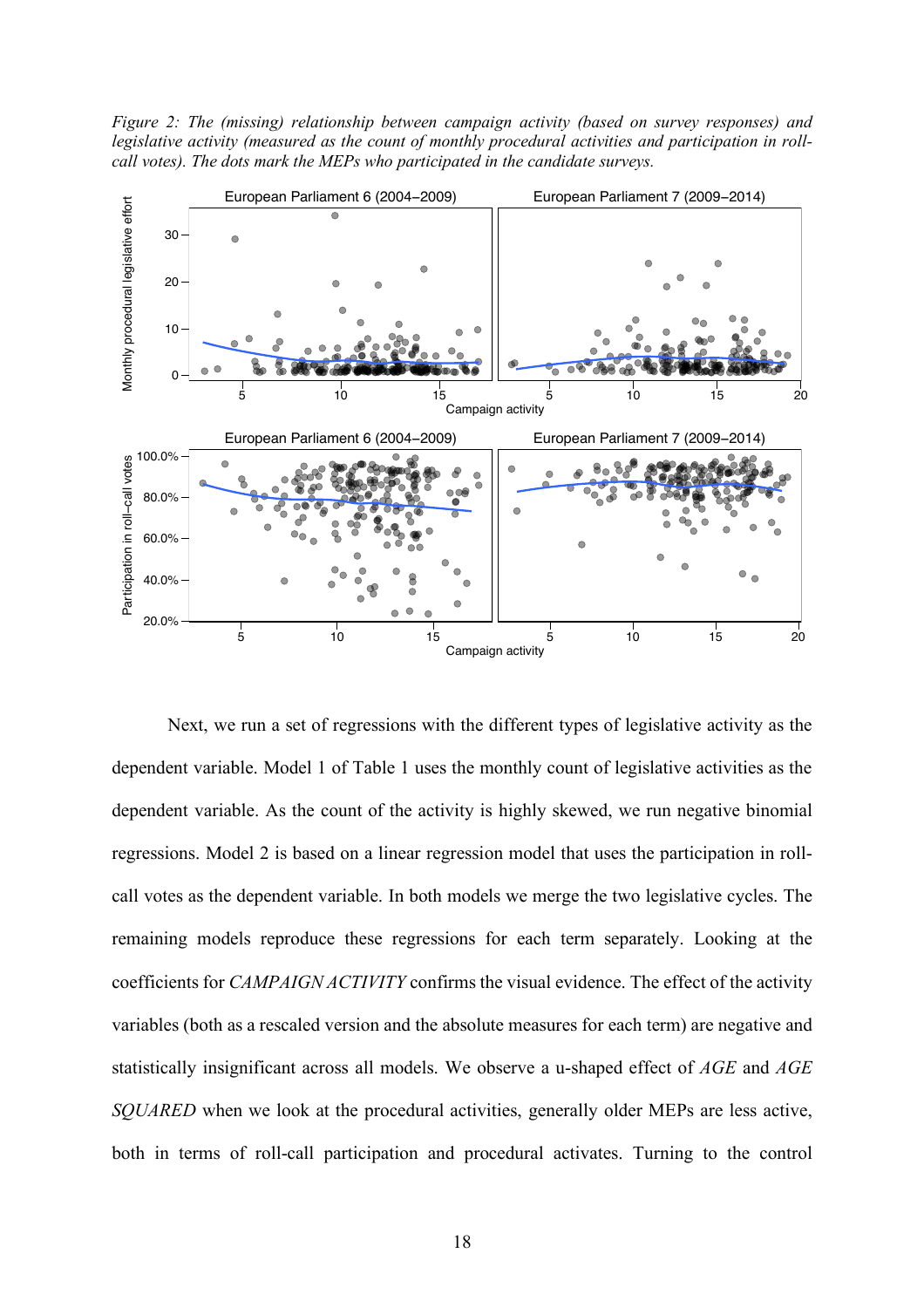variables, neither *INCUMBENCY* (having served as an MEP at election time)*,* nor holding a *COMMITTEE CHAIR* seem to have substantial impacts on legislative activity in any model. *OPEN LIST* only attains significance for the procedural measure when both sessions are combined, the negative sign suggests that MEPs who have an incentive to cultivate a personal vote may be less legislatively active than their peers (possibly spending more time in their constituencies).

To ease the interpretation of the relationship between campaign activity and legislative effort, we plot the predicted values based on the negative binomial regressions for the procedural activities and the linear regression for the participation in roll-call votes (Figures 3 and 4). These plots confirm the bivariate scatterplot and show visually that there is (at most) a small negative relationship between campaign activity and legislative effort. What we see then is no evidence in support of policy seeking by those candidates who are active campaigners.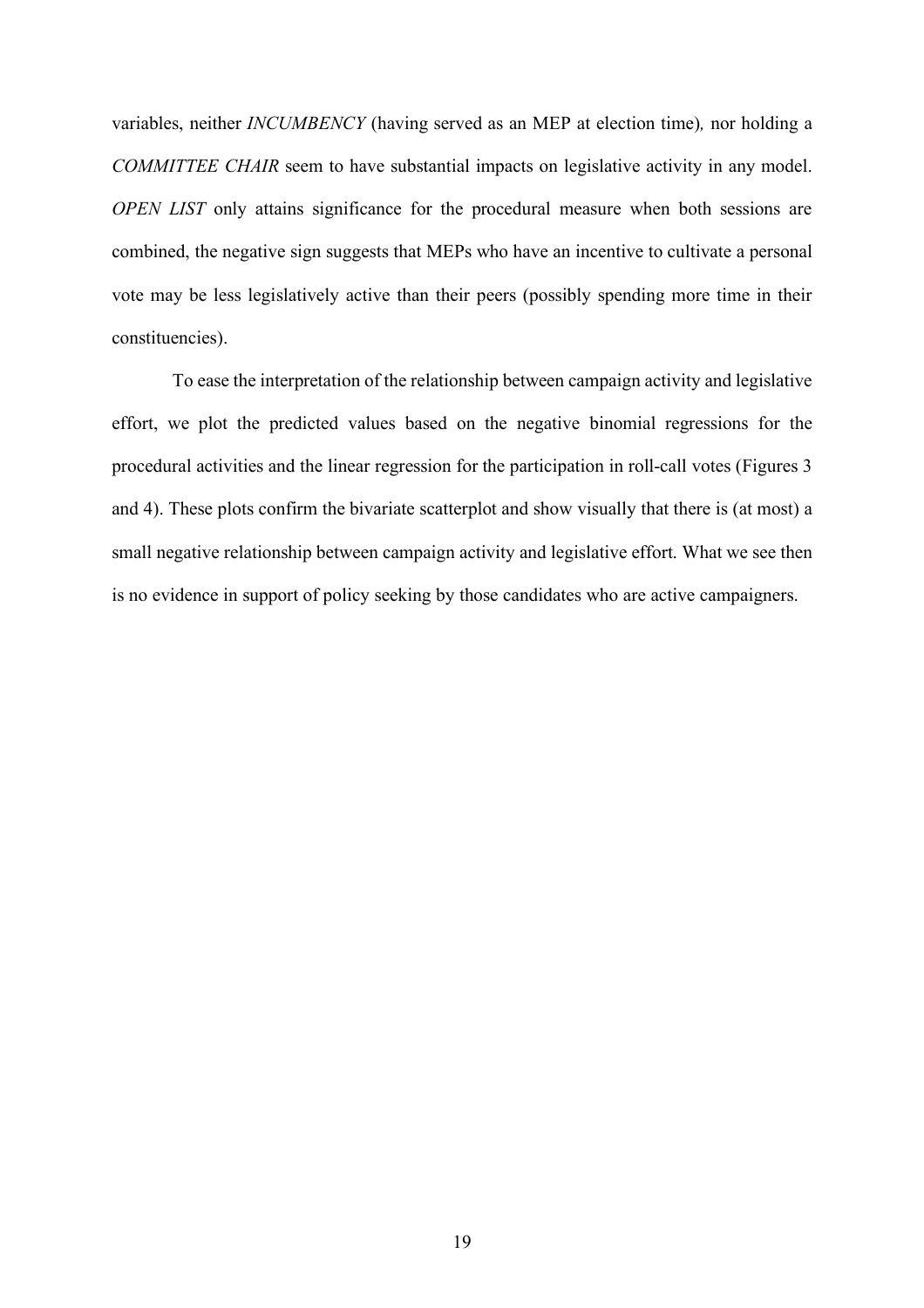|                                                          | M1:<br>Procedural<br>(stand.) | M2: Roll-<br>call (stand.) | M3:<br>Procedural:<br>EP <sub>6</sub> | M4:<br>Formal:<br>EP <sub>6</sub> | M5:<br>Procedural:<br>EP <sub>7</sub> | M6:<br>Formal:<br>EP <sub>7</sub> |
|----------------------------------------------------------|-------------------------------|----------------------------|---------------------------------------|-----------------------------------|---------------------------------------|-----------------------------------|
| (Intercept)                                              | $1.97(0.50)$ ***              | 0.79<br>$(0.09)$ ***       | $1.64(0.32)$ ***                      | 0.83<br>$(0.07)$ ***              | $1.94(0.46)$ ***                      | 0.85<br>$(0.06)$ ***              |
| Campaign activity<br>(stand.)                            | $-0.21(0.31)$                 | $-0.08(0.05)$              |                                       |                                   |                                       |                                   |
| EP 7 (2009-2014)                                         | 0.59(0.31)                    | 0.03(0.05)                 |                                       |                                   |                                       |                                   |
| Female                                                   | $-0.08(0.12)$                 | $-0.01(0.02)$              | $-0.02(0.17)$                         | $-0.00(0.03)$                     | $-0.12(0.17)$                         | 0.00(0.02)                        |
| Age                                                      | $-3.46(0.93)$ ***             | 0.21(0.15)                 | $-3.03(0.91)$ ***                     | 0.24(0.18)                        | $-2.19(0.92)^{*}$                     | 0.02(0.12)                        |
| Age squared                                              | $-2.05(0.90)^{*}$             | $-0.04(0.15)$              | 0.42(0.93)                            | 0.09(0.18)                        | $-2.04(0.86)$ <sup>*</sup>            | $-0.06(0.10)$                     |
| Open List                                                | $-0.79(0.33)^{*}$             | 0.03(0.06)                 | $-0.23(0.35)$                         | 0.01(0.07)                        | $-0.01(0.46)$                         | 0.01(0.07)                        |
| Committee chair                                          | $-0.27(0.12)^{*}$             | 0.01(0.02)                 | 0.03(0.18)                            | 0.02(0.04)                        | $-0.25(0.18)$                         | 0.00(0.02)                        |
| Incumbent                                                | 0.14(0.11)                    | $-0.02(0.02)$              | $0.37(0.17)^*$                        | $-0.00(0.04)$                     | $-0.03(0.15)$                         | $-0.03(0.02)$                     |
| Party office                                             | $-0.03(0.12)$                 | 0.02(0.02)                 | 0.02(0.15)                            | 0.04(0.03)                        |                                       | $-0.02(0.02)$                     |
| Party: ECR                                               | 0.05(0.32)                    | 0.05(0.06)                 |                                       |                                   | 0.17(0.36)                            | 0.08(0.05)                        |
| Party: EFD                                               | $-0.04(0.26)$                 | $-0.05(0.05)$              |                                       |                                   | 0.03(0.29)                            | $-0.01(0.04)$                     |
| Party: EPP                                               | $-0.23(0.13)$                 | 0.04(0.02)                 | $-0.45(0.18)^{*}$                     | 0.03(0.04)                        | $-0.03(0.19)$                         | 0.04(0.02)                        |
| Party: EUL-NGL                                           | 0.39(0.21)                    | $-0.04(0.04)$              | 0.16(0.27)                            | $-0.02(0.06)$                     | 0.27(0.33)                            | $-0.05(0.04)$                     |
| Party: Greens-EFA                                        | 0.04(0.19)                    | $0.07(0.03)^*$             | 0.33(0.25)                            | $0.11(0.06)^*$                    | $-0.06(0.27)$                         | 0.02(0.03)                        |
| Party: IND/DEM                                           | $-0.23(0.35)$                 | $-0.11(0.06)$              | $-0.29(0.35)$                         | $-0.12(0.07)$                     |                                       |                                   |
| Party: Other                                             | $0.48(0.22)^{*}$              | 0.05(0.05)                 | 0.46(0.28)                            | 0.05(0.07)                        | 0.44(0.36)                            | 0.06(0.05)                        |
| Party: SD                                                | $-0.27(0.13)^{*}$             | $-0.03(0.02)$              | $-0.22(0.18)$                         | $-0.08$<br>$(0.04)^*$             | $-0.37(0.19)$                         | 0.02(0.02)                        |
| Party: UEN                                               | $0.69(0.28)^*$                | $-0.02(0.05)$              | 0.45(0.28)                            | $-0.04(0.07)$                     |                                       |                                   |
| Campaign activity<br>$(stat.) * EP 7$<br>$(2009 - 2014)$ | 0.05(0.42)                    | 0.08(0.07)                 |                                       |                                   |                                       |                                   |
| Female * Incumbent                                       | $-0.07(0.18)$                 | 0.02(0.03)                 | $-0.24(0.25)$                         | 0.02(0.05)                        | $-0.08(0.25)$                         | 0.03(0.03)                        |
| Campaign activity<br>(absolute)                          |                               |                            | $-0.04(0.02)$                         | $-0.01(0.00)$                     | $-0.01(0.02)$                         | $-0.00(0.00)$                     |
| <b>AIC</b>                                               | 1720.96                       |                            | 850.40                                |                                   | 886.81                                |                                   |
| <b>BIC</b>                                               | 1913.50                       |                            | 988.21                                |                                   | 1024.28                               |                                   |
| Log Likelihood                                           | $-812.48$                     |                            | $-384.20$                             |                                   | $-401.41$                             |                                   |
| Deviance                                                 | 315.69                        |                            | 144.69                                |                                   | 153.35                                |                                   |
| Num. obs.                                                | 408                           | 408                        | 213                                   | 213                               | 195                                   | 195                               |
| $R^2$                                                    |                               | 0.24                       |                                       | 0.25                              |                                       | 0.26                              |
| Adj. $R^2$                                               |                               | 0.14                       |                                       | 0.08                              |                                       | 0.06                              |
| <b>RMSE</b>                                              |                               | 0.14                       |                                       | 0.16                              |                                       | 0.09                              |

*Table 1: Predicting formal legislative activity. Models 1 and 2 combine both legislative cycles and add a dummy variable. Models 3–6 reproduce Models 1 and 2 for each legislative cycle separately. Country dummies are included in the models, but suppressed from the model.*

\*\*\*p < 0.001,  $*$ <sup>\*</sup>p < 0.01,  $*$ p < 0.05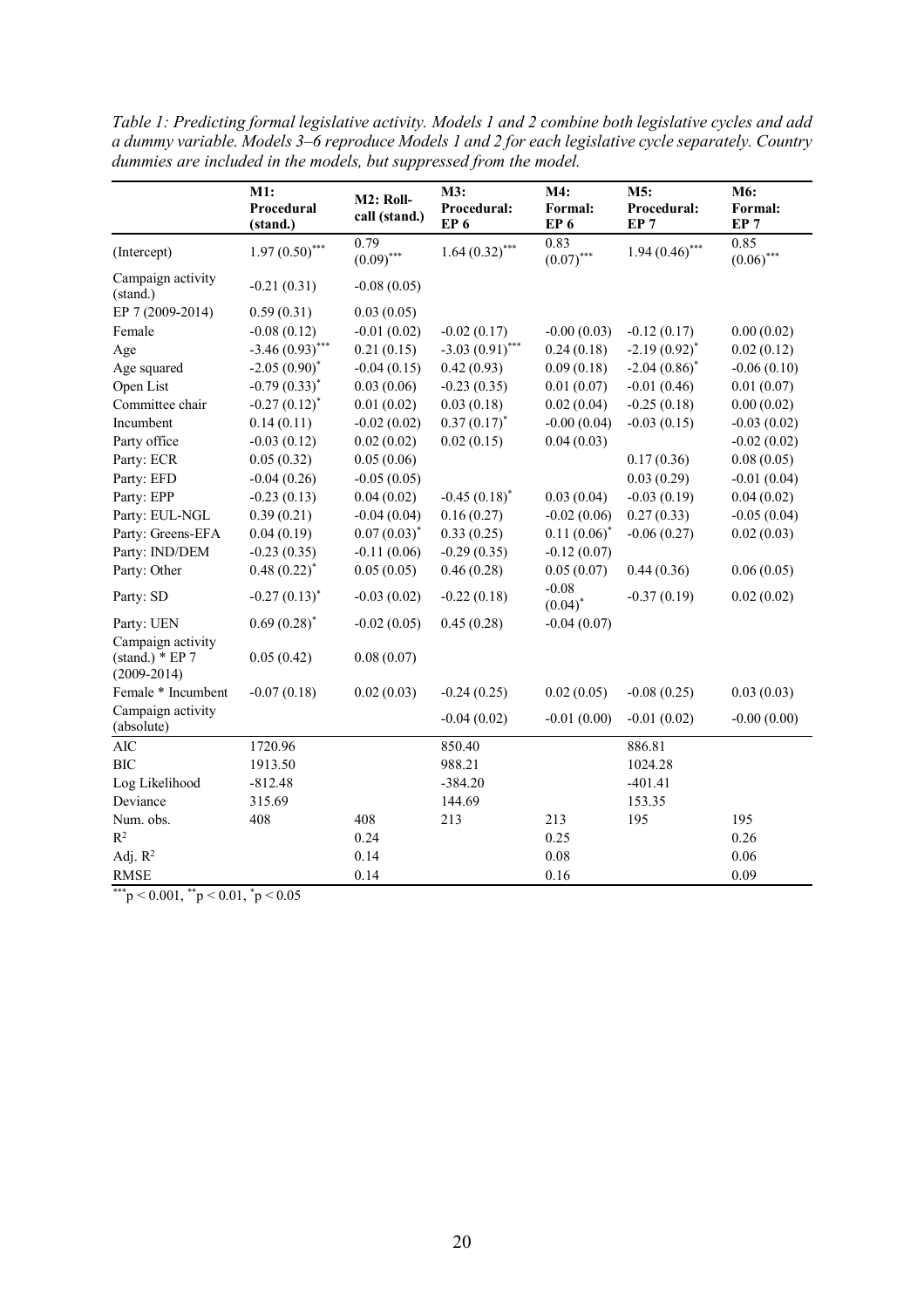

*Figure 3: Predicting the count of monthly legislative procedural activities*

*Note: Plots are based on Models 3 and 5 of Table 1. The solid line shows the predicted values, the grey areas are 95 per cent confidence intervals. The histograms below the plot show the distribution of the rescaled campaign activity. The remaining variables are held at their mean (continuous variables) and mode (categorical variables).*

*Figure 4: Predicting participation in roll call votes*



*Note: Plots are based on Models 4 and 6 of Table 1. The solid line shows the predicted values, the grey areas are 95 per cent confidence intervals. The histograms below the plot show the distribution of the rescaled campaign activity. The remaining variables are held at their mean (continuous variables) and mode (categorical variables).*

#### **Robustness 1: Ireland and Germany**

As noted earlier, the EP represents a good case against which to test ideas of policy-seeking candidates. It may nevertheless be objected that the EP presents an atypical legislature and that if we were to look at a national legislature, we would see more evidence of policy-seeking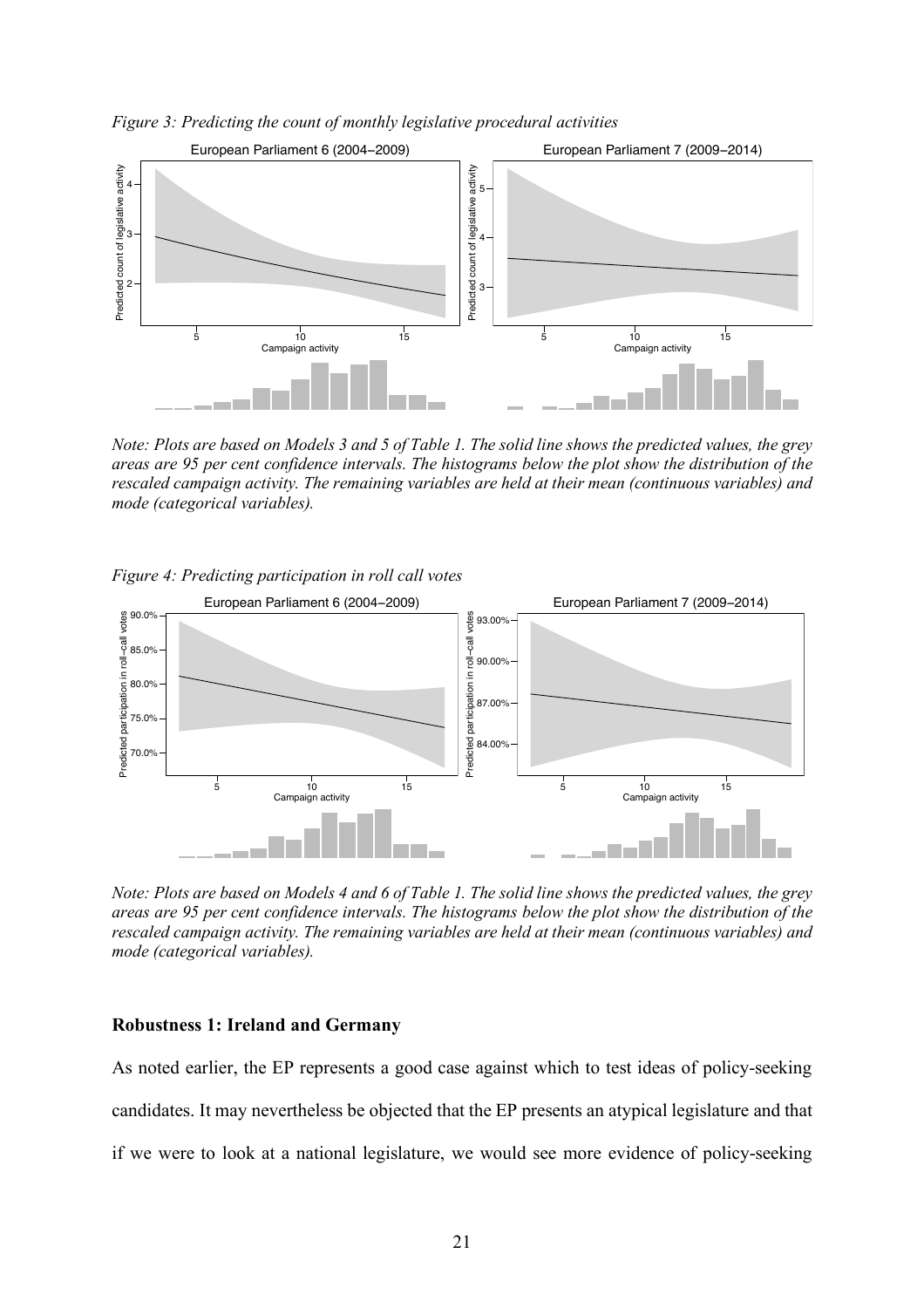amongst the most active campaigners. We therefore replicated the preceding analysis for two national legislatures those of Germany (2005–2009) and Ireland (2007–2011 and 2011–2016) (Gschwend et al. 2009; McElroy and Marsh 2011). Both these legislatures have data appropriate to the task, and both elect members via proportional systems. Moreover, the variation in legislative setting provided by these two legislatures allows us to look for cases that might provide even more/less promising grounds for the relationship to exist. In the case of the Ireland, the government dominates the legislative agenda, so we may expect the relationship to be weaker than in Germany, where a strong committee system permits all MPs a chance to influence policy. Furthermore, both of these cases offer interesting electoral system variations. Given the preferential electoral system used in Ireland, the Single Transferable Vote, there is a much stronger incentive for each MP to cultivate a personal vote when compared with the EP. <sup>7</sup> In Germany, some members are elected through Single Member Districts, whilst others are elected through regional lists (though the system is proportional) thus varying the incentives to cultivate personal votes in the same assembly.

We do have to adopt appropriate measures of legislative activity to account for the changed context but the hypothesis and approach is the same as with the EP. In some instances, this is straightforward. For example, the use of the question procedure is a relevant measure for the EP and the Bundestag (Bailer and Ohmura 2018; Font and Pérez Durán 2016; Martin 2011; Martin and Rozenberg 2014; Proksch and Slapin 2011; Raunio 1996; Sozzi 2016). But speechmaking is a relevant measure of legislative activity for Ireland (Bauman et al. 2015; Debus and Bäck 2014; Sieberer 2015; and more generally Bäck and Debus 2016). Thus, in the case of Ireland we use speech count as the principal measure of activity. In some ways, speech *per se* is similar to campaigning in terms of signaling e.g. to sub-groups of voters. Speech

<sup>7</sup> We allow that Irish MEPs are also elected via STV to the EP but they constituted only 1.4% of all MEPs in the 8th Parliament and we control for this via the *OPEN LIST* measure.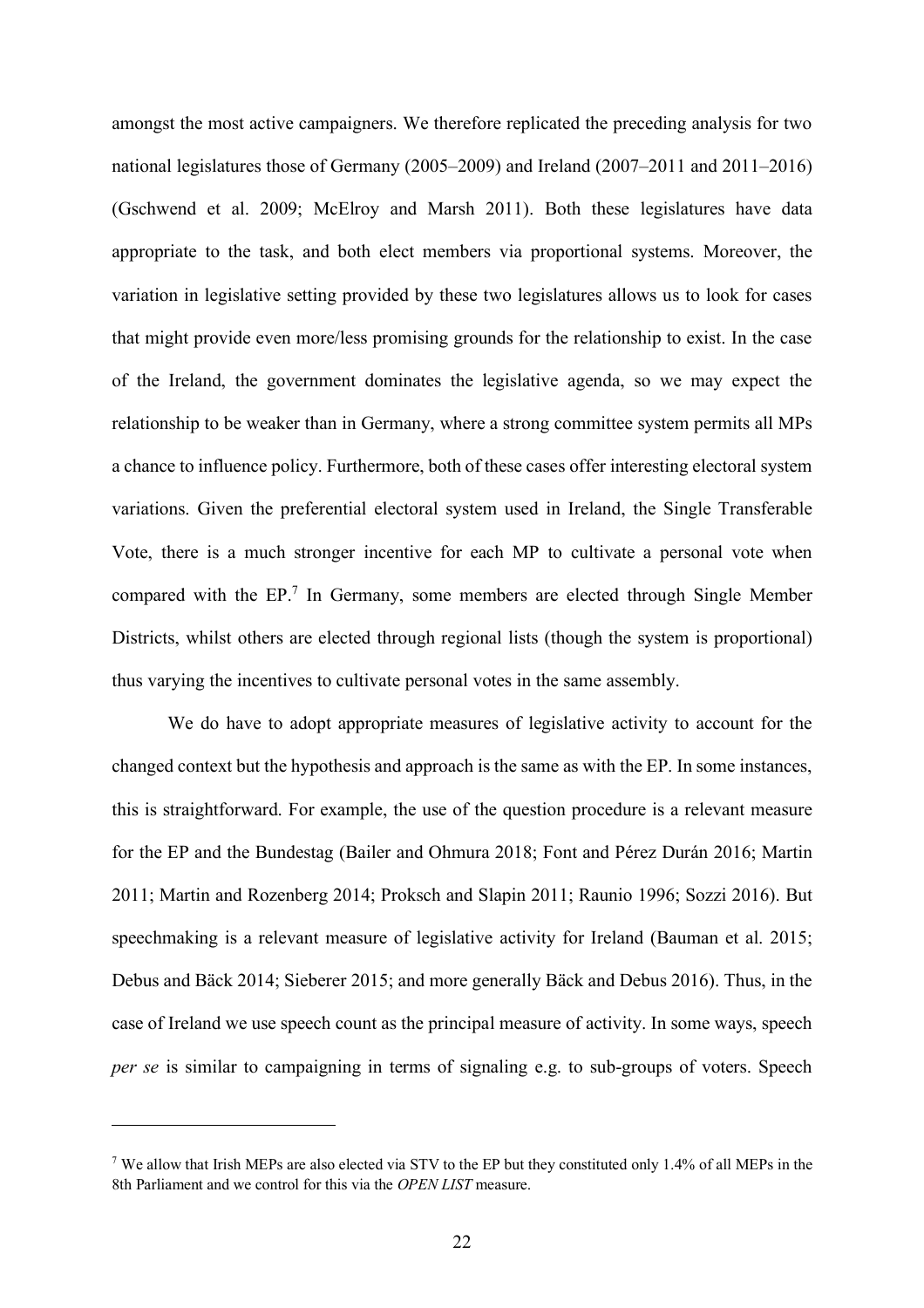making, then, may not *just* be a policy influencing measure but could also be about raising an TD's (MP's) profile, credit claiming and personal vote building. In which case this represents a relatively easy hurdle for hypothesis 2 to clear. Specifically, we use the number of spoken words in each parliamentary term as a proxy for our dependent variable, legislative effort. In practice, giving speeches in the Dáil is not overly regulated by parliamentary rules, especially when compared with other parliamentary assemblies (Proksch and Slapin 2012). Speakers are relatively unconstrained in expressing their personal opinions (Herzog and Benoit 2015) and a member may make a statement on any matter [Standing Order (SO) 45]. The standing orders do prohibit a TD from speaking twice on a given motion (SO49) but any member desiring to speak simply rises in his or her seat (SO47).<sup>8</sup> All plenary speeches for the period 2007 to 2016 were scraped from the website of the Houses of the Oireachtas and analyzed with the R package quanteda (Benoit et al. 2018). The word count per speaker ranges from, for example, a low of 1,414 words spoken to a maximum of 787,659 for the 31st Dáil. We additionally, include a measure of voting attendance for the 2011–2016 Parliament, as this measure is directly comparable with one used in the earlier analysis for the EP.

In Germany, as in the European Parliament, the time allocated for speeches is strictly regulated (Proksch and Slapin 2012; Schreiner 2005).<sup>9</sup> The number and length of speeches is thus not a good indicator for activity in the Bundestag. Therefore, we also conceptualize legislative activity primarily as the sum of motions, motions for resolution, motions for amendment, draft laws, major interpellations, and minor interpellations. (see for example Sieberer 2015; Bailer and Ohmura 2018; and literature noted above).<sup>10</sup> As questions are almost

<sup>8</sup> Question Time is more heavily regulated, given the limited time allocated to it (45 minutes twice a week).

<sup>9</sup> For every 60 minutes of speaking time, the CDU/CSU and SPD each were allocated 19 minutes, the FDP eight and Die Linke and Bündnis 90/Die Grünen each seven minutes.

<sup>&</sup>lt;sup>10</sup> Information provided by the Bundeswahlleiter and the Dokumentations- und Informationssystems für Parlamentarische Vorgänge (DIP). Note that opposition members used these tools far more frequently than government MPs.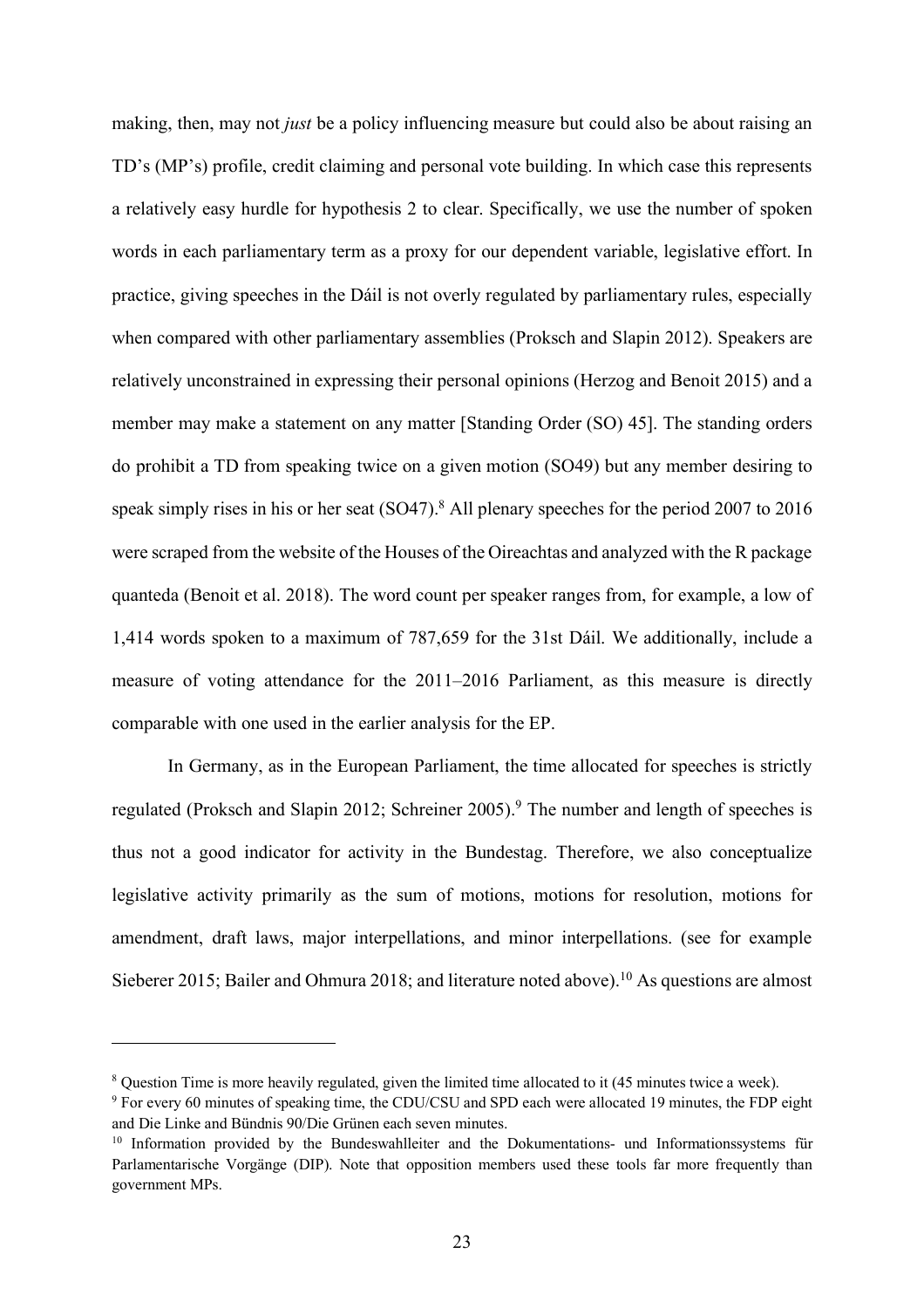only used by opposition parties, we exclude written, oral, and urgent questions from our index. Results do not change if we include these items. Table A 2 provides an overview of the variables that are taken as measures of legislative activity and compares them to those we used for the EP.

We also control for contextual factors in each case. We expect that prime ministers, opposition party leaders and government ministers will speak more words than other legislators. Thus, we include the variable *MINISTER* to capture these positions.<sup>11</sup> Furthermore, we control for whether a TD holds a *COMMITTEE CHAIR* because again the number of spoken words or formal activities may be higher due to this parliamentary position For Germany we also control for whether the respondent was elected as the list or SMD candidate (*LIST CANDIDATE*). In all five cases we include *INCUMBENCY* (serving as an MP during the campaign) as a means of capturing any seniority and/or learning effects.

Following the previous model, we first present some descriptive data and then multivariate approaches. First, correlation between the different measurements of legislative activity are rather weak (Table A 2). For the German case, the number of speeches is positively correlated with the legislative activity index. The data from the 31st Dáil demonstrate, however, that the correlation between the number of words spoken and vote activity is actually negative. Politicians who speak more tend to take part in fewer roll call votes. These findings suggest that legislative effort may have multiple dimensions and may be conceptualized in a number of ways. In which case we should, and do, assess elements of legislative activity dimension by dimension. More to the point, using multiple measures of legislative activity means we are giving the hypothesis that campaign effort is a good signal of policy seeking every opportunity to find support in a range of legislative activity.

<sup>&</sup>lt;sup>11</sup> We have only one minister and opposition leader in our German sample, and therefore do not include this variable in our main models. The results remain the same, however, if the *MINISTER* variable is included.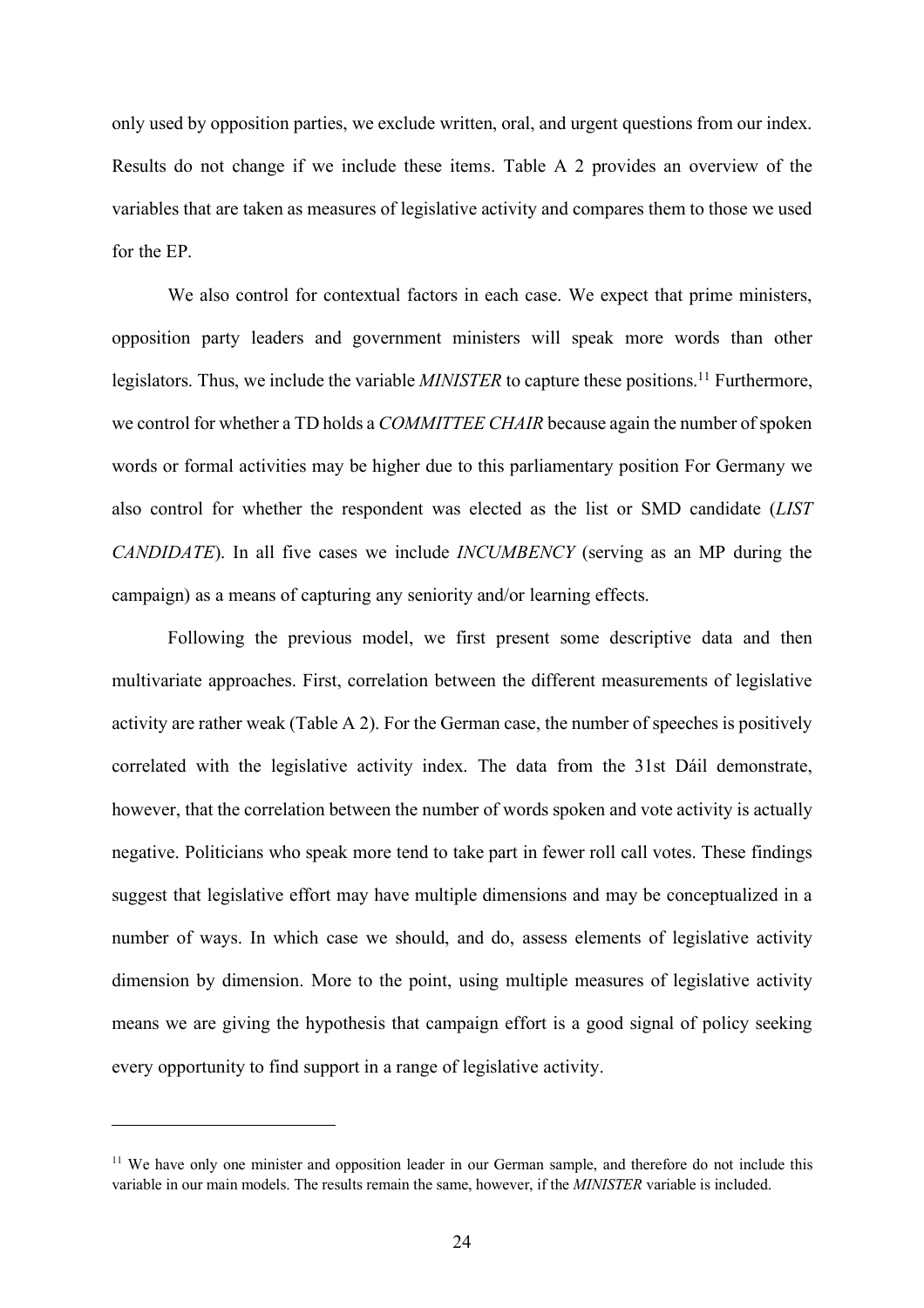The scatterplots in Figure 5 clearly highlight that campaign effort does not tend to be systematically positively correlated with legislative effort, no matter whether we use the cumulative activity, the number of speeches, or the percentage of roll calls participated in. A (slightly) positive trend, at most, appears in the German case and for speeches in the Irish Dáil between 2007 and 2011. The positive relationship for Germany appears to be explained by a government/opposition dynamic. Members of the opposition (FDP, Die Linke and Bündnis 90/Die Grünen) submitted almost 708 motions, bills, questions, and interpellations over the four-year period while the average score for government members was only 22. Opposition members also tend to give more speeches than MPs from the government parties CDU/CSU and SPD. If there was a consistent relationship between campaign activity and legislative effort, we should already see these trends in scatterplots. The visual evidence, however, does not offer support for this hypothesis.

*Figure 5: The relationship between campaign activity (based on survey responses) and legislative activity (measured as the count of monthly procedural activities, participation in roll-call votes, or the number of speeches/words).*

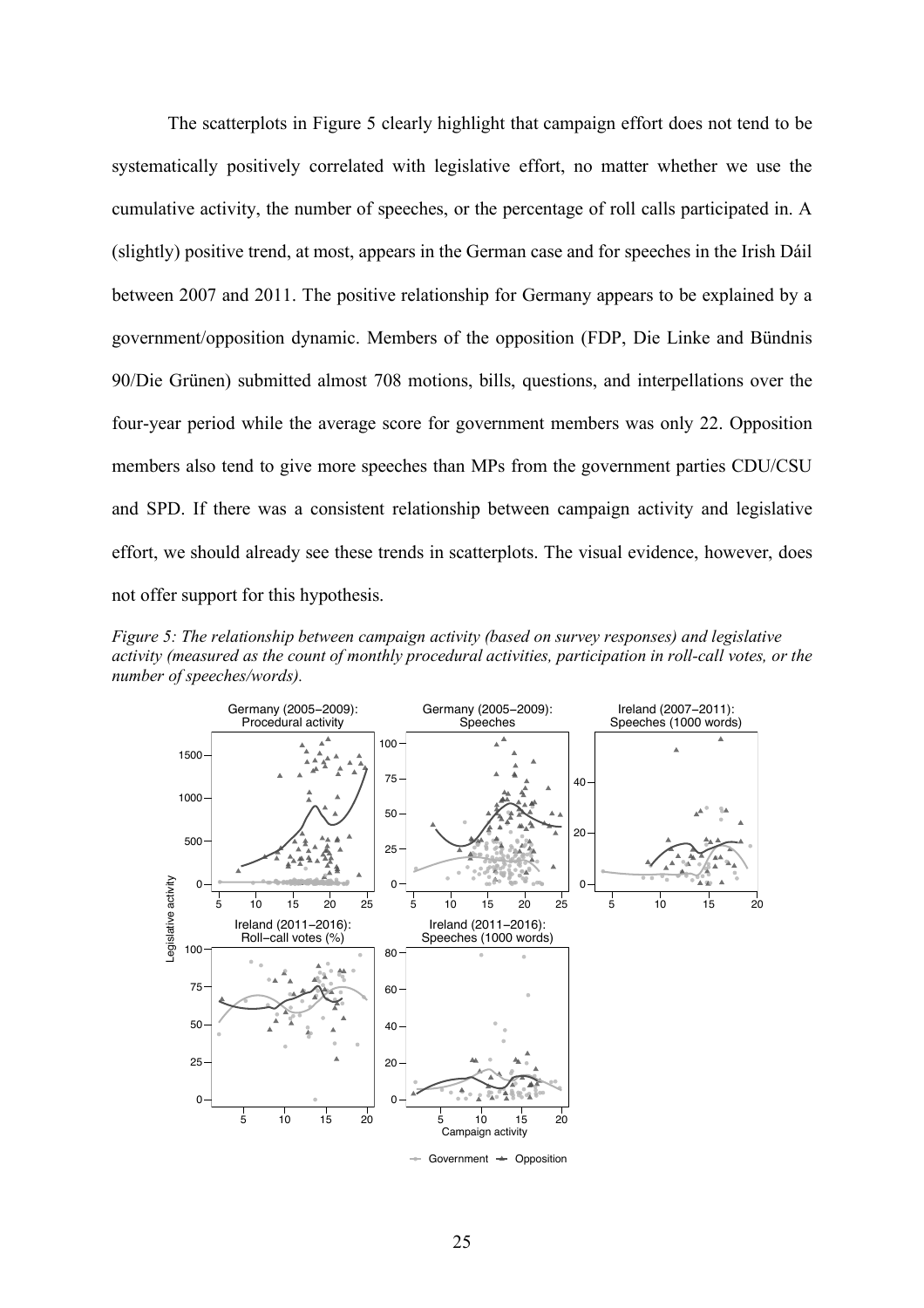In Table 2, we present the results of the regression of *CAMPAIGN ACTIVITY* on the various measures of legislative activity for Germany and Ireland, including a measure that captures *GOVERNMENT/OPPOSTION* status (which is also interacted with *CAMPAIGN ACTIVITY)*. As can be clearly seen from the results, *CAMPAIGN ACTIVITY* does not reach standard levels of significance for the Irish case (alone or interacted). However, we do observe a positive relationship in the Bundestag for opposition MPs. Figure 6 illustrates the extent of this *GOVERNMENT/OPPOSITION* contrast in Germany.

*Table 2: Predicting legislative activity. All models are negative binomial regression models as the dependent variables are skewed count variables.* 

|                                | <b>M1: Dáil 30</b><br>(words) | <b>M2: Dáil 31</b><br>(words) | M3: Bundestag 16<br>(procedural) |
|--------------------------------|-------------------------------|-------------------------------|----------------------------------|
| (Intercept)                    | $4.67(0.93)$ ***              | $3.58(0.73)$ ***              | $5.52(0.52)$ ***                 |
| Campaign activity              | 0.01(0.06)                    | 0.06(0.05)                    | $0.06(0.03)^{*}$                 |
| Government                     | $-2.04(1.04)$                 | $-0.14(0.89)$                 | $-1.56(0.63)$ *                  |
| Female                         | $-0.19(0.48)$                 | 0.38(0.35)                    | $-0.25(0.17)$                    |
| Age                            | 0.52(0.51)                    | $0.70(0.27)$ **               | $-0.03(0.14)$                    |
| Age squared                    | $-0.71(0.78)$                 | 1.91(0.98)                    | 0.79(0.75)                       |
| Incumbent                      | $-2.80(0.80)$ ***             | $-0.61(1.01)$                 | $-0.16(0.72)$                    |
| Committee chair                | $-0.61(0.30)^*$               | $-0.82(0.37)^*$               | 0.09(0.27)                       |
| Minister                       | 0.29(0.33)                    | 0.16(0.29)                    |                                  |
| Campaign activity * Opposition | 0.10(0.07)                    | $-0.02(0.07)$                 | $-0.11(0.03)$ <sup>**</sup>      |
| Female * Incumbent             | $-0.10(0.56)$                 | 0.08(0.58)                    | 0.09(0.21)                       |
| List candidate                 |                               |                               | $-0.04(0.12)$                    |
| <b>AIC</b>                     | 703.26                        | 851.87                        | 2219.32                          |
| BIC                            | 728.78                        | 879.52                        | 2259.71                          |
| Log Likelihood                 | $-339.63$                     | $-413.93$                     | $-1097.66$                       |
| Deviance                       | 67.56                         | 83.44                         | 226.49                           |
| Num. obs.                      | 62                            | 74                            | 214                              |

\*\*\*p < 0.001,  $*$ <sup>\*</sup>p < 0.01,  $*$ p < 0.05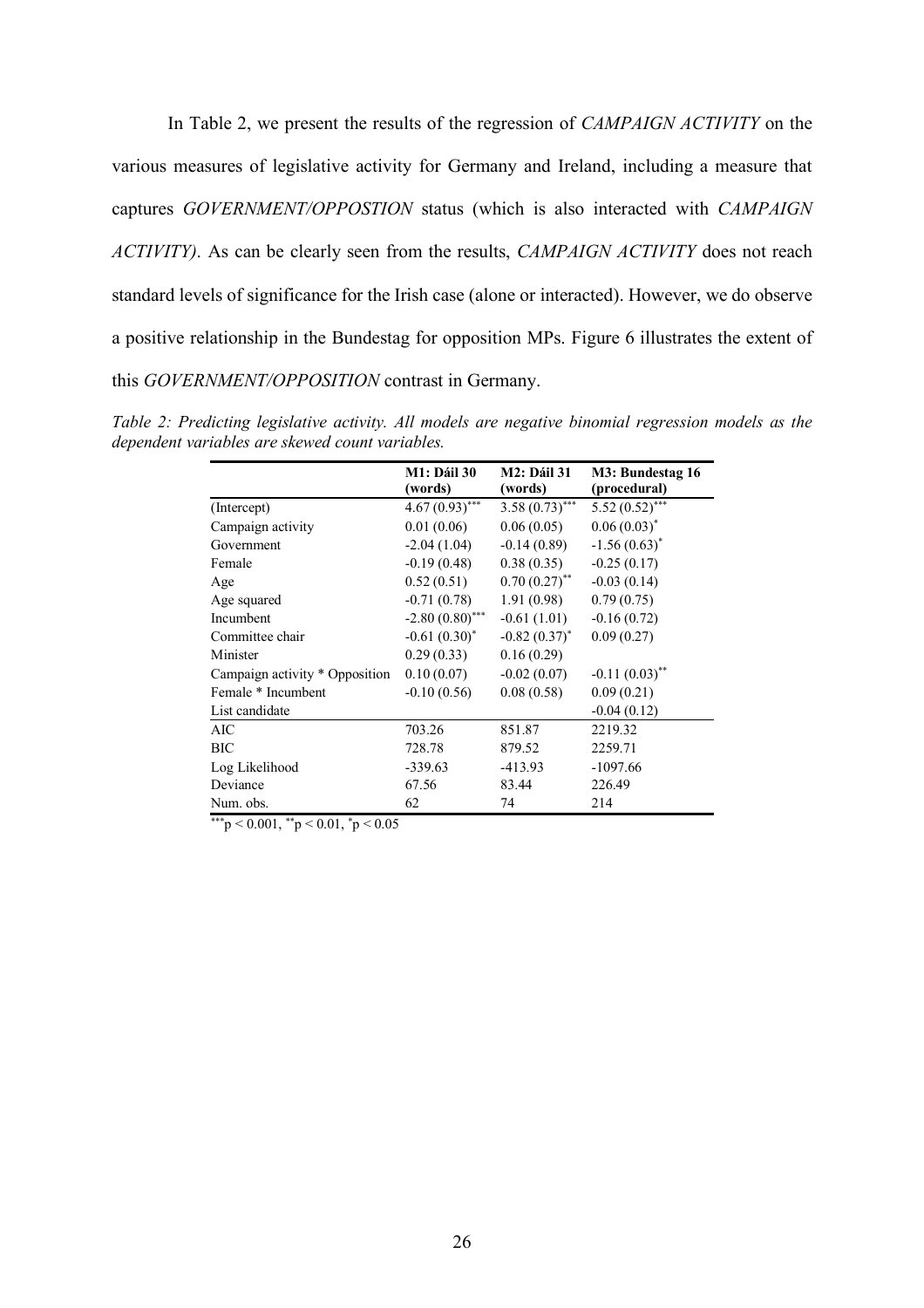*Figure 6: Predicting legislative effort based on negative binomial regressions with the main measure of legislative activity as the dependent variable.*



*Note: Plots are based on Model 1–3 of Table 3. The solid line shows the predicted values, the grey areas are 95 per cent confidence intervals. The histograms below the plot show the distribution of the rescaled campaign activity. The remaining variables are held at their mean (continuous variables) and mode (categorical variables).*

In the Supplementary Material, we also report the results from the second measures of legislative effort (Figure A 2 and Table A 4). A higher level of campaign activity does not relate to a higher roll-call participation in the 31st Dáil (unfortunately, comprehensive roll-call data for the 30th Dáil are not available). In the German case, *CAMPAIGN ACTIVITY* reveals a positive, but statistically insignificant relationship between campaign activity and the number of legislative speeches, and only for opposition MPs. Of the control variables, *COMMITTEE CHAIR* is the only one that is systematically significant and it is negatively related to speech making in Ireland. None of the control variables reach significance for the Bundestag. Overall, across five cases, three different legislative settings and several different model specifications, campaign activity is only related positively and substantively to legislative effort for members of the opposition in the Bundestag.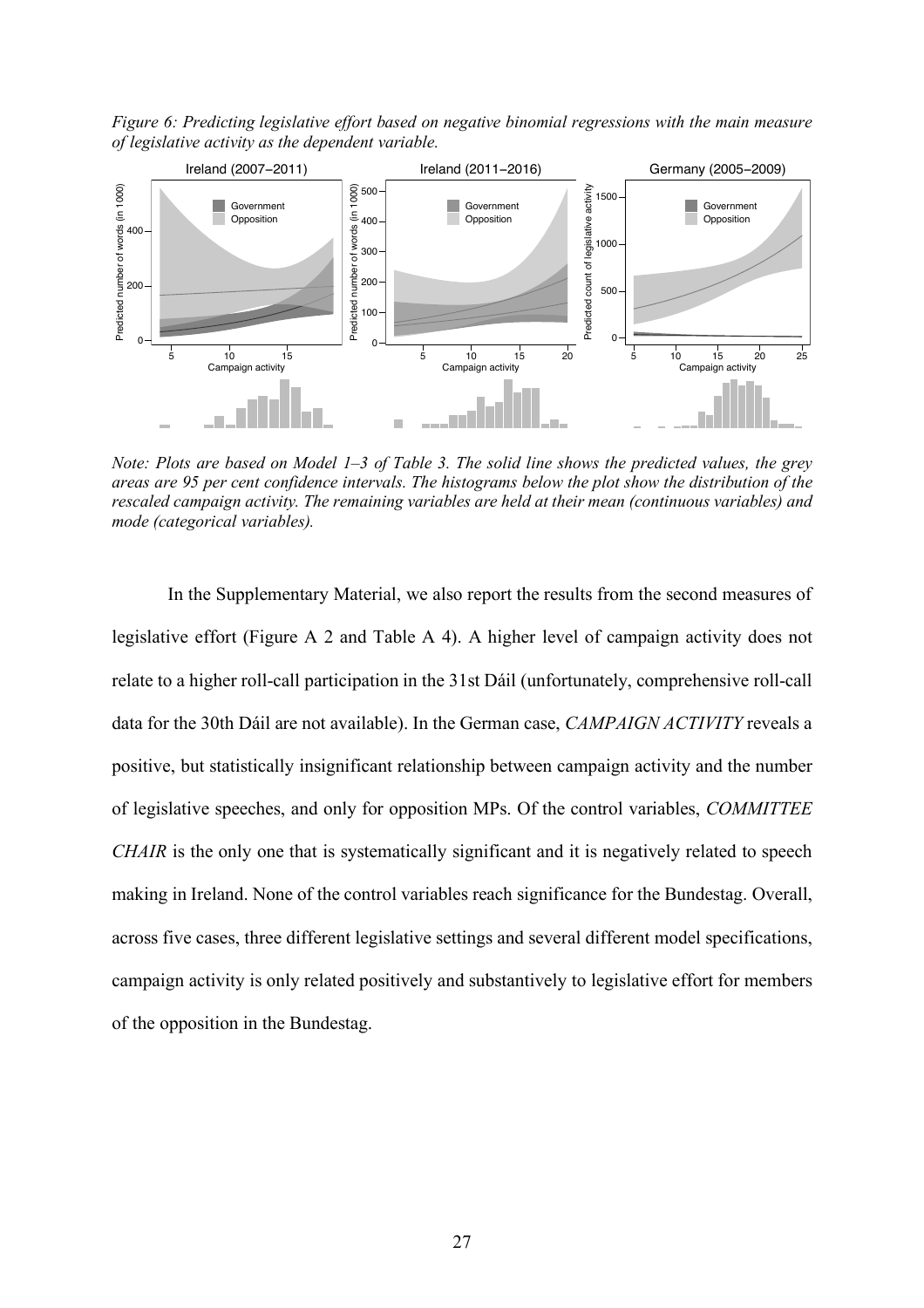#### **Robustness 2: Changing Specifications and Measurements**

We conducted several robustness checks to test whether our independent variable captures good and successful campaigning, and tested several alternative model specifications and chose different conceptualizations of the variables of interest. First, we test whether the candidates that participate in the surveys are a representative sample. To do so, we contrast the individuallevel characteristics, party affiliation and positions within the parliament of respondents with those parliamentarians who did not participate in the survey. The distributions are very similar across all measurable indicators (Figures A 5–A 9).

Second, for the European Parliament we standardized *CAMPAIGN ACTIVITY* to national level means. The size of the negative effects decreases, but the coefficient does not change to the expected positive direction in any of the models (Table A 4).

Third, we also rerun all models with an ordinal index of campaign activity that considers the time a candidate reported to have spent on each activity. The regression coefficients are very similar, and the conclusions remain the same (Table A 5).

Fourth, in all models we measure campaign activity by counting the number of activities for each candidate. We also analyze each of the campaign activities individually to check whether the aggregation influences our results. <sup>12</sup> We run two sample t-tests with the legislative activity for each politician and a binary grouping factor that indicates whether a candidate used a specific campaign component. Positive (negative) values indicate that the group who made use of an instrument has a higher (lower) average value of legislative activity. We plot the results of the 82 t-tests in Figure A 3. The differences in means are very small across almost all activities. For over 80 per cent of the campaign items the t-test is statistically insignificant, often with very wide confidence intervals. In Figure A 4 we plot the 15 campaign

<sup>&</sup>lt;sup>12</sup> We would like to thank one of the reviewers for this advice.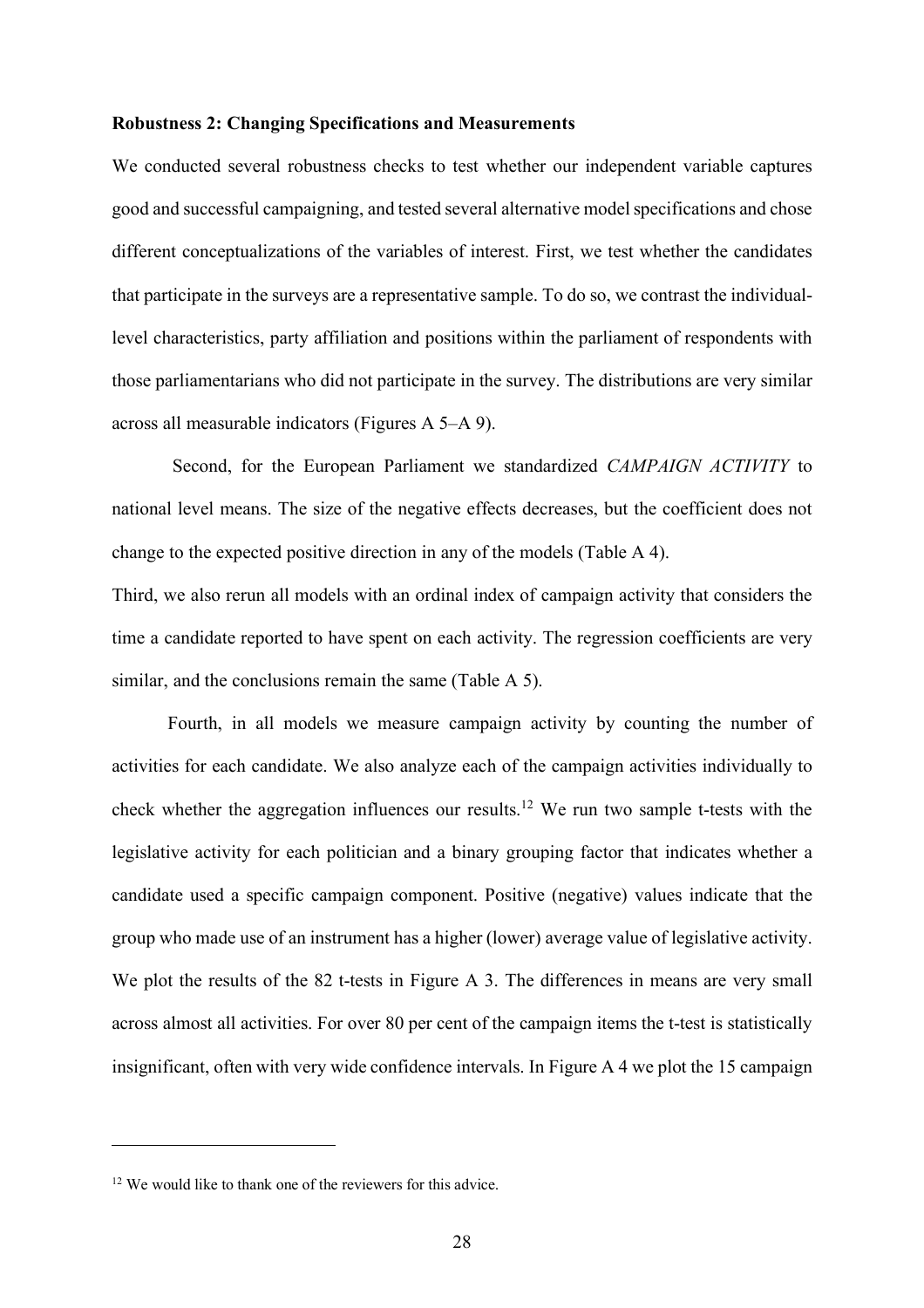activities that resulted in a statistically significant difference in legislative behavior. For the European Parliaments only two items have a significant positive impact. For the Irish elections, we observe a trend of a lower degree of legislative activity for candidates that gave interviews to local or national TV stations or newspapers. In the German case, we observe a handful of activities that have a small negative mean difference. Given that we do not observe consistent trends in terms of individual activities, we consider our aggregated index as the most suitable measure to capture the multidimensionality of campaign effort. Overall, these extensive robustness checks show that our findings and overall conclusions do not seem to depend on the modelling choice, measures of legislative behavior, or specific campaign activities.

# **Conclusion**

Taken as a whole, what implications do our findings have? There are two broad implications for this pattern of results. First, it is clear from results in the first hypothesis of the paper that campaigning effort does lead to electoral success: there is therefore a point to candidates working hard at election time. That said, our second finding is that campaigning hard to become a candidate is not a good indicator of someone working hard as a legislator. The hardest working candidate may well win the election but that candidate is not one who works hard within the legislature once s/he is elected. The candidate who campaigns hardest may also be one who is less (or, at least, no more) interested in policy making. It is probably too strong to call this pattern of results a paradox but these patterns are somewhat at odds with each other and especially so in light of the emphasis placed on campaigns as a signal within the literature on valence: campaign activity is not simply a noisy signal of legislative performance, it seems in fact to be a bad signal.

Based on our results of five legislative cycles and various measures of legislative behavior, campaign activity does not seem to be associated with policy-seeking behavior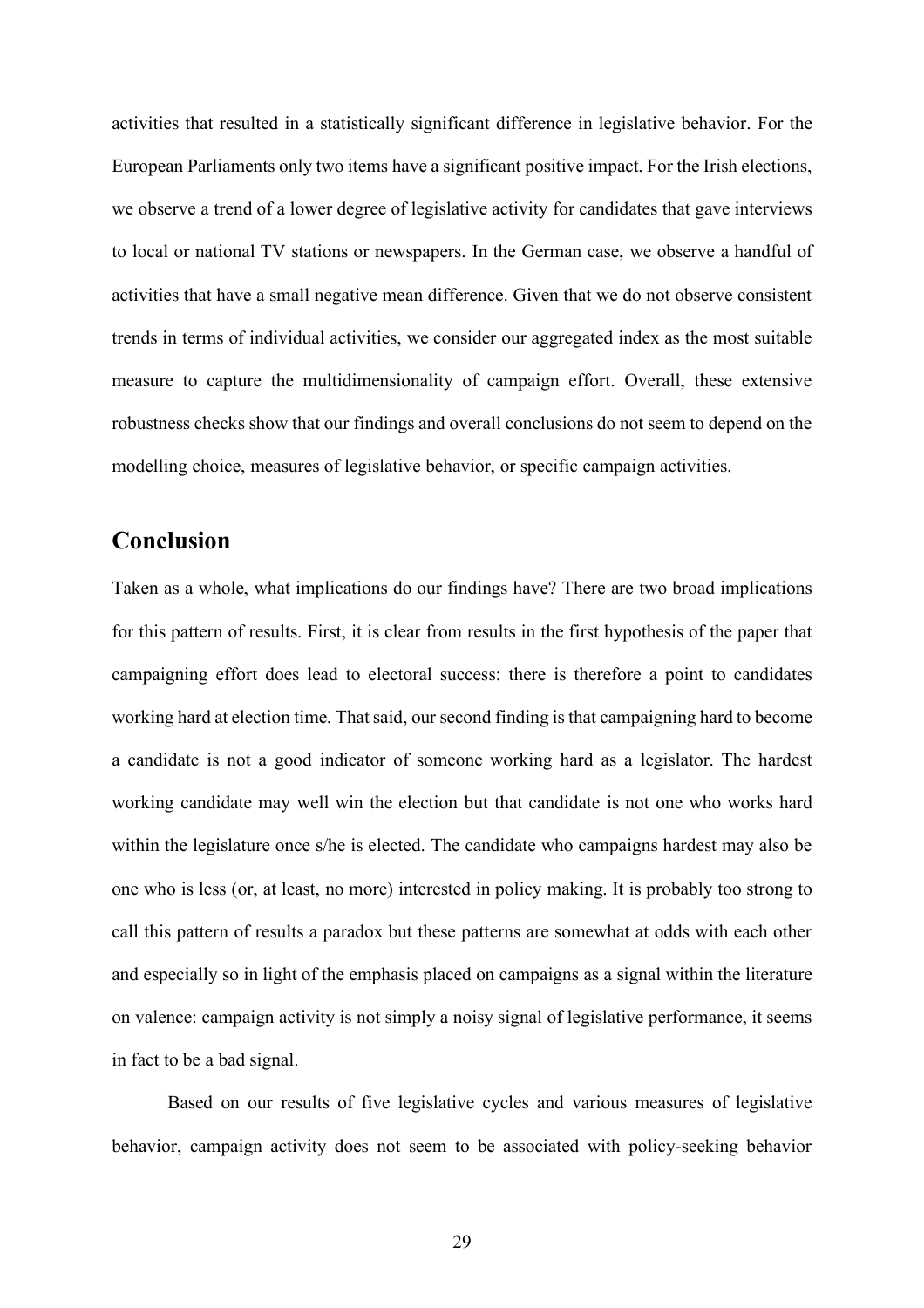within the legislature. At the very least, campaigning is a noisy proxy for candidate valence and voters should be wary of relying on campaigning as a reliable signal of candidate behavior once in office. These findings underscore how difficult it may be for voters to correctly identify higher valence candidates. Parenthetically, this means that the literature on valence, and especially the more formal literature, could usefully further develop the consequences of noise in signals of valence. The weak result is robust to different specifications and measures and is seen not just within the EP but within the national settings of Germany and Ireland, too. Only for opposition MPs in the German case, do we observe much of a relationship between campaign activity and legislative effort. Campaign effort is a good indicator of electoral success but it is not a good indicator of a candidate being policy-seeking.

It is, of course, possible to read too much into weak findings. Despite the interest within several literatures on the value of non-results (e.g. Findley et al. 2016; Franco et al. 2014; Miguel et al. 2014) there is always the suspicion that weak results could be made stronger by better modelling. But the findings we present hold up to a variety of different specifications, alternative conceptualizations of the key dependent and independent variables. It is therefore very unlikely that the finding is an artefact of measurement issues or model specification. Nor does it seem to be the case that the result can be explained by the survey samples. As the Supplementary Material shows, those who replied to the survey are not notably different from those who did not reply to the survey in terms of their legislative activity, party affiliations, and legislative posts. There is little (if any) difference between respondents and nonrespondents across a range of measures in all the cases we examine. We believe we have done due diligence in terms of robustness checks and so are confident that our finding is indeed a robust one. Put another way, if there is anything to the argument that campaign effort is a signal of policy seeking candidates, we really should have found at least *some* signs of that in at least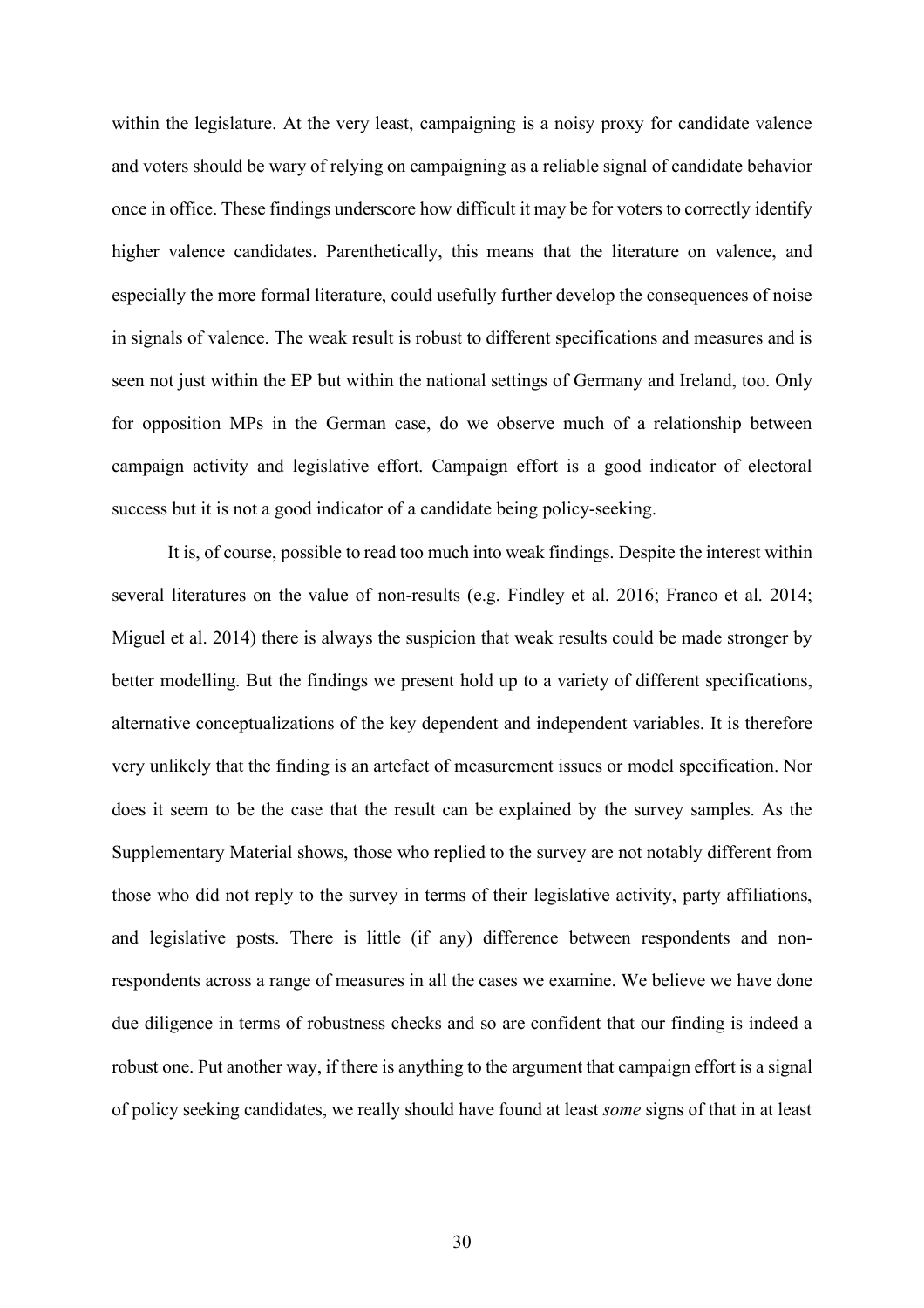some of the scatterplots, models, specifications and measures. One should not have to look this hard for the relationship if a strong one exists.

An additional implication of these findings is that they point up the usefulness of developing new measures of activity for both candidate effort and candidate qualities. Throughout we have used metrics that have been identified in the literature. Our results point up the value in considering different survey instruments to the familiar battery of questions relating to time spent on various activities. Such questions might include assessment of the value of one's own activities or those of other parties. This point also applies to measures of legislator activity. Just as with campaign activity, then, perhaps legislators who care about policy may not be the ones who speak more or who ask more questions or who pass more motions(measures that are standard within the field). Of course, if these measures of legislative action are simply about show and not substance, then it is even more surprising that campaigning has no relationship to showmanship. Observable procedural based activities (speeches/motions) may not indicate legislator quality. The results from Germany in particular may indicate that government MPs are engaging in different activities that are not recorded officially. For instance, perhaps we would benefit from having better scales for non-procedural based – or informal – activities, such as engagement with voters, media, or variation in MPs' use of technology (see Akirav 2016). The availability of digitalized political text, media reports and social media interactions could be used in future studies to develop alternative measures of campaign activity and legislative behavior that go beyond candidate surveys or formal activities. Future research could use textual data to compare whether the policies candidates emphasize during campaigns – for instance in press releases or information on their websites – correspond to subsequent measurable legislative activities in these policy areas. More broadly, our results suggest that there will be value in developing different measures covering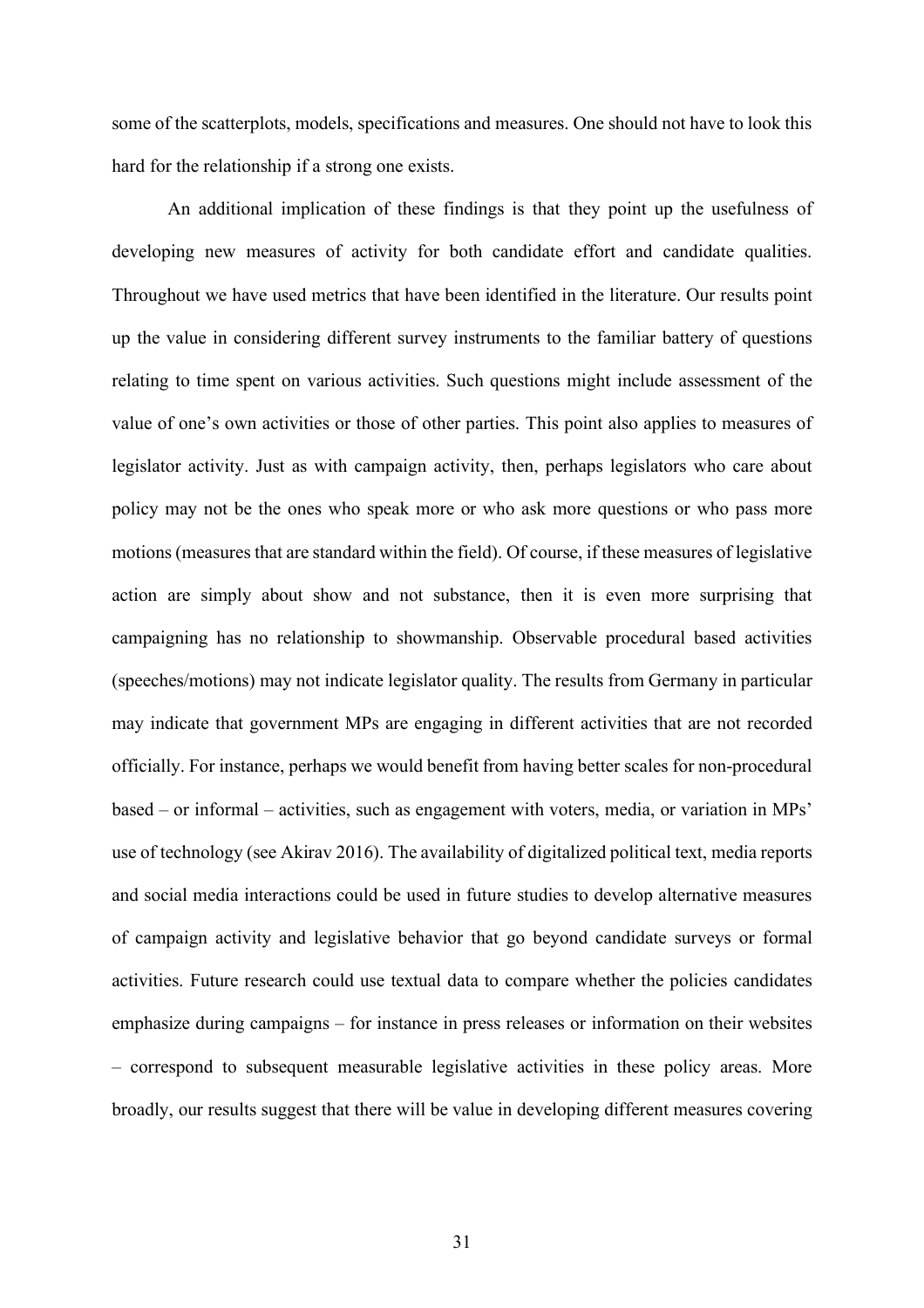additional dimensions of both campaign and legislative activity. Though such a task is beyond the current paper, we hope to help promote such discussion.

## **References**

- Adams, J. and Merrill, S., 2008. "Candidate and Party Strategies in Two-stage Elections Beginning with a Primary." *American Journal of Political Science, 52* (2): 344–359.
- Adams, J. and Merrill, S., 2013. "Policy-seeking Candidates Who Value the Valence Attributes of the Winner." *Public Choice*, *155* (1-2): 139–161.
- Adams, J., Merrill, S., Simas, E.N. and Stone, W.J., 2011. "When Candidates Value Good Character: A Spatial Model with Applications to Congressional Elections." *The Journal of Politics*, *73* (1): 17–30.
- Akirav, O., 2016. "What Do Representatives Produce? Work Profiles of Representatives." *Party Politics, 22* (3): 289–299.
- Aragones, E. and Palfrey, T.R., 2004. "The Effect of Candidate Quality on Electoral Equilibrium: An Experimental Study." *American Political Science Review, 98* (1): 77–90.
- Attina, F., 1990. "The Voting Behaviour of the European Parliament Members and the Problem of the Europarties." *European Journal of Political Research*, *18* (5): 557–579.
- Bäck, H. and Debus, M., 2016. *Political Parties, Parliaments and Legislative Speechmaking*. New York: Palgrave Macmillian.
- Bailer, S. and Ohmura, T., 2018. "Exploring, Maintaining, and Disengaging: The Three Phases of a Legislator's Life." *Legislative Studies Quarterly, 43* (3): 493–520.
- Baumann, M., Debus, M. and Müller, J., 2015. "Convictions and Signals in Parliamentary Speeches: Dáil Éireann Debates on Abortion in 2001 and 2013." *Irish Political Studies*, *30* (2): 199–219.
- Benoit, K., Watanabe, K., Wang, H., Nulty, P., Obeng, A., Müller, S., and Matsuo A., 2018. "quanteda: An R Package for the Quantitative Analysis of Textual Data." *Journal of Open Source Software,* 3 (30): 774*.*
- Besley, T., 2005. "Political Selection." *The Journal of Economic Perspectives*, *19* (3): 43–60.
- Bowler, S., 2000. Parties in Legislatures: Two Competing Explanations. In *Parties Without Partisans: Political Chance in Advanced Industrial Democracies* (ed. by R.J. Dalton and M.P. Wattenberg). Oxford: Oxford University Press: 157–179.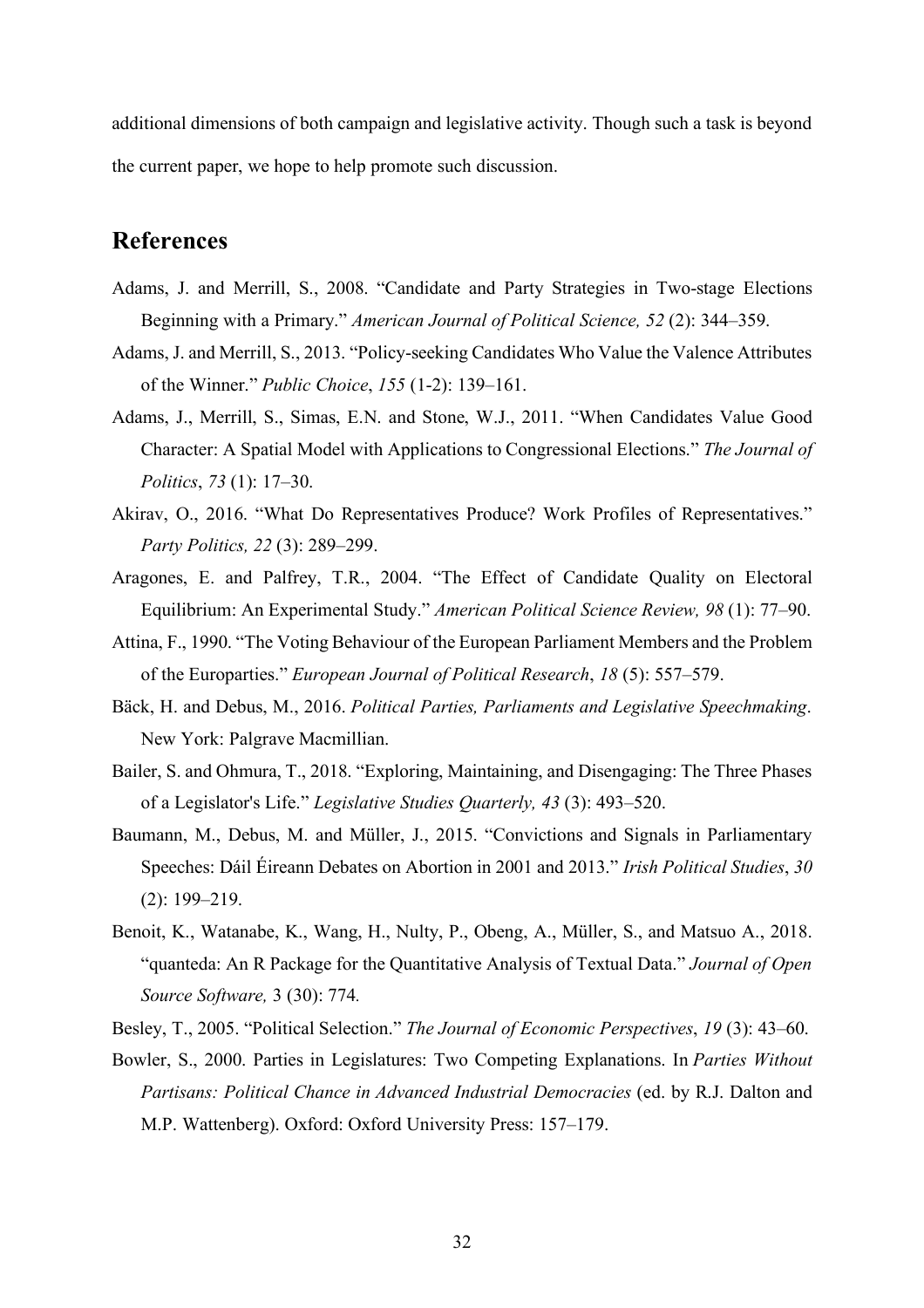- Box-Steffensmeier, J. M., De Boef, S., and Lin, T. M., 2004. "The Dynamics of the Partisan Gender Gap." *American Political Science Review*, *98* (3): 515–528.
- Bruhn, K., 2010. "Too Much Democracy? Primaries and Candidate Success in the 2006 Mexican National Elections." *Latin American Politics and Society*, *52* (4): 25–52.
- Buttice, M.K. and Stone, W.J., 2012. "Candidates Matter: Policy and Quality Differences in Congressional Elections." *The Journal of Politics*, *74*(3): 870–887.
- Carson, J.L., Engstrom, E.J. and Roberts, J.M., 2007. "Candidate Quality, the Personal Vote, and the Incumbency Advantage in Congress." *American Political Science Review*, *101* (2): 289–301.
- Carter, J. and Patty, J.W., 2015. "Valence and Campaigns." *American Journal of Political Science*, *59* (4): 825–840.
- CCS, 2016. *Comparative Candidates Survey Module I – 2005–2013 [Dataset – cumulative file]*. Distributed by FORS, Lausanne.
- CCS, 2018. *Comparative Candidates Survey Module I – 2013–2018 [Dataset – cumulative file]*. Distributed by FORS, Lausanne.
- Centre Virtuel de la Connaissance sur l'Europe, 2014a. *The Electoral Systems in the Member States of the European Union Applicable to the European Elections of June 2004.* http://www.cvce.eu/obj/european\_electoral\_systems\_elections\_june\_2004-en-4f98160f-6c20-4692-b493-84dc0e1aafec.html (accessed August 7, 2019).
- Centre Virtuel de la Connaissance sur l'Europe, 2014b. *The Electoral Systems in the Member States of the European Union Applicable to the European Elections of June 2009.* http://www.cvce.eu/obj/european\_electoral\_systems\_june\_2009\_elections-en-26a3fc1bef54-429c-9f51-bff7f81e323a.html (accessed August 7, 2019).
- Clifford, S., 2014. "Linking Issue Stances and Trait Inferences: A Theory of Moral Exemplification." *The Journal of Politics*, *76* (3): 698–710.
- Corbett, R., Jacobs, F. and Shackleton, M., 2000. *The European Parliament* (Vol. 5). London: John Harper.
- Debus, M. and Bäck, H., 2014. "The Influence of Type of Mandate and Constituency Characteristics on the Substantive Positions in Parliamentary Speeches: An Investigation on the Basis of Parliamentary Debates in the German Bundestag from 1998 to 2002." *Swiss Political Science Review*, *20* (2): 330–353.
- Döring, H., 2001. "Parliamentary Agenda Control and Legislative Outcomes in Western Europe." *Legislative Studies Quarterly, 26* (1): 145–165.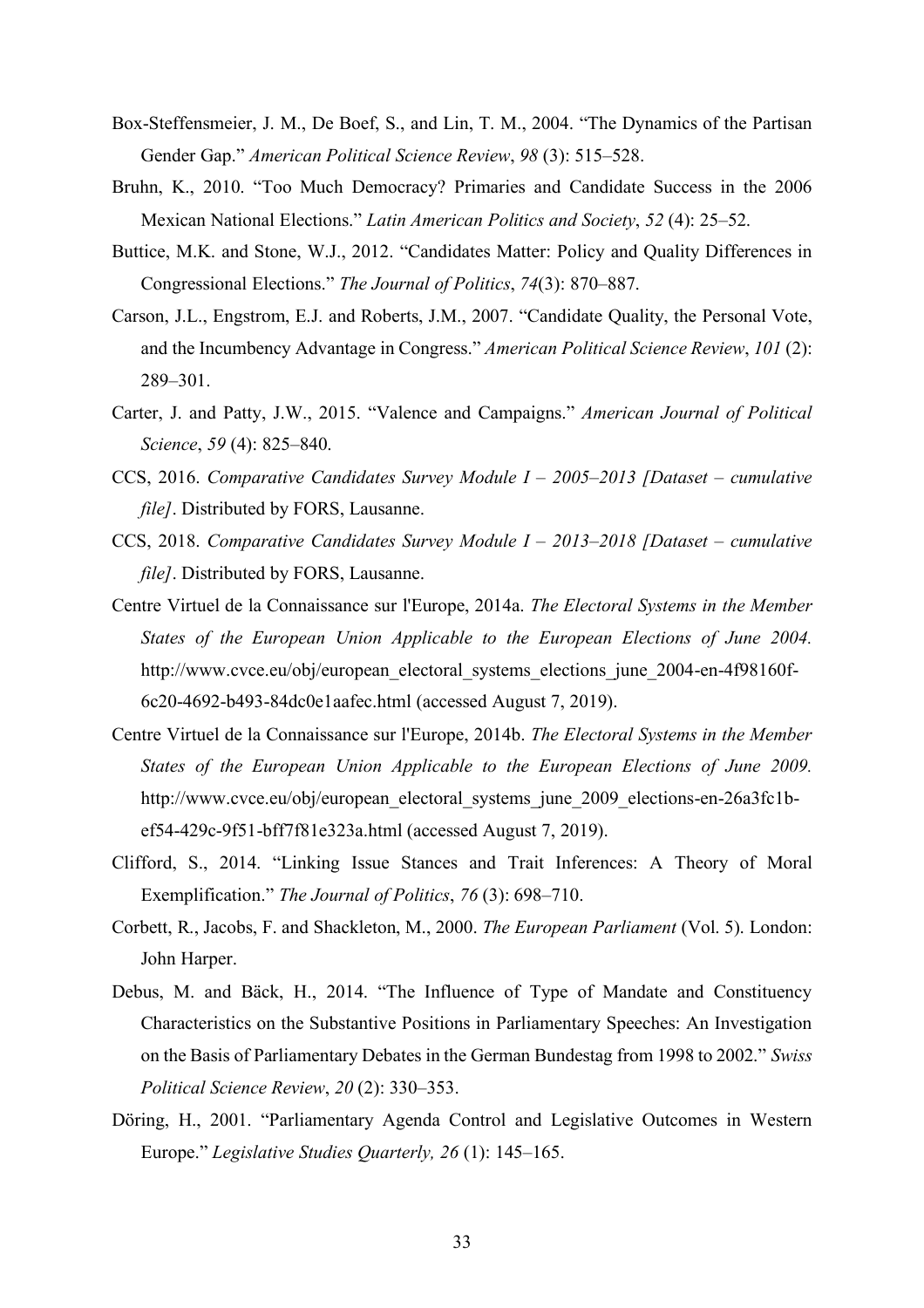- Eggers, A.C., Fowler, A., Hainmueller, J., Hall, A.B. and Snyder, J.M., 2015. "On the Validity of the Regression Discontinuity Design for Estimating Electoral Effects: New Evidence from Over 40,000 Close Races." *American Journal of Political Science, 59* (1): 259–274.
- Franchino, F. and Zucchini, F., 2015. "Voting in a Multi-dimensional Space: A Conjoint Analysis Employing Valence and Ideology Attributes of Candidates." *Political Science Research and Methods*, *3* (2): 221–241.
- Farrell, D., Hix, S. and Scully, R., 2011. *EPRG MEP Survey Dataset: 2011 Release*. https://mepsurvey.eu/data-objects/data/ (accessed August 7, 2019).
- Findley, M.G., Jensen, N.M., Malesky, E.J. and Pepinsky, T.B., 2016. "Can Results-Free Review Reduce Publication Bias? The Results and Implications of a Pilot Study." *Comparative Political Studies, 49* (13): 1667–1703.
- Fisher, J. and Denver, D., 2008. "From Foot-slogging to Call Centres and Direct Mail: A Framework for Analysing the Development of District-level Campaigning." *European Journal of Political Research, 47* (6): 794–826.
- Font, N. and Pérez Durán, I., 2016. "The European Parliament Oversight of EU Agencies Through Written Questions." *Journal of European Public Policy*, *23* (9): 1349–1366.
- Franco, A., Malhotra, N. and Simonovits, G., 2014. "Publication Bias in the Social Sciences: Unlocking the File Drawer." *Science*, *345* (6203): 1502–1505.
- Fridkin, K.L. and Kenney, P.J., 2011. "The Role of Candidate Traits in Campaigns." *The Journal of Politics*, *73* (1): 61–73.
- Giebler, H. and Weßels, B., 2017. If you don't Know me by Now: Explaining Local Candidate Recognition. *German Politics*, *26* (1): 149–169.
- Green, D. and Krasno, J., 1988. "Salvation for the Spendthrift Incumbent: Reestimating the Effects of Campaign Spending in House Elections." *American Journal of Political Science, 32* (4): 884–907.
- Green, J., 2007. "When Voters and Parties Agree: Valence Issues and Party Competition." *Political Studies*, *55* (3): 629–655.
- Groseclose, T., 2001. "A Model of Candidate Location When One Candidate Has a Valence Advantage." *American Journal of Political Science*, *45*(4): 862–886.
- Gschwend, T., Schmitt, H., Wüst, A. and Zittel, T., 2009. *German Candidate Survey for the National Parliament Election 2005 (German Candidate Study 2005)*. GESIS Data Archive, Cologne. ZA4923 Data file Version 1.0.0. doi:10.4232/1.4923.
- Hayes, D., 2005. "Candidate Qualities through a Partisan Lens: A Theory of Trait Ownership." *American Journal of Political Science*, *49* (4): 908–923.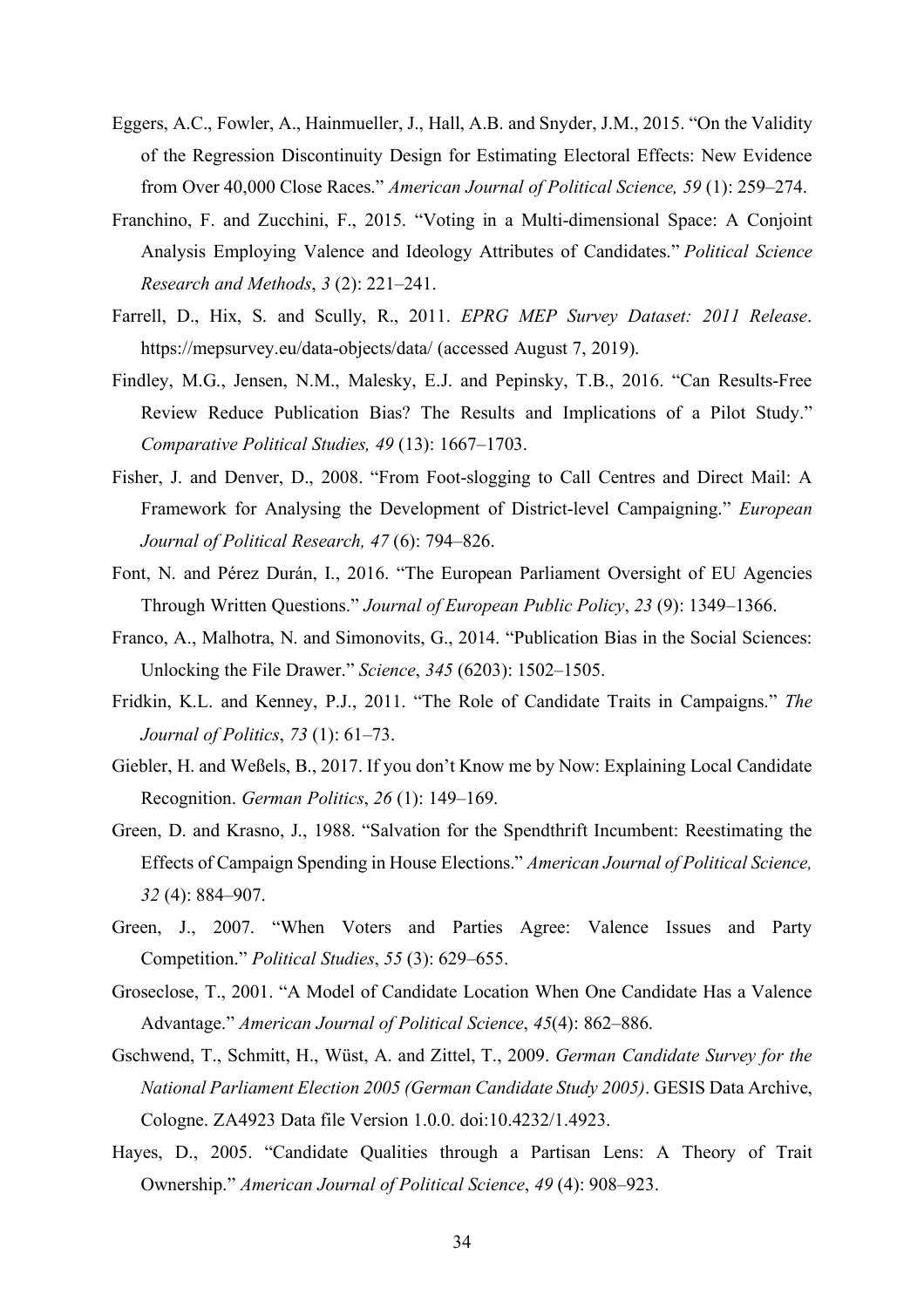- Hayes, D., 2010. "Trait Voting in US Senate Elections." *American Politics Research 38* (6): 1102–1129.
- Helboe Pedersen, H., 2012. "What Do Parties Want? Policy Versus Office." *West European Politics*, *35* (4): 896–910.
- Herzog, A. and Benoit, K., 2015. "The Most Unkindest Cuts: Speaker Selection and Expressed Government Dissent During Economic Crisis." *The Journal of Politics, 77* (4): 1157–1175.
- Hix, S., Noury, A.G. and Roland, G., 2007. *Democratic politics in the European Parliament*. Cambridge: Cambridge University Press.
- Hix, S. and Høyland, B., 2013. "Empowerment of the European Parliament." *Annual Review of Political Science*, *16*: 171–189.
- Høyland, B., 2006. "Allocation of Codecision Reports in the Fifth European Parliament." *European Union Politics*, *7*(1): 30–50.
- Jensen, C.B., Proksch, S.O. and Slapin, J.B., 2013. "Parliamentary Questions, Oversight, and National Opposition Status in the European Parliament." *Legislative Studies Quarterly*, *38*(2): 259–282.
- Judge, D. and Earnshaw, D., 2003. *The European Parliament*. Houndmills: Palgrave.
- Kaeding, M., 2005. "The World of Committee Reports: Rapporteurship Assignment in the European Parliament." *The Journal of Legislative Studies*, *11* (1): 82–104.
- Karlsen R, Enjolras B., 2016. "Styles of Social Media Campaigning and Influence in a Hybrid Political Communication System: Linking Candidate Survey Data with Twitter Data." *The International Journal of Press/Politics, 21* (3): 338–357.
- Kreppel, A., 2002. *The European Parliament and Supranational Party System: A Study in Institutional Development*. Cambridge: Cambridge University Press.
- Martin, S., 2011. "Parliamentary Questions, the Behaviour of Legislators, and the Function of Legislatures: An Introduction." *The Journal of Legislative Studies*, *17* (3): 259–270.
- Martin, D., 2016. Polarization of Candidate Quality Perceptions: Evidence of Ideological Bias in Voters' Evaluations of Candidates' Competence. Western Political Science Association meetings San Diego CA March 25 2016. https://wpsa.research.pdx.edu/papers/docs/Martin%20WPSA%202016%20paper.pdf (accessed August 7, 2019).
- Martin, S. and Rozenberg, O., 2014. *The Roles and Function of Parliamentary Questions*. Abington: Routledge.
- McElroy, G., 2006. "Committee Representation in the European Parliament." *European Union Politics*, *7* (1): 5–29.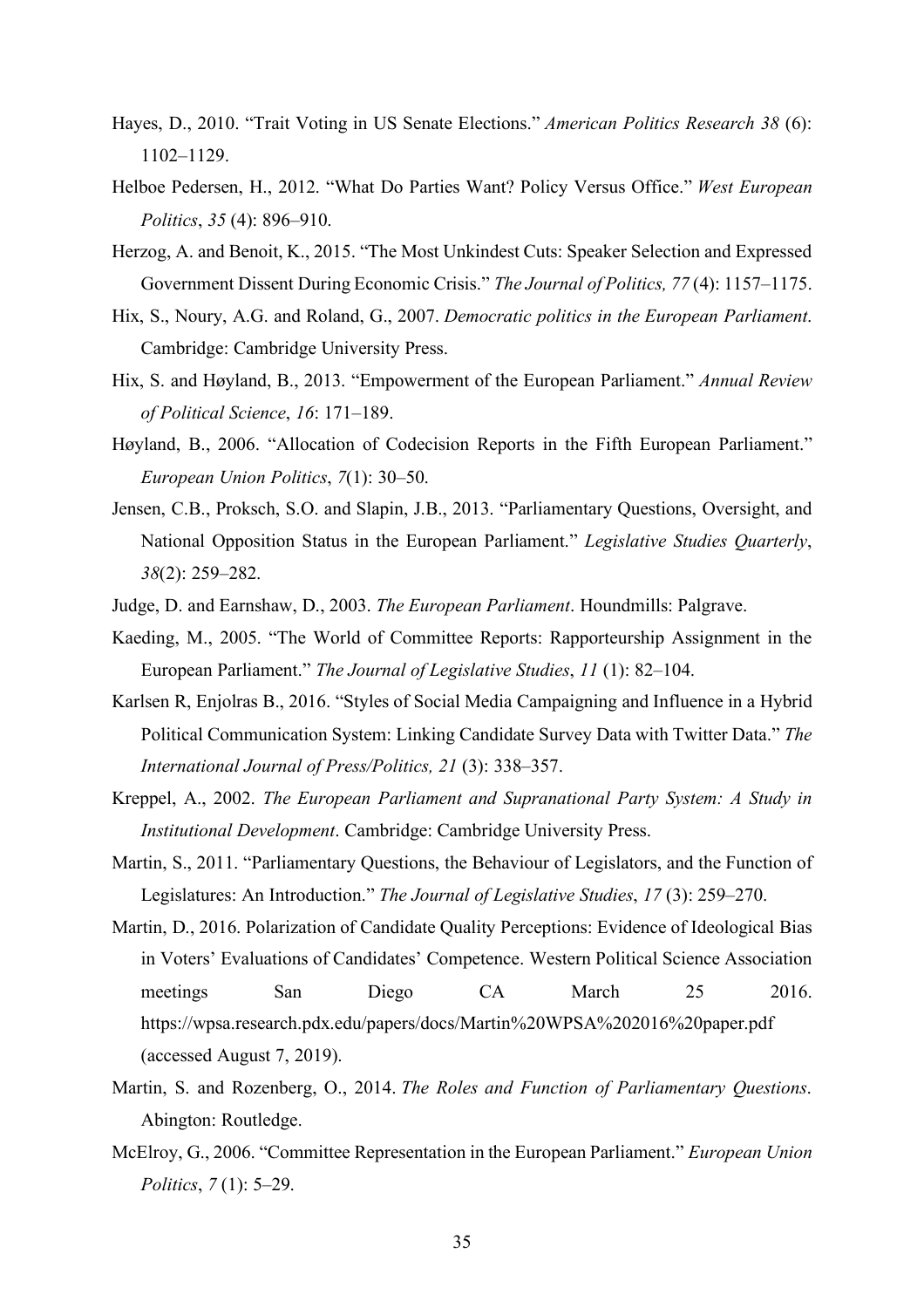- McElroy, G. 2007. "Legislative Politics as Normal? Voting Behaviour and Beyond in the European Parliament." *European Union Politics*, *8* (3): 433–448.
- McElroy, G. and Benoit, K., 2007. "Party Groups and Policy Positions in the European Parliament." *Party Politics*, *13* (1): 5–28.
- McElroy, G. and Benoit, K., 2012. "Policy Positioning in the European Parliament." *European Union Politics*, *13* (1): 150–167.
- McElroy, G. and Marsh, M. 2010. "Candidate Gender and Voter Choice: Analysis from a Multi-Member Preferential Voting System." *Political Research Quarterly*, *63* (4): 822– 833.
- McElroy, G. and Marsh, M. 2011. *Irish Candidate Survey, 2007 & 2011.*  http://www.comparativecandidates.org/ (accessed August 7, 2019).
- Meserve, S.A., Pemstein, D. and Bernhard, W.T., 2009. "Political Ambition and Legislative Behavior in the European Parliament." *The Journal of Politics*, *71*(3): 1015–1032.
- Miguel, E., Camerer, C., Casey, K., Cohen, J., Esterling, K.M., Gerber, A., Glennerster, R., Green, D.P., Humphreys, M., Imbens, G. and Laitin, D., 2014. "Promoting Transparency in Social Science Research." *Science*, *343* (6166): 30–31.
- Mondak, J.J., 1995. "Competence, Integrity, and the Electoral Success of Congressional Incumbents." *The Journal of Politics*, *57* (4): 1043–1069.
- Moravcsik, A., 2008. "The Myth of Europe's 'Democratic Deficit'." *Intereconomics*, *43* (6): 331–340.
- Müller, W.C. and Strøm, K. (eds.), 1999. *Policy, Office, or Votes? How Political Parties in Western Europe Make Hard Decisions*. Cambridge: Cambridge University Press.
- Nyhuis, D., 2016. "Electoral effects of Candidate Valence." *Electoral Studies*, *42*: 33–41.
- Nyhuis, D., 2018. Separating Candidate Valence and Proximity Voting: Determinants of Competitors' Non-Policy Appeal. *Political Science Research and Methods, 6* (1): 135– 151.
- Papp, Z., 2018. Do Personalised Campaigns Hint at Legislator Activities? The (Lacking) Relationship Between Campaigns and Legislator Behaviour in Hungary. *Parliamentary Affairs*, *71* (4): 908–929.
- Pattie, C.J., Johnston, R.J. and Fieldhouse, E.A., 1995. "Winning the Local Vote: The Effectiveness of Constituency Campaign Spending in Great Britain, 1983–1992." *American Political Science Review*, *89* (4): 969–983.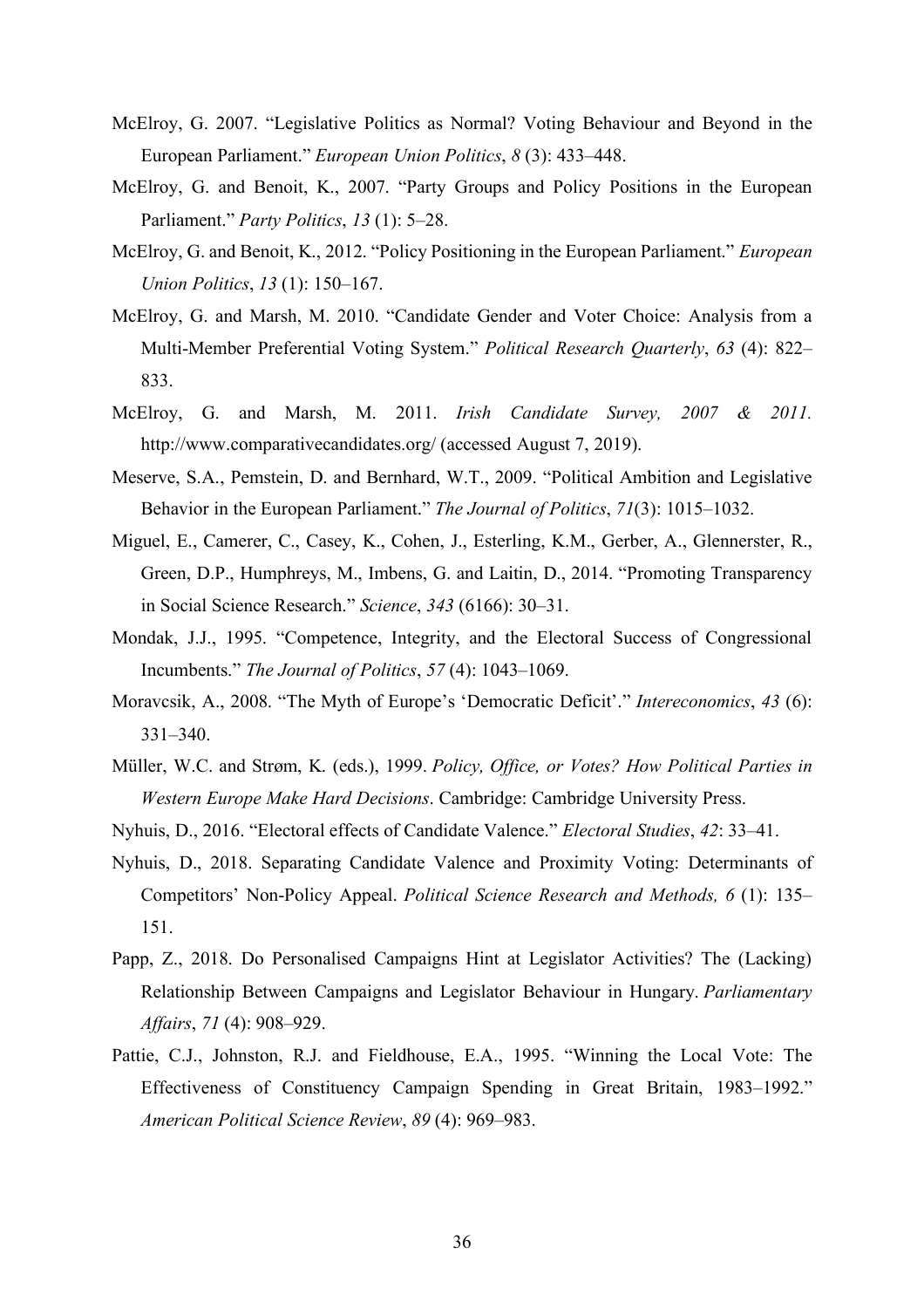- Poutvaara, P. and Takalo, T., 2003. Candidate Quality. Cesifo Working Paper No. 1106, Category 2: Public Choice. https://www.cesifo-group.de/DocDL/cesifo1\_wp1106.pdf (accessed August 7, 2019).
- Proksch, S.O., and Slapin, J.B., 2011. "Parliamentary Questions and Oversight in the European Union." *European Journal of Political Research*, *50* (1): 53–79.
- Proksch, S.O., and Slapin, J. 2012. "Institutional Foundations of Legislative Speech." *American Journal of Political Science, 56* (3): 520–537.
- Proksch. S.O., and Slapin, J.B. 2015. *The Politics of Parliamentary Debate: Parties, Rebels and Representation*. Cambridge: Cambridge University Press.
- Raunio, T., 1996. "Parliamentary Questions in the European Parliament: Representation, Information and Control." *The Journal of Legislative Studies*, *2* (4): 356–382.
- Salmond, R., 2006. "Proportional Representation and Female Parliamentarians." *Legislative Studies Quarterly*, *31* (2): 175–204.
- Schreiner, H.J., 2005. "Die Berliner Stunde Funktionsweise und Erfahrungen: Zur Redeordnung des Deutschen Bundestages." *Zeitschrift für Parlamentsfragen, 36* (3): 573– 588.
- Schumacher, G. and Elmelund-Præstekær, C., 2018. "Party Performance Explains Disagreement between Politicians and their Parties." *West European Politics, 41* (2): 329– 349
- Serra, G., 2011. "Why Primaries? The Party's Tradeoff Between Policy and Valence." *Journal of Theoretical Politics*, *23* (1): 21–51.
- Sieberer, U., 2015. "Using MP Statements to Explain Voting Behaviour in the German Bundestag: An Individual Level Test of the Competing Principals Theory." *Party Politics*, *21* (2): 284–294.
- Slapin, J.B., Kirkland, J.H., Lazzaro, J.A., Leslie, P.A. and O'Grady, T., 2018. "Ideology, Grandstanding, and Strategic Party Disloyalty in the British Parliament." *American Political Science Review*, *112* (1): 15–30.
- Sozzi, F., 2016. "Electoral Foundations of Parliamentary Questions: Evidence From the European Parliament." *The Journal of Legislative Studies*, *22* (3): 349–367.
- Spence, M., 1978. "Job Market Signaling." *The Quarterly Journal of Economics*, *87* (3): 355– 374.
- Stone, W.J. and Simas, E.N., 2010. "Candidate Valence and Ideological Positions in US House Elections." *American Journal of Political Science*, *54* (2): 371–388.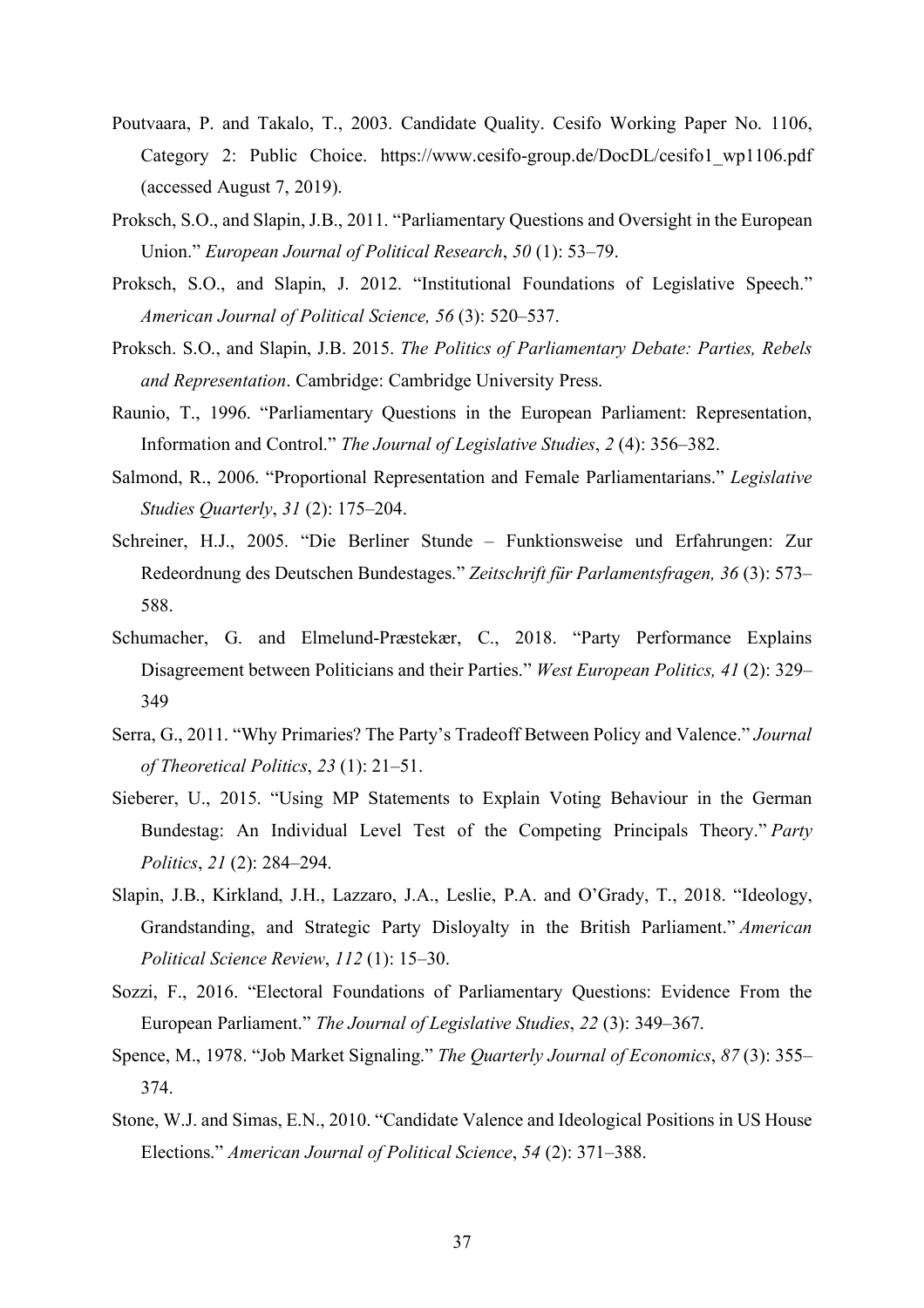- Sudulich, L., and Trumm, S., 2019. "A Comparative Study of the Effects of Electoral Institutions on Campaigns." *British Journal of Political Science*, *49* (1): 381–399.
- Sudulich, L., Wall, M. and Farrell, D.M., 2013. "Why Bother Campaigning? Campaign Effectiveness in the 2009 European Parliament Elections." *Electoral Studies*, *32* (4): 768– 778.
- Swers, M., 2002. *The Difference Women Make: The Policy Impact of Women in Congress*. Chicago: University of Chicago Press.
- Vergeer, M., Hermans, L. and Sams, S., 2013. "Online Social Networks and Micro-Blogging in Political Campaigning: The Exploration of a New Campaign Tool and a New Campaign Style." *Party Politics*, *19* (3): 477–501.
- Volden, C., Wiseman, A. E., and Wittmer, D. E., 2013. "When Are Women More Effective Lawmakers Than Men?" *American Journal of Political Science*, *57* (2): 326–341.
- Volden, C. and Wiseman, A.E., 2014. *Legislative Effectiveness in the United States Congress: The Lawmakers*. Cambridge: Cambridge University Press.
- Wängnerud, L., 2009. "Women in Parliaments: Descriptive and Substantive Representation." *Annual Review of Political Science, 12*: 51–69.
- Whittaker, R., 2014. "Tenure, Turnover and Careers in the European Parliament: MEPs as Policy-Seekers." *Journal of European Public Policy, 21* (10): 1509–1027.
- Wilson, S.L., Ringe, N. and van Thomme, J., 2016. "Policy Leadership and Re-election in the European Parliament." *Journal of European Public Policy*, *23* (8): 1158–1179.
- Yordanova, N., 2009. "The Rationale Behind Committee Assignment in the European Parliament: Distributive, Informational and Partisan Perspectives." *European Union Politics*, *10* (2): 253–280.
- Yoshinaka, A., McElroy, G., and Bowler, S., 2010. "The Appointment of Rapporteurs in the European Parliament." *Legislative Studies Quarterly*, *35* (4): 457–486.
- Zittel, T., and Gschwend, T., 2008. "Individualised Constituency Campaigns in Mixed-Member Electoral Systems: Candidates in the 2005 German Elections." *West European Politics*, *31* (5): 978–1003.
- Zittel, T., 2015. "Constituency Candidates in Comparative Perspective: How Personalized are Constituency Campaigns, Why, and Does it Matter?" *Electoral Studies*, *39*: 286–294.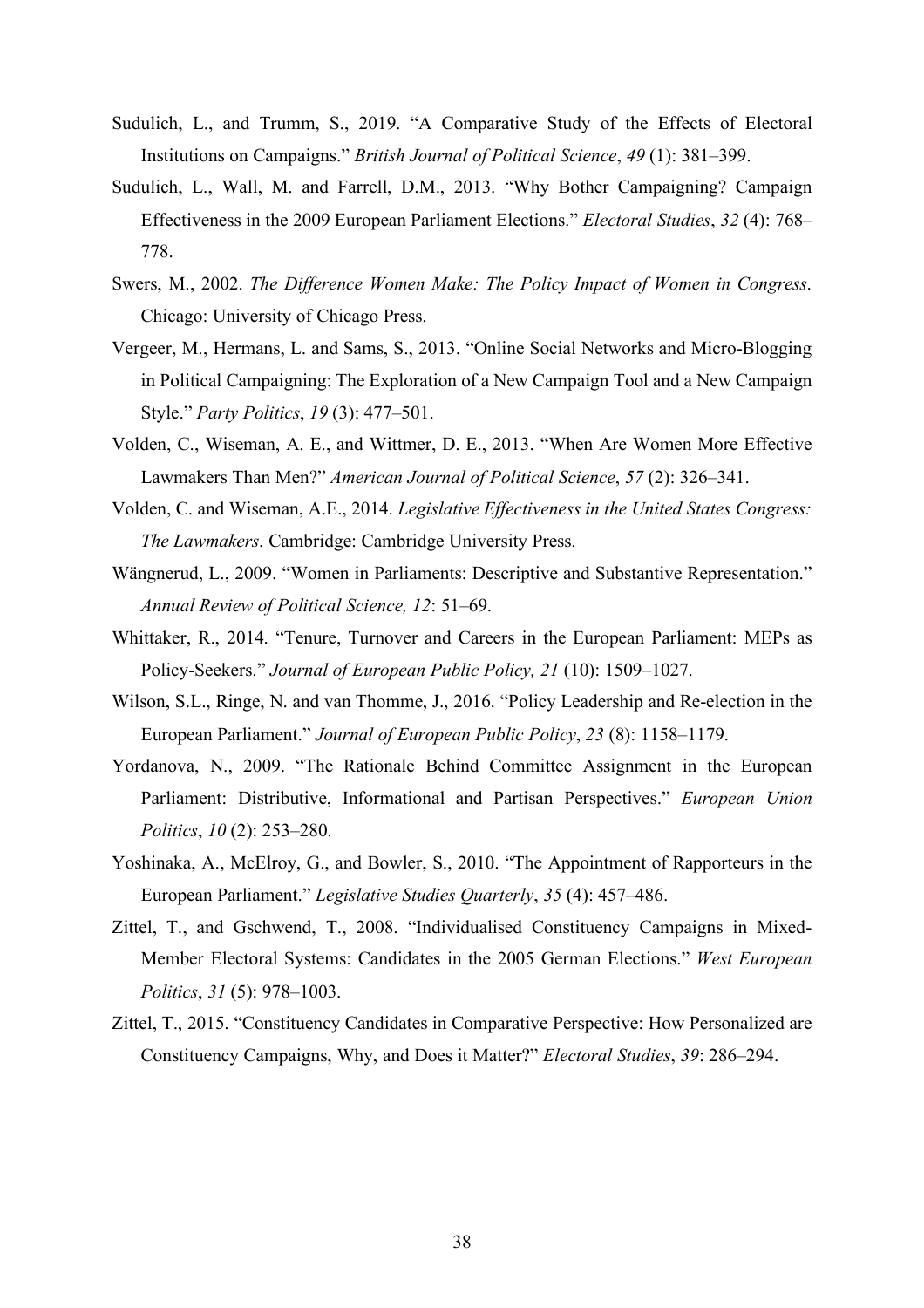### **Campaigns and the Selection of Policy-seeking Representatives**

## **Online Supplementary Material**

### **A Validating the Aggregated Campaign Activity Measure**

As pointed out in the paper, we use an aggregated index of self-reported campaign activities as our main independent variable. In the paper, we show that a higher campaign activity results in a higher probability of winning a seat. This finding holds for incumbents and non-incumbents, although the effect is stronger for non-incumbents (who often are not well known and might benefit particularly from campaigning on many channels and with many activities. Table A 1 shows the coefficients of the multilevel logistic models. Model 1 (used in the paper) codes each campaign activity in a binary way (1/0) and sums these dichotomous campaign activities; Model 2 uses an ordinal index of campaign activity (which results in a higher number of maximum possible campaign activities). The value of the ordinal value for each activity is based on the self-reported time a respondent allocated for each activity. Throughout the paper, we prefer the first conceptualization, as the binary classification of activities is more robust against over-reporting.

Figure A 1 plots predicted values of a logistic regression with the binary measure of winning a seat as the dependent variable. In order to include as many countries as possible in this model, here we do not control for incumbency (but we do so in the models reported in the paper). Generally, we observe a positive relationship in almost all countries. A higher campaign activity increases the probability of winning a seat, which strengthens our confidence in the campaign activity measure.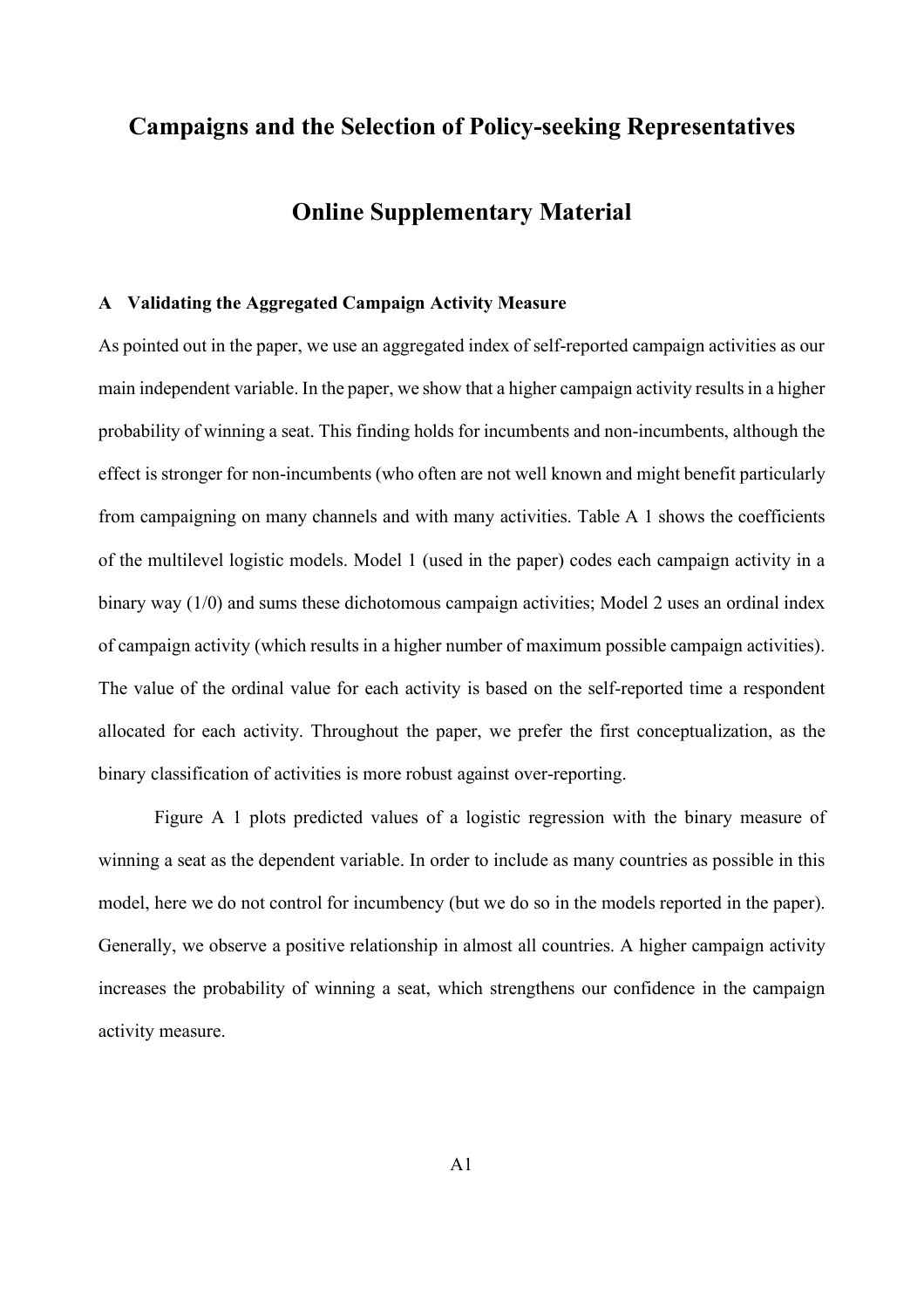|                               | M1: Additive binary index | <b>M2: Additive ordinal index</b> |
|-------------------------------|---------------------------|-----------------------------------|
| (Intercept)                   | $-3.96***$                | $-3.32***$                        |
|                               | (0.19)                    | (0.16)                            |
| Campaign activity             | $0.17***$                 | $0.07***$                         |
|                               | (0.01)                    | (0.00)                            |
| Incumbent                     | $3.75***$                 | $3.80***$                         |
|                               | (0.21)                    | (0.15)                            |
| Female                        | $-0.01$                   | $-0.08$                           |
|                               | (0.06)                    | (0.06)                            |
| Campaign activity * Incumbent | $-0.09***$                | $-0.06***$                        |
|                               | (0.01)                    | (0.01)                            |
| <b>AIC</b>                    | 8124.21                   | 8159.61                           |
| BIC                           | 8168.55                   | 8203.96                           |
| Log Likelihood                | $-4056.10$                | $-4073.81$                        |
| N                             | 11980                     | 11980                             |
| N (Surveys)                   | 29                        | 29                                |
| Var (Study ID)                | 0.62                      | 0.55                              |

*Table A 1: Predicting winning a seat in an election based on Waves I and II of the Comparative Candidates Survey*

\*\*\*p < 0.001,  $*$ <sup>\*</sup>p < 0.01,  $*$ p < 0.05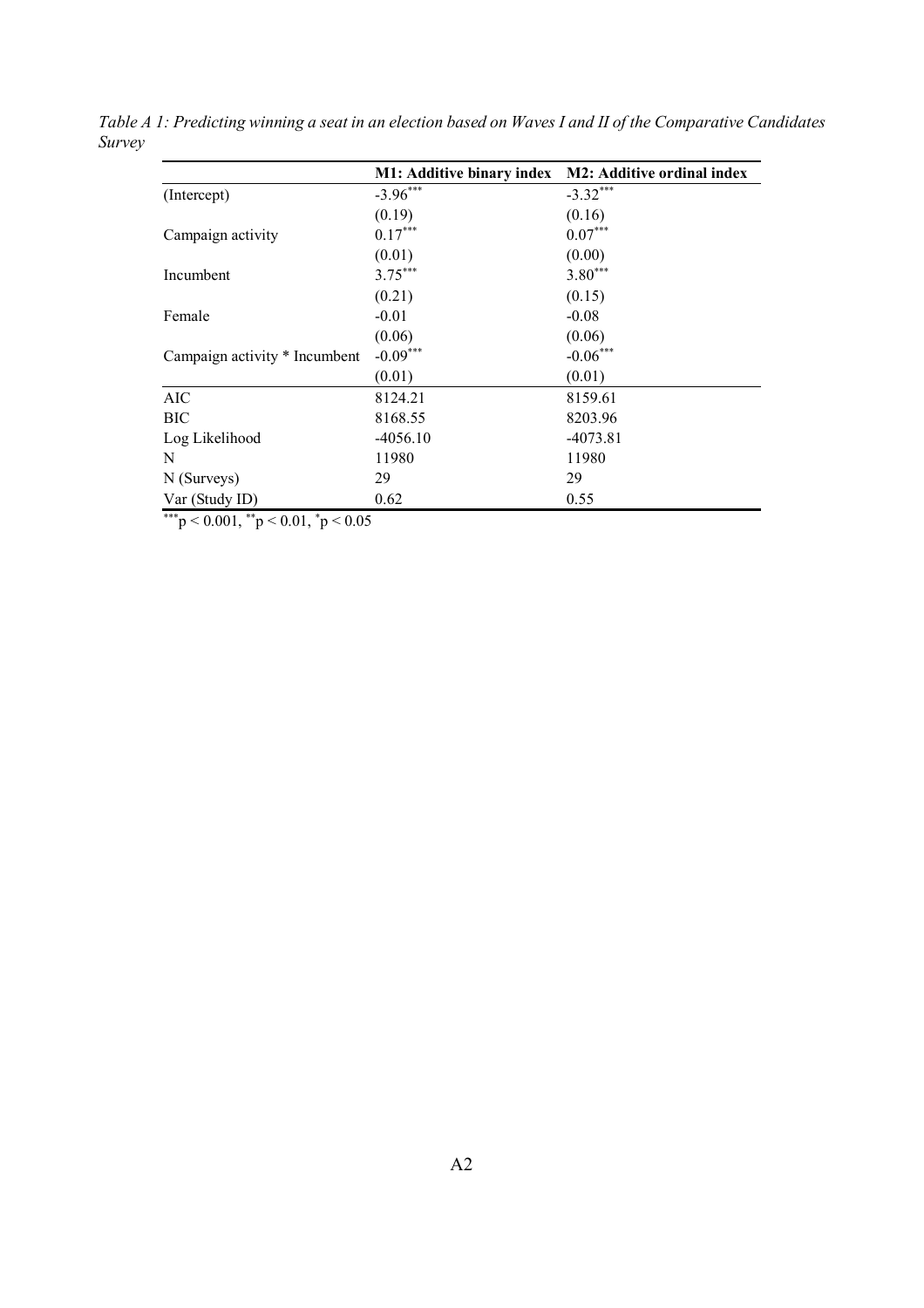

*Figure A 1: Predicting the probability of winning a seat. Separate regression models for each country.*

*Note: To include as many countries as possible, we needed to reduce the choice of control variables. In these models, we only control for the gender of a respondent to include also countries for which we do not have information on whether a respondent won a seat or was an incumbent. The grey shaded areas show 95 per cent confidence intervals.*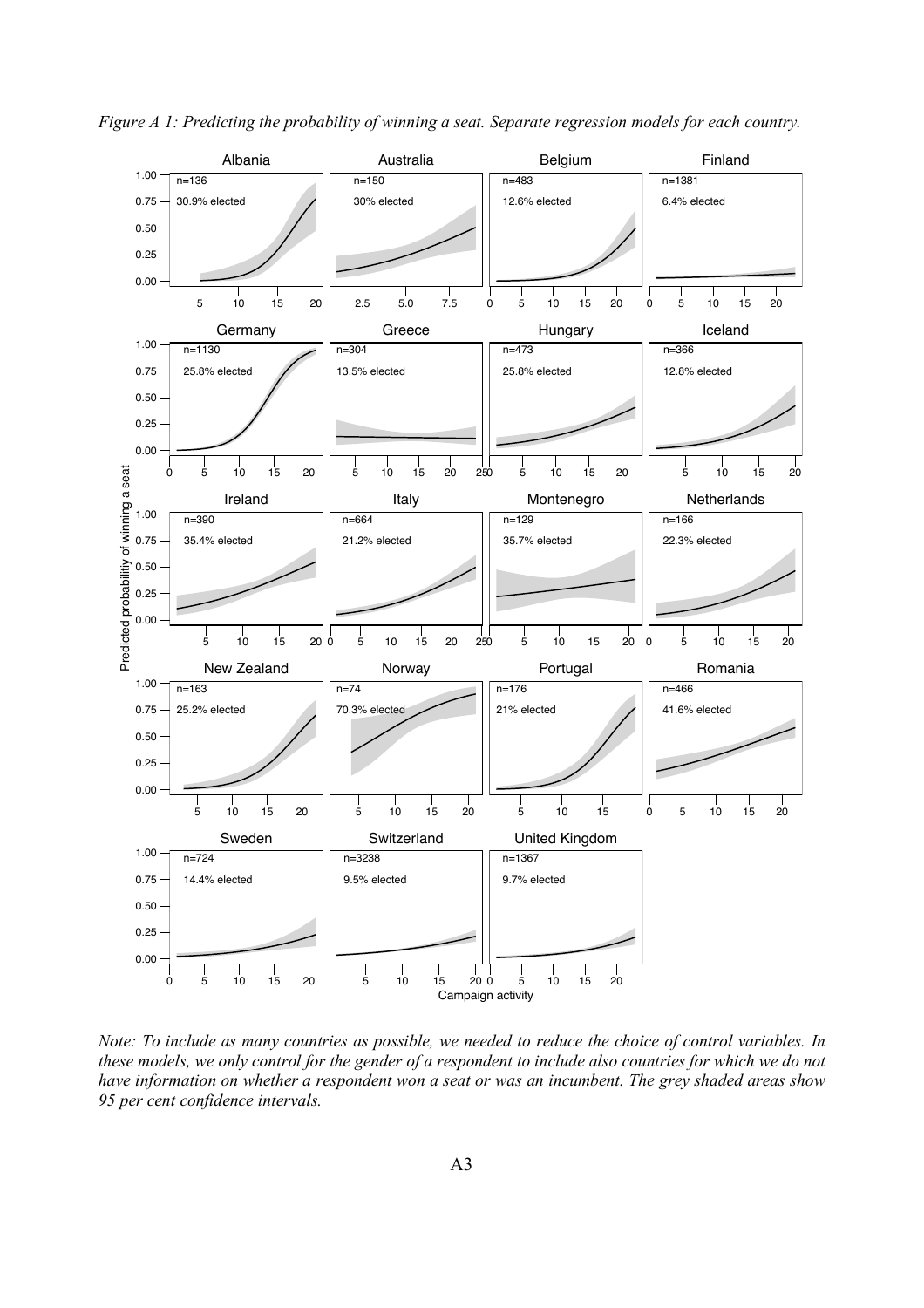# **B The Measurements of Campaign Activity and Legislative Activity**

Table A2 shows the main and alternative measurements of legislative activity for each of the five legislative cycles.

|                                                                | 6th EP<br>$(2004 - 2009)$                                                                                                                                                                                                                                                                   | 7th EP<br>$(2009 - 2014)$                                                                                                                                                                                                                                                                            | 30th Dáil<br>$(2007 - 2011)$                               | 31st Dáil<br>$(2011 - 2016)$                                                                                              | 16th Bundestag<br>$(2005 - 2009)$                                                                                                                                                                                                                                               |
|----------------------------------------------------------------|---------------------------------------------------------------------------------------------------------------------------------------------------------------------------------------------------------------------------------------------------------------------------------------------|------------------------------------------------------------------------------------------------------------------------------------------------------------------------------------------------------------------------------------------------------------------------------------------------------|------------------------------------------------------------|---------------------------------------------------------------------------------------------------------------------------|---------------------------------------------------------------------------------------------------------------------------------------------------------------------------------------------------------------------------------------------------------------------------------|
| Main<br>measurement                                            | Legislative activity<br>as sum of:<br>of<br>Number<br>$1_{-}$<br>reports<br>of<br>$\overline{2}$ .<br>Number<br>oral questions<br>of<br>3 <sub>1</sub><br>Number<br>for<br>questions<br>question time<br>Number<br>4 <sup>1</sup><br><b>or</b><br>opinions<br>of<br>5.<br>Number<br>motions | Legislative activity<br>as sum of:<br>of<br>Number<br>$1_{-}$<br>reports<br>of<br>2 <sup>1</sup><br>Number<br>oral questions<br>of<br>3 <sub>1</sub><br>Number<br>for<br>questions<br>question time<br>Number<br>4 <sup>1</sup><br>$\alpha$<br>opinions<br>of<br>5 <sub>1</sub><br>Number<br>motions | Legislative activity<br>number<br>of<br>as<br>spoken words | Legislative<br>activity as number<br>of spoken words                                                                      | Legislative activity as<br>sum of:<br>1.<br><b>Motions</b><br>2.<br>for<br><b>Motions</b><br>resolution<br>for<br>3 <sub>1</sub><br><b>Motions</b><br>amendment<br>Draft laws<br>4 <sup>1</sup><br>5 <sub>1</sub><br>Major<br>interpellations<br>Minor<br>6.<br>interpellations |
| Alternative<br>measurement                                     | Legislative activity<br>activity<br>vote<br><b>as</b><br>(participation)<br>as<br>percentage of total<br>roll call votes)                                                                                                                                                                   | Legislative activity<br>activity<br>vote<br>as<br>(participation<br>as<br>percentage of total<br>roll call votes)                                                                                                                                                                                    |                                                            | Legislative<br>activity as<br>vote<br>activity<br><i>(participation)</i><br>as<br>percentage of total<br>roll call votes) | Legislative activity as<br>number of speeches                                                                                                                                                                                                                                   |
| Pearson's<br>correlation<br>coefficient<br>between<br>measures | 0.138                                                                                                                                                                                                                                                                                       | 0.109                                                                                                                                                                                                                                                                                                | NA                                                         | $-0.36$                                                                                                                   | 0.561                                                                                                                                                                                                                                                                           |

*Table A 2: Overview of measurement for legislative activity*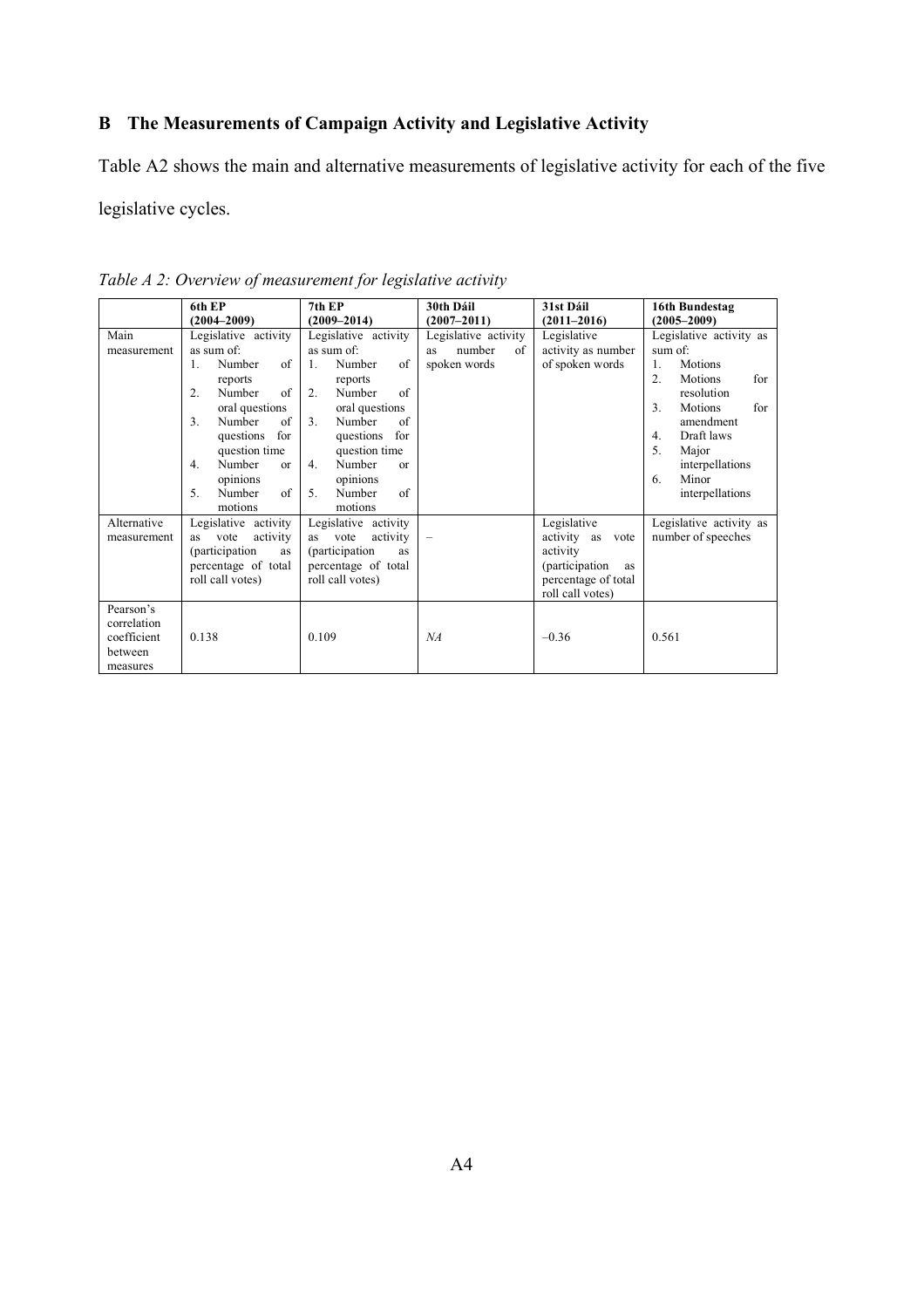| Campaign type           | EP6<br>$(2004 - 2009)$                                                                                                                                                                      | EP7<br>$(2009 - 2014)$                                                                                                                                                                       | 30th Dáil<br>$(2007 - 2011)$                                                                                                                                                                                                                                                                                                                                                                                                                                                                                                         | 31st Dáil<br>$(2011 - 2016)$                                                                                                                                                                                                                                                                                                            | 16th Bundestag<br>$(2005 - 2009)$                                                                                                                                                                                                                                                                                                                                                                                                                                                                                                                                                  |  |
|-------------------------|---------------------------------------------------------------------------------------------------------------------------------------------------------------------------------------------|----------------------------------------------------------------------------------------------------------------------------------------------------------------------------------------------|--------------------------------------------------------------------------------------------------------------------------------------------------------------------------------------------------------------------------------------------------------------------------------------------------------------------------------------------------------------------------------------------------------------------------------------------------------------------------------------------------------------------------------------|-----------------------------------------------------------------------------------------------------------------------------------------------------------------------------------------------------------------------------------------------------------------------------------------------------------------------------------------|------------------------------------------------------------------------------------------------------------------------------------------------------------------------------------------------------------------------------------------------------------------------------------------------------------------------------------------------------------------------------------------------------------------------------------------------------------------------------------------------------------------------------------------------------------------------------------|--|
| Maximum score           | 16                                                                                                                                                                                          | 18                                                                                                                                                                                           | 26                                                                                                                                                                                                                                                                                                                                                                                                                                                                                                                                   | 21                                                                                                                                                                                                                                                                                                                                      | 28                                                                                                                                                                                                                                                                                                                                                                                                                                                                                                                                                                                 |  |
| Classic<br>campaigning  | 1.<br>Telephone<br>2.<br>Door to door<br>3.<br>Party meetings<br>4.<br>Mailing list<br>5.<br>Public<br>meetings<br>Press<br>6.<br>conferences<br>7.<br>Media relations<br>8.<br>Fundraising | 1.<br>Telephone<br>2.<br>Door to door<br>3.<br>Party meetings<br>4.<br>Mailing lists<br>5.<br>Public<br>meetings<br>6.<br>Press<br>conferences<br>7.<br>Media relations<br>8.<br>Fundraising | Telephone<br>1.<br>$\overline{2}$ .<br>Direct mail<br>3.<br>Public debates<br>4 <sup>1</sup><br>Meet party<br>members<br>5.<br>Meet party<br>officials<br>6.<br>Attend national<br>events<br>7.<br>Addend local<br>events<br>8.<br>Fundraising<br>9.<br>Appointments<br>with businesses<br>10.<br>Appointments<br>with clubs<br>Organise rallies<br>11.<br>12.<br>Local<br>newspaper<br>interviews<br>National<br>13.<br>newspaper<br>interviews<br>14.<br>Local radio/TV<br>interviews<br>National<br>15.<br>radio/TV<br>interviews | 1.<br>Telephone<br>2.<br>Public debates<br>3.<br>Meet party<br>officials<br>4.<br>Appointments<br>with clubs and<br>associations<br>5.<br>Town hall<br>meetings<br>6.<br>Local<br>newspaper<br>interviews<br>7.<br>National<br>newspaper<br>interview<br>8.<br>Local radio/TV<br>interviews<br>9.<br>National<br>radio/TV<br>interviews | Telephone<br>1.<br>2.<br>Door to door<br>3.<br>Mailing lists<br>4.<br>Public debates<br>5.<br>Meet party<br>members<br>6.<br>Meet party<br>officials<br>7.<br>Attend local<br>events<br>8.<br>Attend national<br>events<br>9.<br>Fundraising<br>10.<br>Appointments<br>with businesses<br>Appointments<br>11.<br>with clubs<br>12.<br>Organising and<br>visiting<br>election<br>campaigning<br>events<br>13.<br>Local<br>newspaper<br>interviews<br>National<br>14.<br>newspaper<br>interviews<br>Local radio/TV<br>15.<br>interviews<br>16.<br>National<br>radio/TV<br>interviews |  |
| Online<br>campaigning   | Website<br>9<br>10.<br>E-mail list<br><b>Blog</b><br>11.                                                                                                                                    | 9.<br>Website<br>10.<br>E-mail list<br>Blog<br>11.<br>Social media<br>12.                                                                                                                    | Website<br>16.<br>E-mail list<br>17.<br>Campaign<br>18.<br>video<br>19.<br>Online chats<br>20.<br>Blog                                                                                                                                                                                                                                                                                                                                                                                                                               | 10 <sub>1</sub><br>Website<br>E-mail list<br>11.<br>12.<br>Campaign<br>video<br>Online chats<br>13.<br>Blog<br>14.<br>Twitter<br>15.                                                                                                                                                                                                    | Website<br>17.<br>E-mail list<br>18.<br>Campaign<br>19.<br>video<br>Online chats<br>20.<br>21.<br>Blog<br>22.<br>Internet<br>discussions                                                                                                                                                                                                                                                                                                                                                                                                                                           |  |
| Promotional<br>material | Posters<br>12.<br>13.<br>Stickers<br>Radio ads<br>14.<br>15.<br>TV ads<br>Newspaper ads<br>16.                                                                                              | 13.<br>Posters<br>14.<br><b>Stickers</b><br>15.<br>Radio ads<br>16.<br>TV ads<br>Newspaper ads<br>17.<br>18.<br>SMS ads                                                                      | 21<br>Posters<br><b>Billboards</b><br>22.<br>23.<br>Ads in media<br>24.<br>Office hours<br>Social<br>25.<br>gatherings<br>26.<br>Flyers                                                                                                                                                                                                                                                                                                                                                                                              | 16.<br>Posters<br>17.<br><b>Billboards</b><br>18.<br>Ads in media<br>19.<br>Office hours<br>Social<br>20.<br>gatherings<br>21. Flyers                                                                                                                                                                                                   | Posters<br>23.<br>24.<br>Ads in media<br>25.<br>Office hours<br>26.<br>Social<br>gatherings<br>27.<br>Flyers<br>Spots in<br>28.<br>radio/TV/.<br>cinema                                                                                                                                                                                                                                                                                                                                                                                                                            |  |

*Table A 3: Overview of campaign activities that are part of each of the candidate surveys used for the additive campaign index*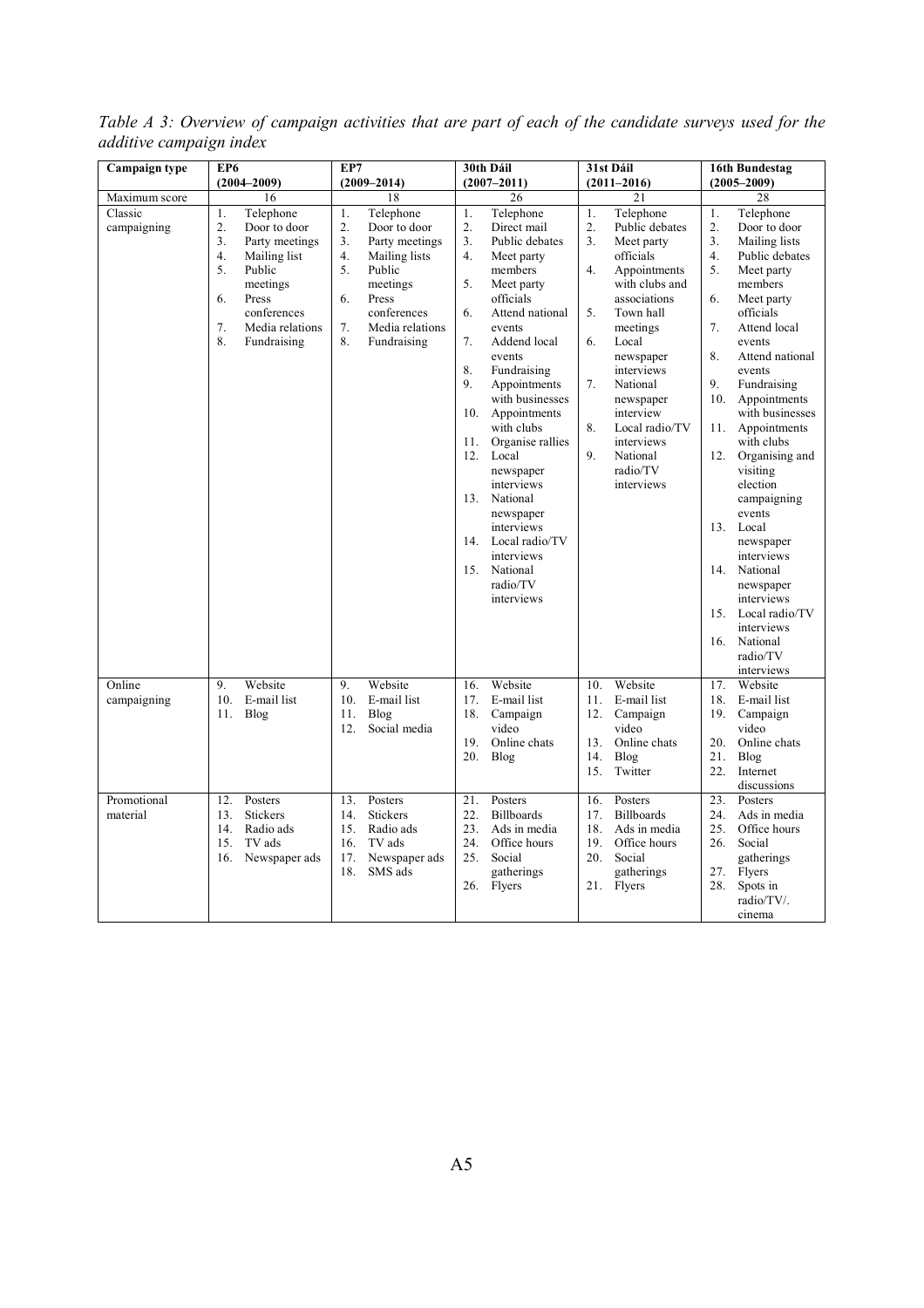### **C Additional Regression Models**

Table A 3 reports the regression coefficients if we use the alternative measure of legislative effort for the 31st Dáil (participation in roll-call votes) and the 16<sup>th</sup> Bundestag (number of speeches). Roll-call participation does not seem to be related to campaign effort at all (both for government and opposition TDs), whereas we observe a very slight increase in the predicted number of speeches for opposition MEPs with a higher campaign activity. This robustness check does not change our substantive conclusion.

*Table A 4: Predicting formal legislative activity. Model 1 uses a linear regression model to predict rollcall participation in the 31st Dáil. Model 2 is a negative binomial regression with the count of speeches as the dependent variable.*

|                                | M1: Dáil 31 (vote)           | M2: Bundestag 16 (speeches) |
|--------------------------------|------------------------------|-----------------------------|
| (Intercept)                    | 72.28 (13.53)***             | $3.22(0.50)$ ***            |
| Campaign activity              | 0.15(0.99)                   | 0.02(0.03)                  |
| Government                     | 0.92(16.36)                  | $-0.21(0.61)$               |
| Female                         | 2.38(6.39)                   | 0.16(0.16)                  |
| Age                            | $-16.81(5.14)$ <sup>**</sup> | 0.13(0.13)                  |
| Age squared                    | 1.27(19.04)                  | $-0.95(0.72)$               |
| Incumbent                      | $-20.20(20.07)$              | 0.51(0.69)                  |
| Committee chair                | 6.28(6.81)                   | $-0.16(0.27)$               |
| Minister                       | $-3.27(5.50)$                |                             |
| Campaign activity * Opposition | $-0.11(1.23)$                | $-0.05(0.03)$               |
| Female * Incumbent             | 10.17(10.73)                 | $-0.09(0.20)$               |
| List candidate                 |                              | 0.06(0.12)                  |
| $R^2$                          | 0.20                         |                             |
| Adj. $R^2$                     | 0.07                         |                             |
| Num. obs.                      | 71                           | 214                         |
| <b>RMSE</b>                    | 17.08                        |                             |
| <b>AIC</b>                     |                              | 1755.26                     |
| <b>BIC</b>                     |                              | 1795.65                     |
| Log Likelihood                 |                              | $-865.63$                   |
| Deviance                       |                              | 248.71                      |

\*\*\*p < 0.001, \*\*p < 0.01,  ${}^*p$  < 0.05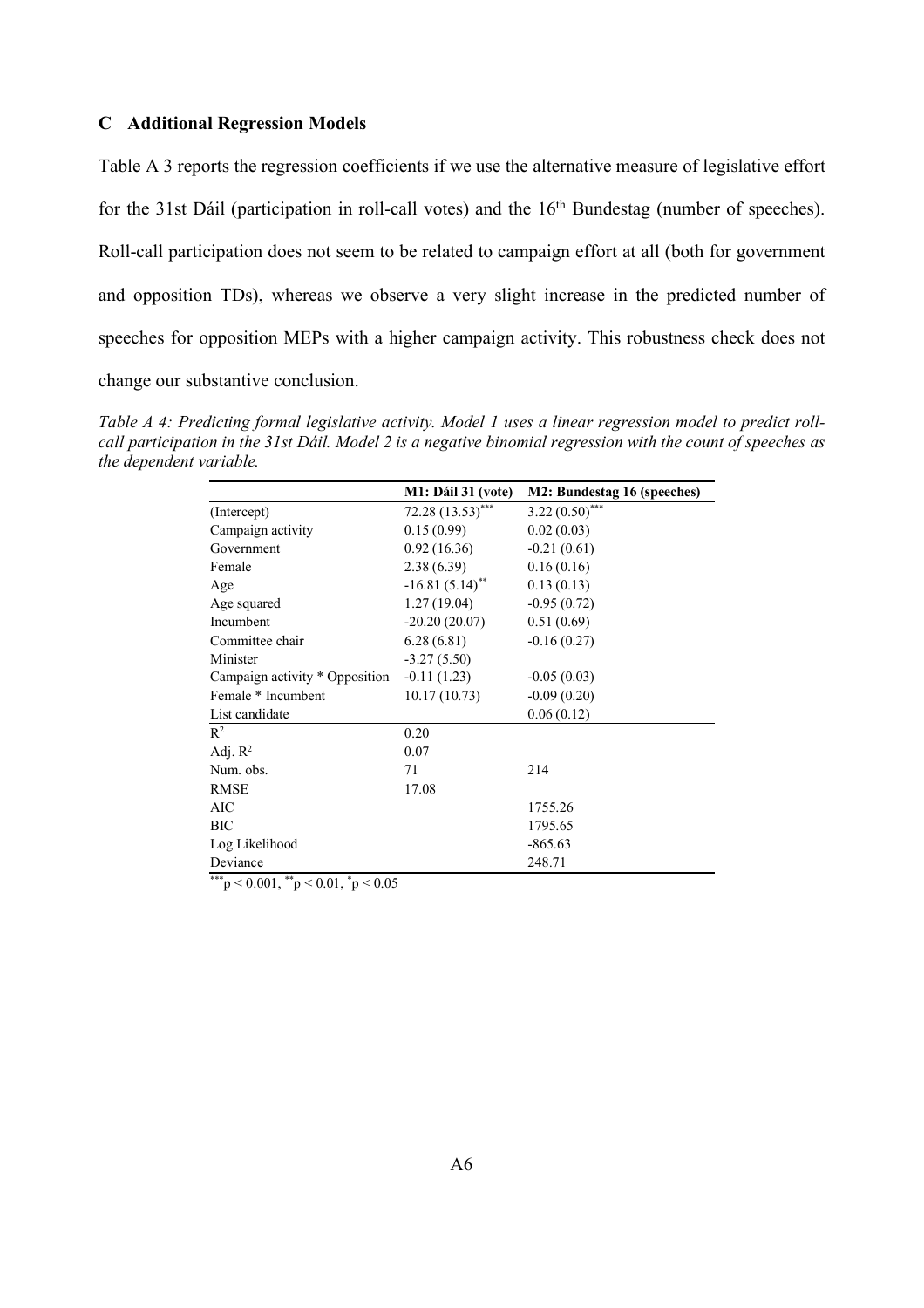*Figure A 2: Predicting legislative effort using the alternative measure of legislative activity as the dependent variable.*



*Note: Plots are based on Model 1–2 of Table A 3. The solid line shows the predicted values, the grey areas are 95 per cent confidence intervals. The histograms below the plot show the distribution of the rescaled campaign activity. The remaining variables are held at their mean (continuous variables) and mode (categorical variables).*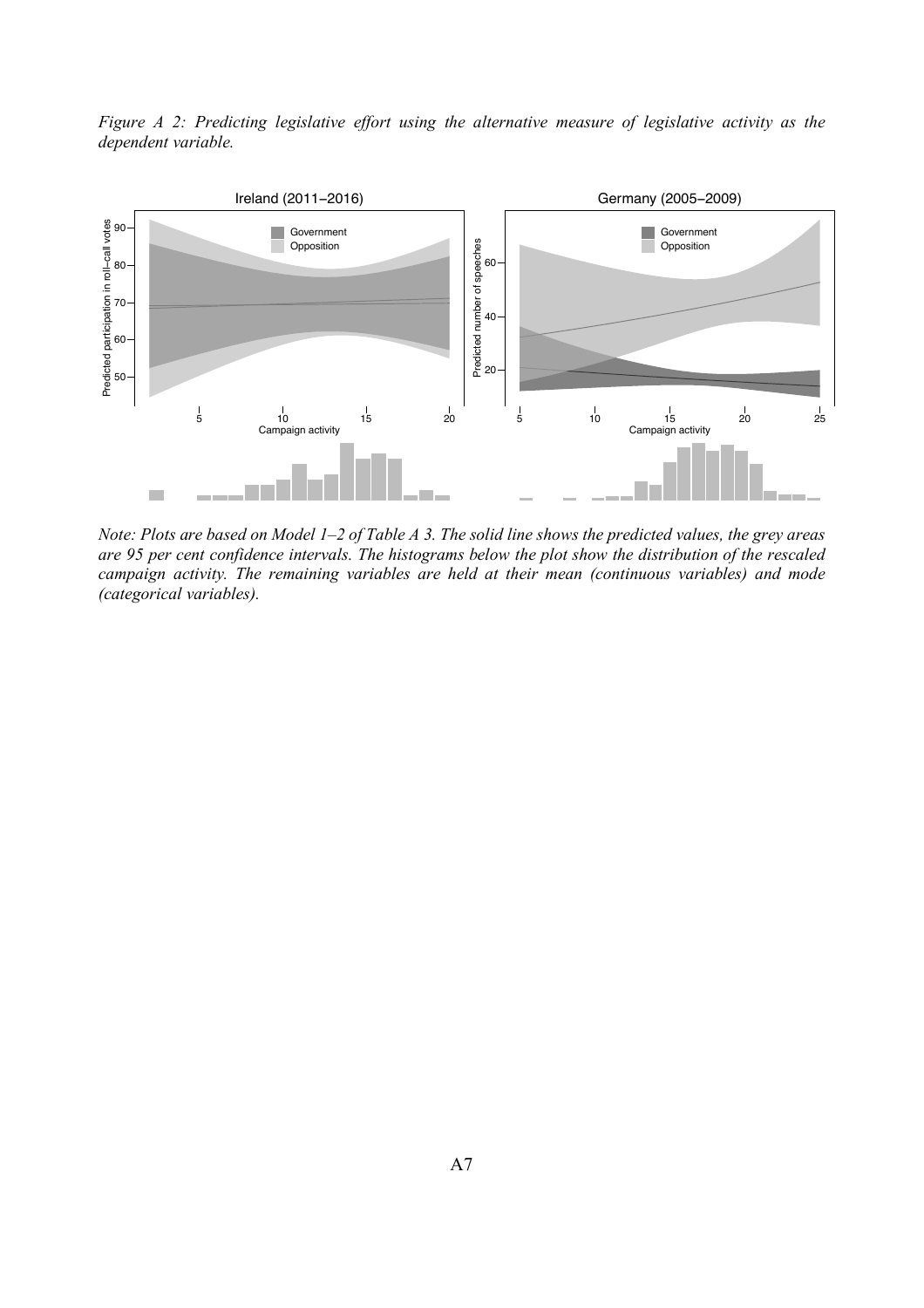Table A 4 reruns Model 1 of Table 1 from the main paper, but standardises the campaign activities by subtracting the country mean for each candidate. The coefficient of *CAMPAIGN ACTIVITY* and the interaction between *CAMPAIGN ACTIVITY* and the legislative cycle remain unchanged. Table A 5 uses ordinal measures for each campaigning item (that take into account the amount of time a candidate spent on each campaign activity).

*Table A 5:Predicting the count of monthly legislative activities for the 6th and 7th European Parliaments. Model 1 replicates Model 1 from Table 1, Model 2 subtracts the country means of campaign activity (for each electoral cycle) from the campaign activity.*

|                                                | M1: Procedural    | <b>M2</b> : Procedural |
|------------------------------------------------|-------------------|------------------------|
|                                                |                   | (country means)        |
| (Intercept)                                    | $1.97(0.50)$ ***  | $1.85(0.45)$ ***       |
| Campaign activity (stand.)                     | $-0.21(0.31)$     | $-0.27(0.32)$          |
| EP 7 (2009-2014)                               | 0.59(0.31)        | $0.61(0.16)$ ***       |
| Female                                         | $-0.08(0.12)$     | $-0.11(0.09)$          |
| Age                                            | $-3.46(0.93)$ *** | $-3.48(0.92)$ ***      |
| Age squared                                    | $-2.05(0.90)^*$   | $-1.99(0.90)$ *        |
| Open List                                      | $-0.79(0.33)^{*}$ | $-0.79(0.33)$ *        |
| Committee chair                                | $-0.27(0.12)^{*}$ | $-0.26(0.12)^{*}$      |
| Incumbent                                      | 0.14(0.11)        | 0.12(0.09)             |
| Party office                                   | $-0.03(0.12)$     | $-0.03(0.12)$          |
| Party: ECR                                     | 0.05(0.32)        | 0.07(0.32)             |
| Party: EFD                                     | $-0.04(0.26)$     | $-0.04(0.26)$          |
| Party: EPP                                     | $-0.23(0.13)$     | $-0.23(0.13)$          |
| Party: EUL-NGL                                 | 0.39(0.21)        | 0.37(0.20)             |
| Party: Greens-EFA                              | 0.04(0.19)        | 0.04(0.18)             |
| Party: IND/DEM                                 | $-0.23(0.35)$     | $-0.23(0.35)$          |
| Party: Other                                   | $0.48(0.22)^{*}$  | $0.48(0.22)^{*}$       |
| Party: SD                                      | $-0.27(0.13)^*$   | $-0.28(0.13)^{*}$      |
| Party: UEN                                     | $0.69(0.28)^*$    | $0.68(0.28)^*$         |
| Campaign activity (stand.) * EP $7(2009-2014)$ | 0.05(0.42)        | 0.09(0.43)             |
| Female x Incumbent                             | $-0.07(0.18)$     |                        |
| <b>AIC</b>                                     | 1720.96           | 1718.77                |
| <b>BIC</b>                                     | 1913.50           | 1907.30                |
| Log Likelihood                                 | $-812.48$         | $-812.38$              |
| Deviance                                       | 315.69            | 315.48                 |
| Num. obs.                                      | 408               | 408                    |

\*\*\*p < 0.001,  $*$ <sup>\*</sup>p < 0.01,  $*$ p < 0.05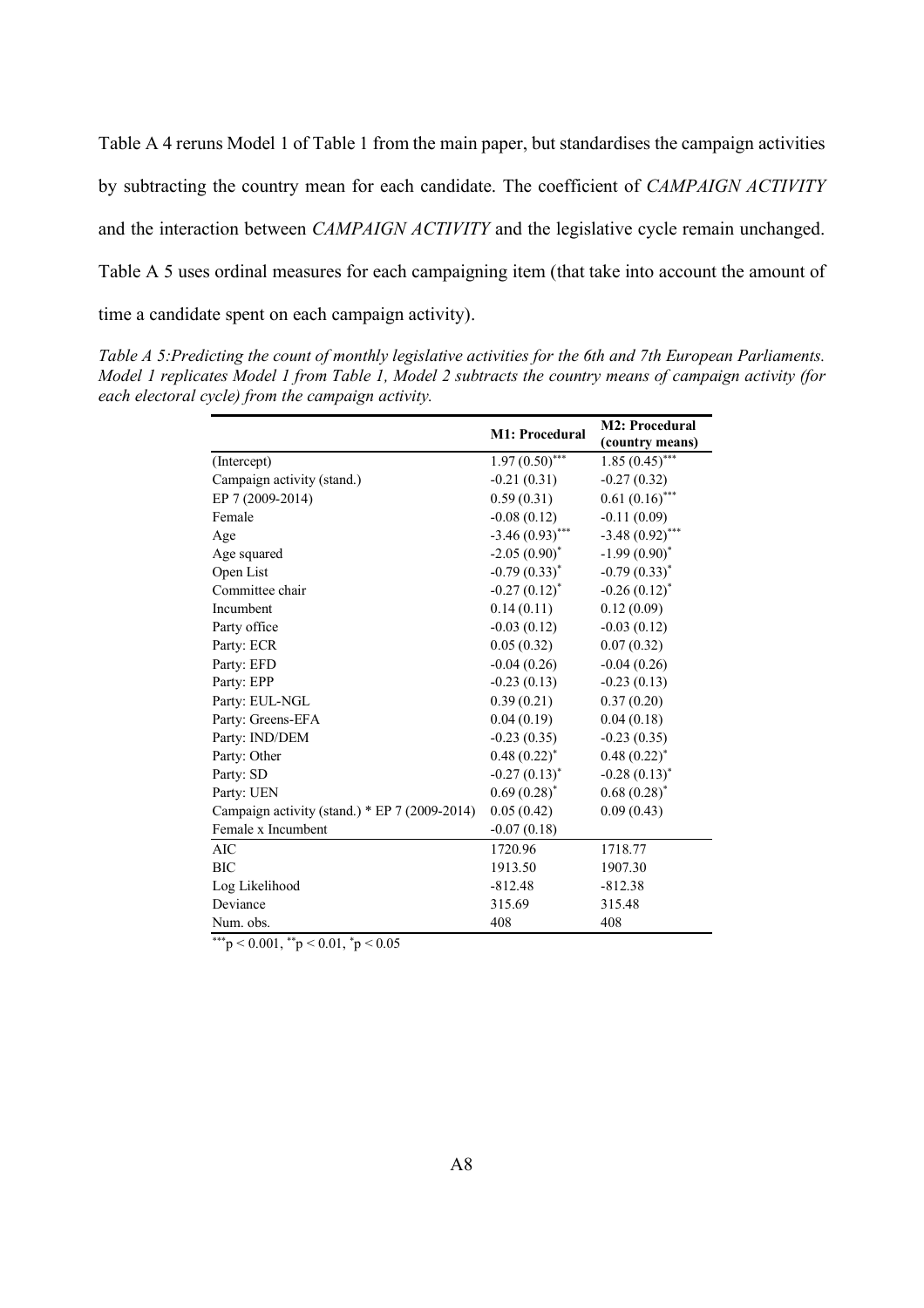*Table A 6: Predicting legislative activity using the ordinal measure of campaign activity. The models reproduce the regressions used to create the plots showing predicted values in the main part of the paper, but uses the ordinal campaign activity index instead, which takes into account the number of hours a candidate reported to have spent on each campaign activity.*

|                                | <b>M1: EP6</b>              | <b>M2: EP7</b>             | <b>M3</b> : Dáil 30        | <b>M4: Dáil 31</b>         | M5: Bundestag 16           |
|--------------------------------|-----------------------------|----------------------------|----------------------------|----------------------------|----------------------------|
| (Intercept)                    | $5.47(0.32)$ <sup>**</sup>  | $5.77(0.47)$ <sup>**</sup> | $4.33(0.65)$ <sup>**</sup> | $3.43(0.48)$ <sup>**</sup> | $3.45(0.22)$ <sup>**</sup> |
| Campaign activity (ordinal)    | $-0.02(0.01)$               | $-0.02(0.01)$ <sup>*</sup> | $-0.01(0.02)$              | 0.04(0.03)                 | $-0.01(0.00)$              |
| Age                            | $-3.92(0.91)$ <sup>**</sup> | $-2.80(0.97)$ <sup>*</sup> | $-0.89(0.83)$              | 1.55(0.98)                 | 0.75(0.78)                 |
| Age squared                    | 0.24(0.89)                  | $-1.86(0.88)$              | $-2.92(0.95)$              | $-0.31(1.01)$              | $-0.45(0.74)$              |
| Open List                      | $-0.07(0.17)$               | 0.04(0.18)                 | $-0.02(0.51)$              | 0.50(0.35)                 | $-0.31(0.17)$              |
| Committee chair                | 0.28(0.18)                  | 0.03(0.16)                 | 0.63(0.55)                 | 0.56(0.26)                 | 0.00(0.14)                 |
| Incumbent                      | $-0.25(0.36)$               | 0.01(0.54)                 |                            |                            |                            |
| Female                         | $-0.01(0.18)$               | $-0.29(0.18)$              | $-0.97(0.33)$ <sup>*</sup> | $-0.64(0.37)$              | 0.22(0.27)                 |
| Party office                   | 0.12(0.16)                  |                            |                            |                            |                            |
| Party: EPP                     | $-0.24(0.18)$               | $-0.06(0.20)$              |                            |                            |                            |
| Party: EUL-NGL                 | 0.40(0.30)                  | 0.07(0.35)                 |                            |                            |                            |
| Party: Greens-EFA              | 0.48(0.28)                  | $-0.19(0.28)$              |                            |                            |                            |
| Party: IND/DEM                 | $-0.45(0.34)$               |                            |                            |                            |                            |
| Party: Other                   | 0.64(0.35)                  | 0.84(0.44)                 |                            |                            |                            |
| Party: SD                      | $-0.25(0.19)$               | $-0.57(0.20)$ <sup>*</sup> |                            |                            |                            |
| Party: UEN                     | 0.81(0.33)                  |                            |                            |                            |                            |
| Female * Incumbent             | $-0.07(0.25)$               | $-0.09(0.26)$              | $-0.26(0.60)$              | 0.05(0.58)                 | 0.17(0.21)                 |
| Party: ECR                     |                             | 0.53(0.42)                 |                            |                            |                            |
| Party: EFD                     |                             | $-0.03(0.33)$              |                            |                            |                            |
| Government                     |                             |                            | 0.68(0.62)                 | 0.12(0.79)                 | $3.26(0.23)$ <sup>**</sup> |
| Minister                       |                             |                            | 0.11(0.35)                 | 0.26(0.29)                 |                            |
| Campaign activity * Government |                             |                            | $-0.00(0.02)$              | 0.01(0.04)                 | 0.01(0.01)                 |
| List candidate                 |                             |                            |                            |                            | $-0.05(0.12)$              |
| <b>AIC</b>                     | 2402.58                     | 2296.22                    | 708.60                     | 851.30                     | 2225.16                    |
| <b>BIC</b>                     | 2540.39                     | 2433.69                    | 734.13                     | 878.95                     | 2265.55                    |
| Log Likelihood                 | $-1160.29$                  | $-1106.11$                 | $-342.30$                  | $-413.65$                  | $-1100.58$                 |
| Deviance                       | 231.74                      | 213.69                     | 67.31                      | 83.40                      | 226.80                     |
| Num. obs.                      | 213                         | 195                        | 62                         | 74                         | 214                        |

" $p < 0.001$ , " $p < 0.01$ , " $p < 0.05$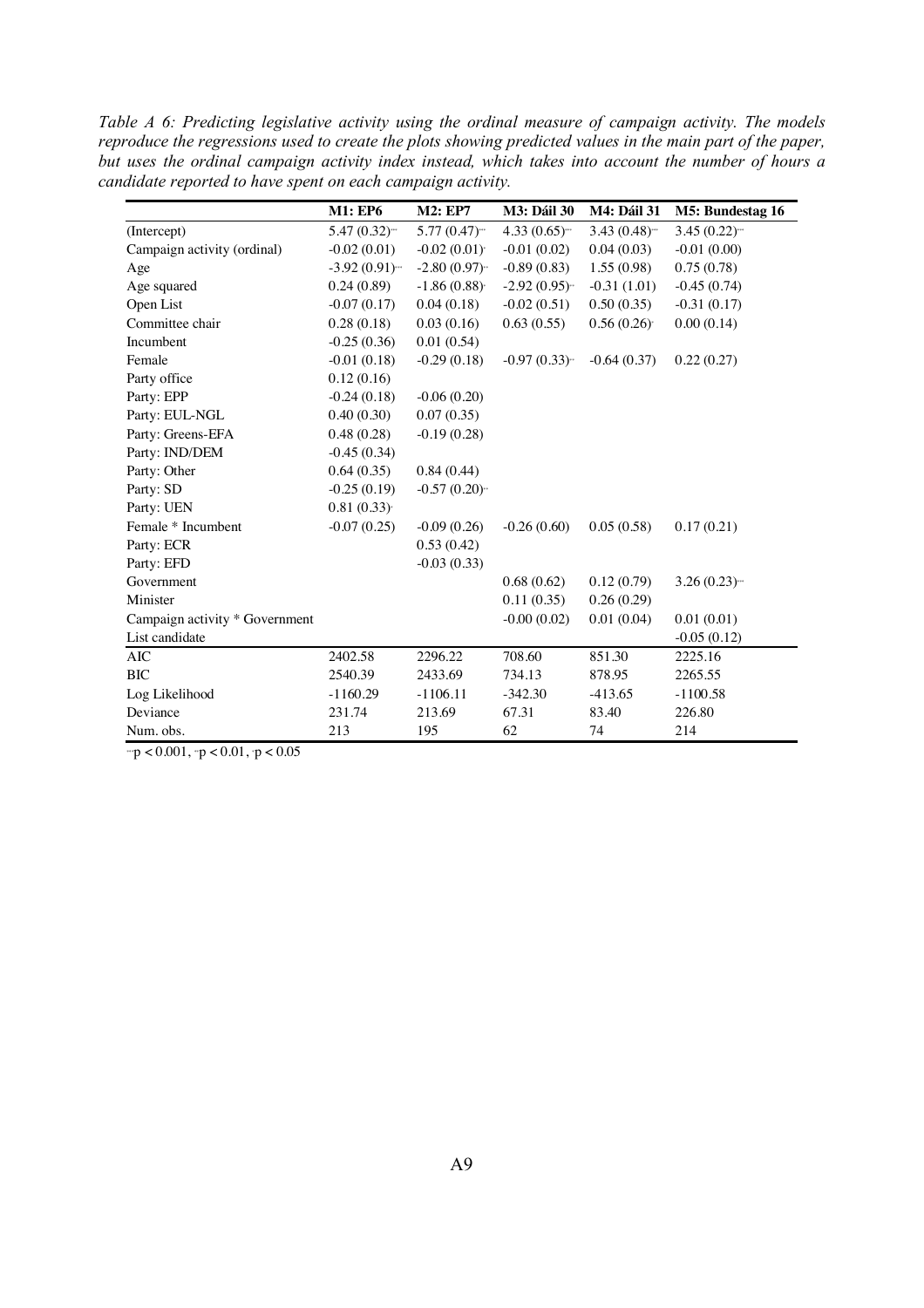#### **D The Impact of Individual Campaign Activities on Legislative Effort**

As described in the paper, we also analyze whether certain campaign activities, that are part of this index, have an influence legislative activity and proceed in the following way. First, we rescale the legislative effort variable from 0 to 1 for each of our five cycles using the main measure of legislative activity for each cycle.<sup>13</sup> In a second step, we select all individual campaign activities that show variation in the use by candidates (i.e. that were not used by more than 90 per cent of all elected candidates). More precisely, some of the activities (for instance street campaigning for the German election) were part of all successful candidates' campaigns. Since these items do not show much variation, we excluded those campaigns. This reduces the sample of unique activities from 113 to 82 activities. Third, for each of these 82 activities, we run a two-sample t-test whether the use/non-use of the activity is the grouping variable. Figure A 2 plots the mean difference between both groups and the corresponding 95 per cent confidence intervals for each activity. We see that most of the activities statistically insignificant and/or have a very small difference. In Figure A 3 we only focus on the statistically significant activities. As described in the paper, the results are very conclusive, and it is  $-$  for instance  $-$  rather pointless to assume that (in the case of the European Parliament elections) that the use of stickers correlates with legislative effort. Therefore, we prefer our additive index to capture the multidimensionality of election campaigns.

1

<sup>&</sup>lt;sup>13</sup> European Parliament 6 and 7: count of monthly legislative activities; Dáil 30 and 31: number of words; Bundestag 16: count of legislative activities.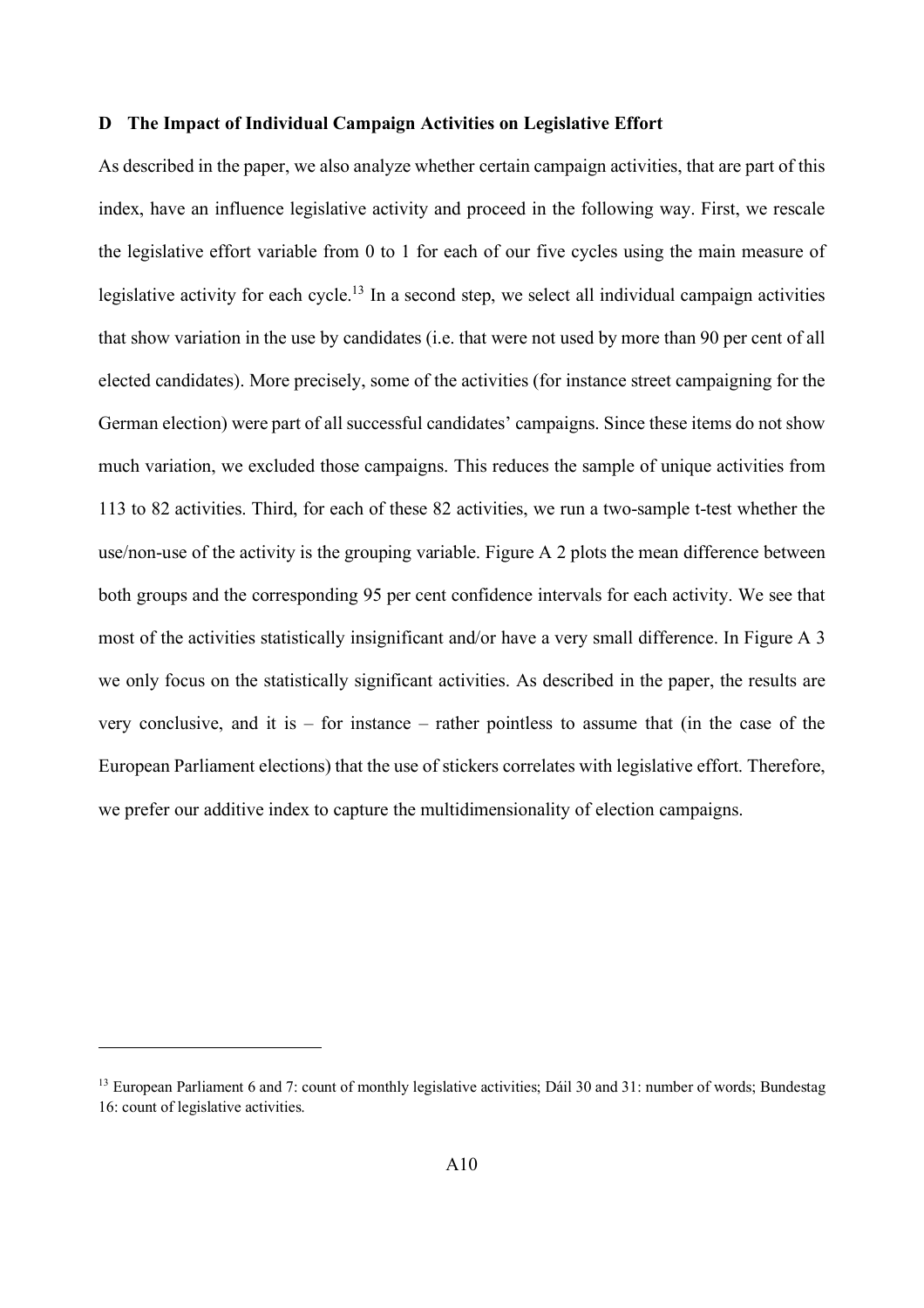*Figure A 3:T-tests based on legislative effort (rescaled from 0 to 1 for each cycle) and the use of individual campaign activities. Points show the estimated mean difference for respondents who used or did not use the respective campaign activity. A positive value indicates that the group of candidates who used the campaign have a higher average legislative activity than the group of candidates who did not make use of the activity.*



Campaign activity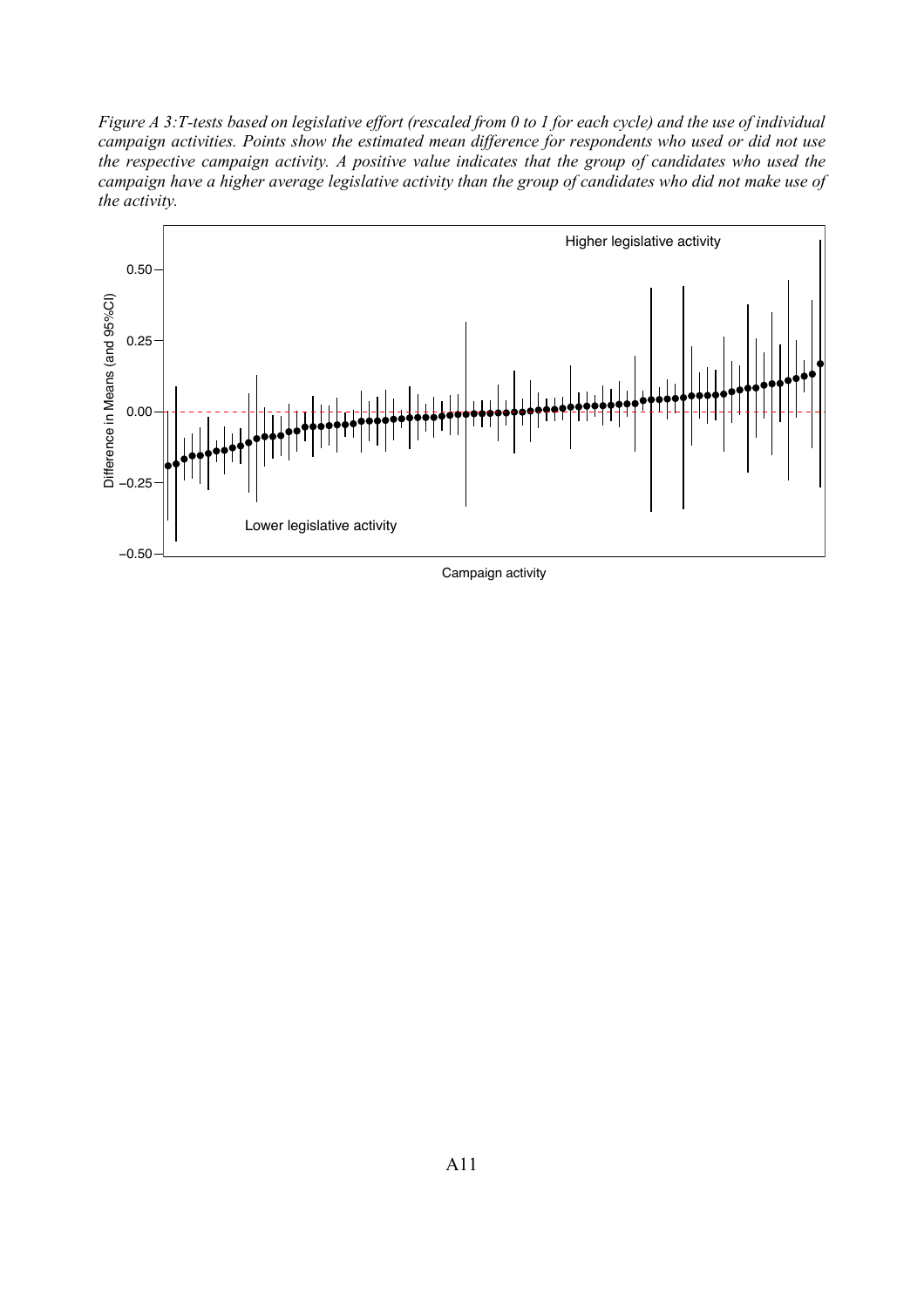

*Figure A 4:The subset of statistically significant t-tests from Figure A 2*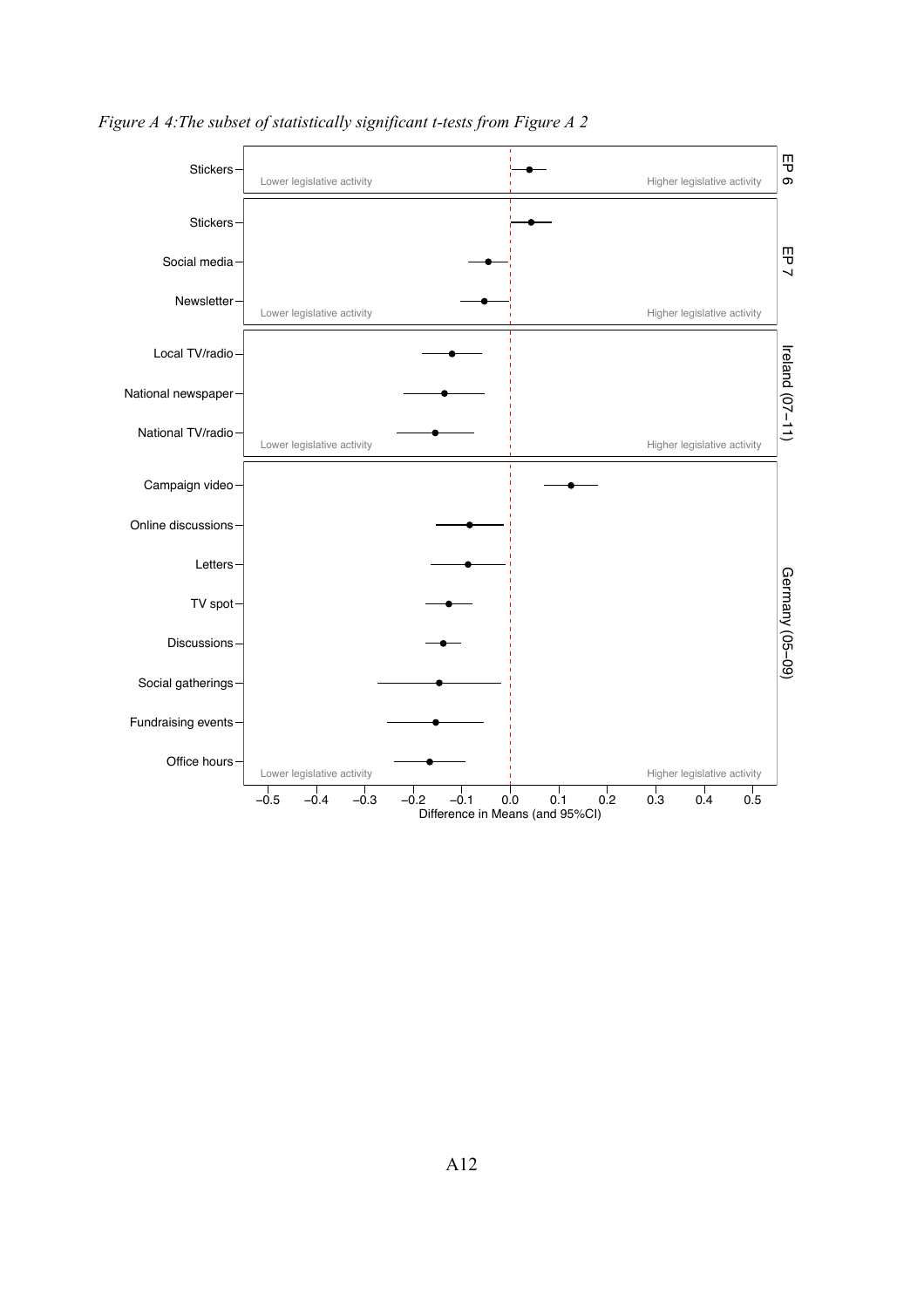### **E Comparing Respondents and Non-Respondents**

*Figure A 5: European Parliament 6 (2004–2009)*

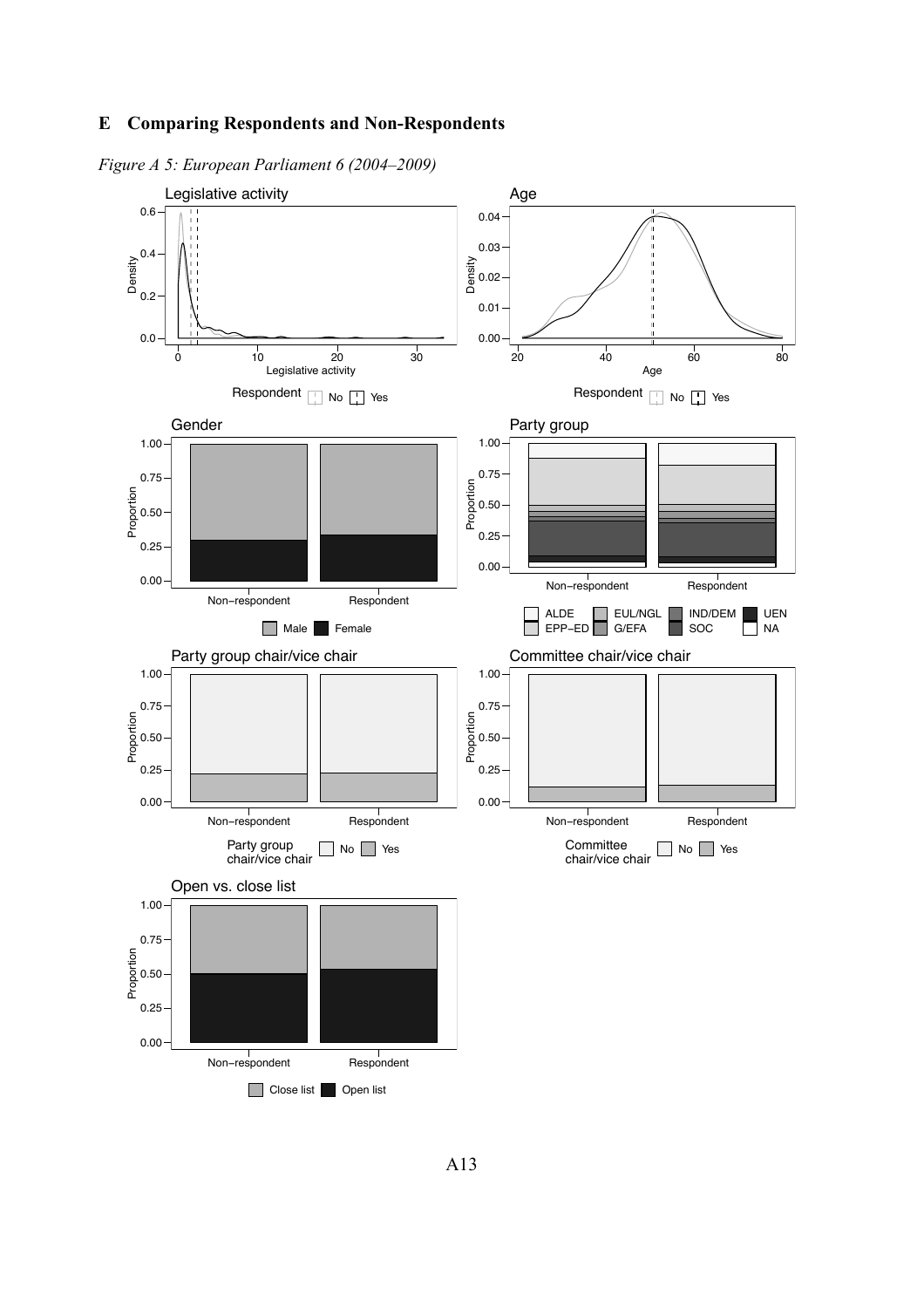*Figure A 6: European Parliament 7 (2009–2014)*

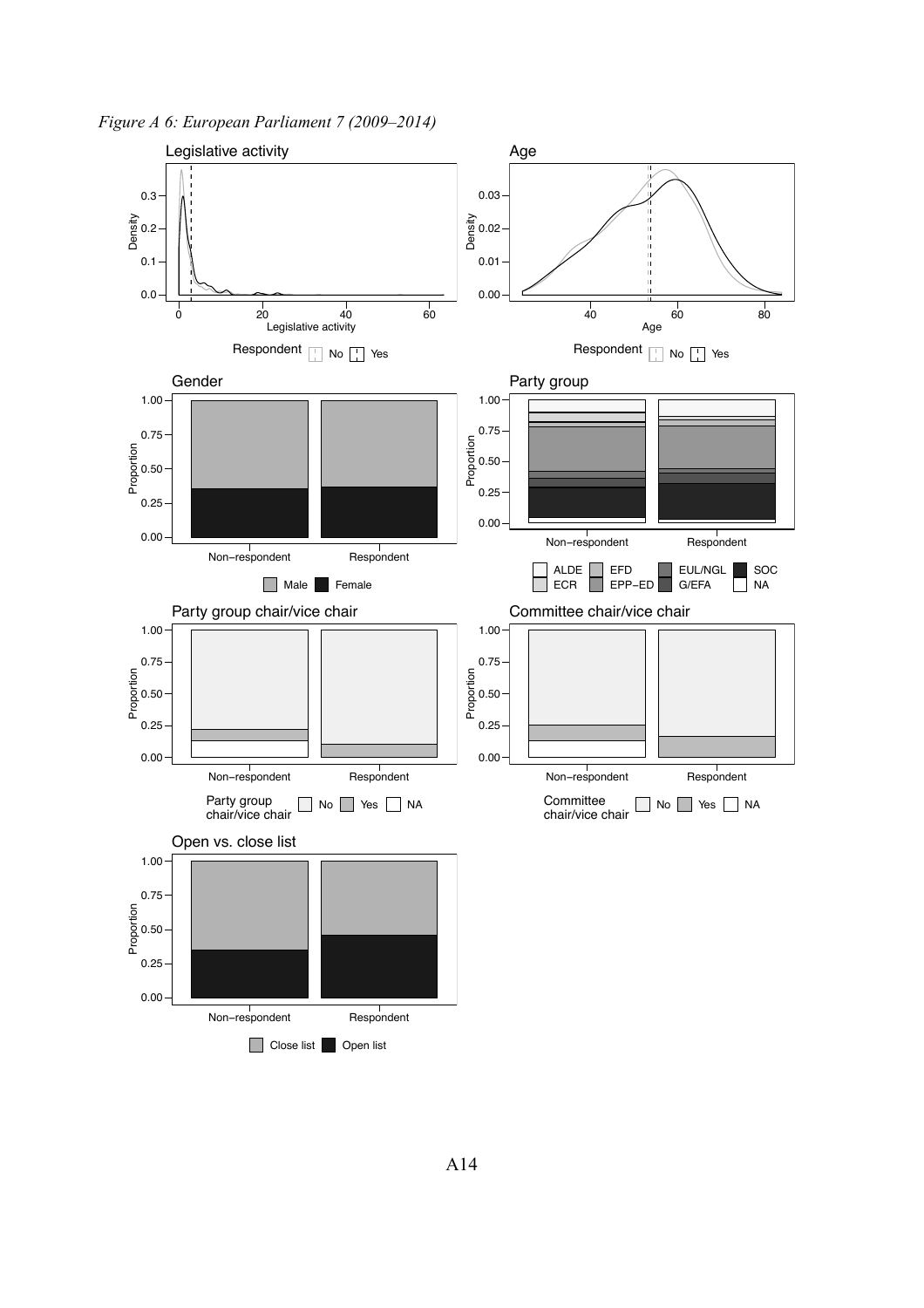*Figure A 7: Dáil 30 (2007–2011)*

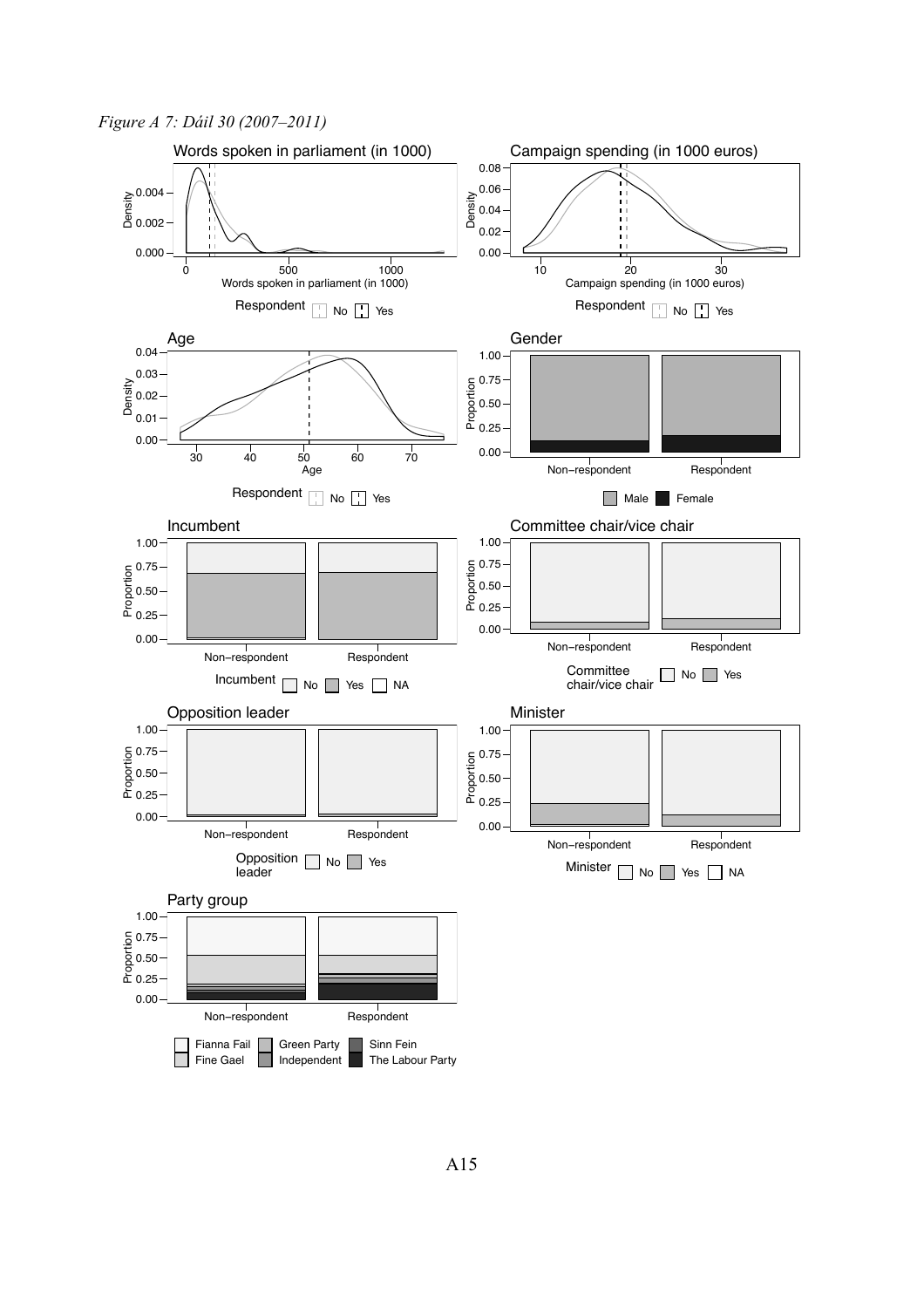